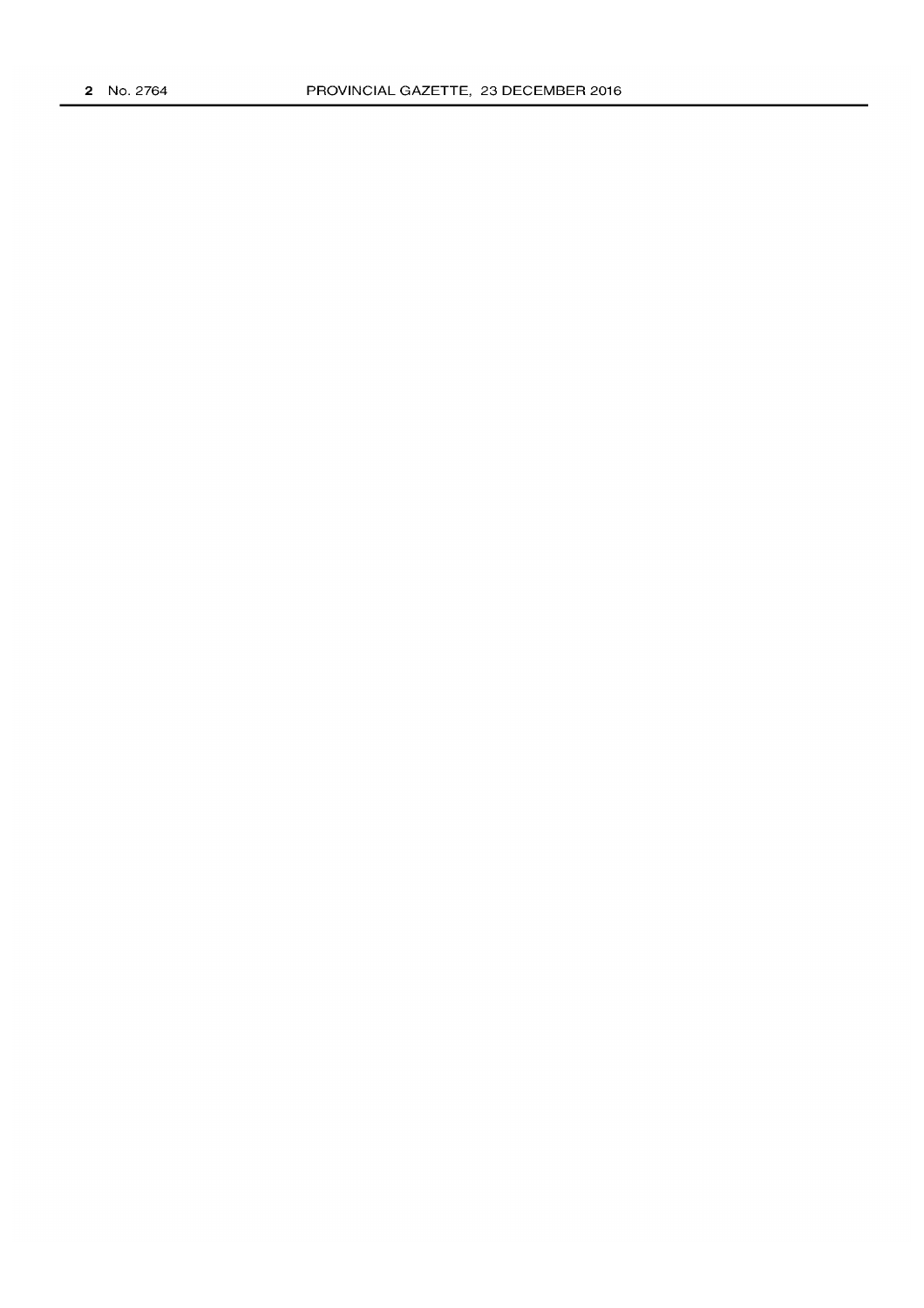# **CONTENTS**

|     |                                                                                                        | Gazette<br>No. | Page<br>No.     |
|-----|--------------------------------------------------------------------------------------------------------|----------------|-----------------|
|     | <b>PROVINCIAL NOTICES • PROVINSIALE KENNISGEWINGS</b>                                                  |                |                 |
| 111 |                                                                                                        | 2764           | 11              |
| 111 |                                                                                                        | 2764           | 11              |
|     | LOCAL AUTHORITY NOTICES • PLAASLIKE OWERHEIDS KENNISGEWINGS                                            |                |                 |
| 132 | Steve Tshwete Spatial Planning and Land Use Management By-law, 2016: Portion of Portion 24 of the Farm | 2764           | 11              |
| 132 | Steve Tshwete Spatial Planning and Land Use Management By-law, 2016: Gedeelte van Gedeelte 24 van die  | 2764           | 12 <sup>2</sup> |
| 134 | Town-planning and Townships Ordinance (15/1986): Correction notice: Malelane Extension 30              | 2764           | 12              |
| 135 | Town-planning and Townships Ordinance (15/1986): Correction Notice: Nkomazi Local Municipality         | 2764           | 13              |
| 136 |                                                                                                        | 2764           | 14              |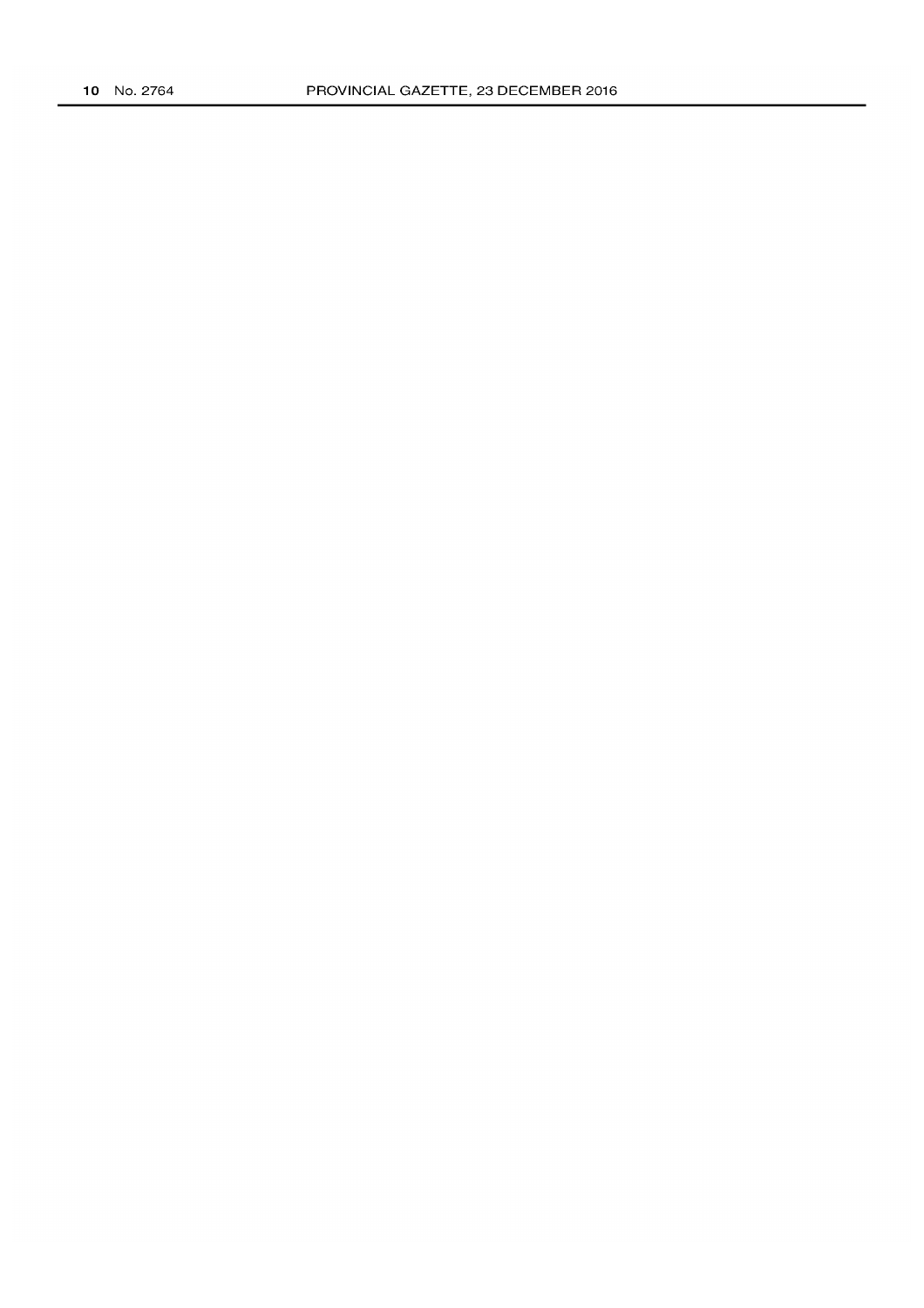# PROVINCIAL NOTICES • PROVINSIALE KENNISGEWINGS

## PROVINCIAL NOTICE 111 OF 2016

#### REMOVAL OF RESTRICTIONS ACT, 1967 [ACT 84 OF 1967] ERF 2172 NELSPRUIT EXTENSION 7 TOWNSHIP

It is hereby noted that in terms of section 2(1) of the Removal of Restrictions Act, 1967 that the MEC for the Department of Agriculture, Rural Development and Land Administration has approved the removal of conditions 2(h), (j), (k), (m) and (n) in Title Deed T7537/2008 (formerly conditions B(h), (j), (k), (m) and (n) in Deed of Transfer T63089/2005) in respect to Erf 2172 Nelspruit Extension 7 Township in terms of section 3(1) of the Removal of Restrictions Act, 1967 (Act 84 of 1967).

DARDLA 15/3/2/1/43 (10)

## PROVINSIALE KENNISGEWING 111 VAN 2016

#### WET OP DIE OPHEFFING VAN BEPERKINGS, 1967 (WET 84 VAN 1967) ERF 2172 NELSPRUIT UITBREIDING 7 DORP

Kennis geskied hiermee ingevolge die bepalings van artikel 2(1) van die Wet op die Opheffing van Beperkings, 1967, dat die LUK van die Departement van Landbou, Landelike Ontwikkeling en Grond Administrasie die opheffing van voorwaardes 2(h), (j), (k), (m) and (n) in Akte van Transport T7537/2008 (voorheen voorwaardes B(h), (j), (k), (m) and (n) in Akte van Transport T63089/2005) ten aansien van Erf 2172 Nelspruit Uitbreiding 7 Dorp, goedgekeur het ingevolge Artikel 3(1) van die Wet op die Opheffing van Beperkings, 1967 (Wet 84 van 1967).

DARDLA 15/3/2/1/43 (10)

# LOCAL AUTHORITY NOTICES • PLAASLIKE OWERHEIDS KENNISGEWINGS

## LOCAL AUTHORITY NOTICE 132 OF 2016

#### STEVE TSHWETE AMENDMENT SCHEME No.687

#### NOTICE OF APPLICATION FOR THE AMENDMENT OF THE STEVE TSHWETE TOWN PLANNING SCHEME 2004, IN TERMS OF SECTION 62(1) AND 94(1)(A) OF THE STEVE TSHWETE SPATIAL PLANNING AND LAND USE MANAGEMENT BYLAW, 2016.

I. JOHANNES JACOBUS MEIRING, PROFESSIONAL LAND SURVEYOR, being the authorized agent of the owner of

#### PORTION OF PORTION 24 OF THE FARM KLEINFONTEIN No.432-JS

hereby give notice in terms of Section 94(1)(A) of the Steve Tshwete Spatial Planning and Land Use Management Bylaw, 2016, that I have applied to the STEVE TSHWETE LOCAL MUNICIPALITY for the amendment of the town planning scheme known as **STEVE TSHWETE TOWN PLANNING SCHEME, 2004,** for the rezoning of the abovementioned property situated on the northern side of the N4 highway between Middelburg and Wonderfontein, by rezoning the property from "AGRICULTURE" to "SPECIAL".

Any objection/s or comment/s including the grounds for such objection/s or comment/s with full contact details, shall be made in writing to the Municipal Manager, P.O.Box 14, MIDDELBURG, 1050, within 30 days from 16 DECEMBER 2016.

Full particulars and plans may be inspected during normal office hours at the office of the Municipal Manager, Steve Tshwete Local Municipality, enr. of Walter Sisulu-and Wanderers Avenue, MIDDELBURG, 1050, Tel: (013) 249 7000, for a period of 30 days from 16 DECEMBER 2016.

Address of agent: **JOHAN MEIRING, PROFESSIONAL LAND SURVEYOR** 36A BEYERS NAUDE STREET; MIDDELBURG; 1050 TEL: (013) 243 4110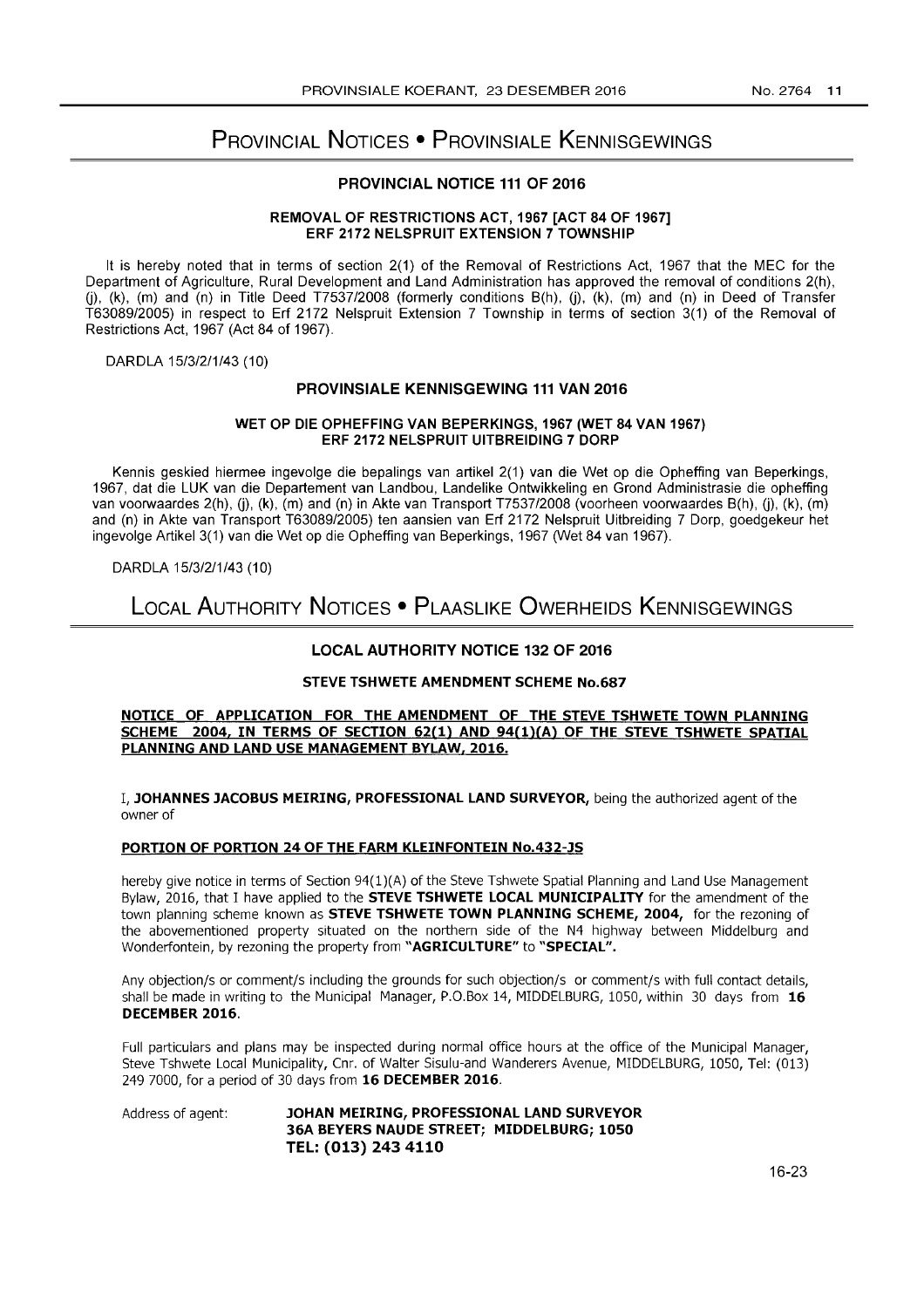#### **PLAASLIKE OWERHEID KENNISGEWING 132 VAN 2016**

#### **STEVE TSHWETE WYSIGINGSKEMA No.687**

#### **KENNISGEWING VAN AANSOEK OM WYSIGING VAN DIE STEVE TSHWETE DORPSBEPlANNINGSKEMA 2004, INGEVOlGE ARTIKEl 62(1) EN 94(1)(A) VAN DIE STEVE TSHWETE SPATIAL PLANNING AND lAND USE MANAGEMENT BYlAW, 2016.**

Ek, **JOHANNES JACOBUS MEIRING, PROFESSIONElE lANDMETER,** synde die gemagtigde agent van die eienaar van

#### **GEDEElTE VAN GEDEEl TE 24 VAN DIE PlAAS KlEINFONTEIN No.432-JS**

gee hiermee ingevolge Artikel 94(1)(A) van die Steve Tshwete Spatial Planning and Land Use Management Bylaw, 2016, kennis dat ek by die **STEVE TSHWETE PlAASLIKE MUNISIPALITEIT** aansoek gedoen het om die wysiging van die dorpsbeplanningskema bekend as **STEVE TSHWETE DORPSBEPlANNINGSKEMA 2004,** vir die hersonering van die bogenoemde eiendom gelee aan die noordelike kant van die N4 hoofweg tussen Middelburg en Wonderfontein, vanaf **"LANDBOU" na "SPESIAAl".** 

Besware teen of kommentaar, tesame met stawende bewyse, en volledige kontakbesonderhede, moet binne 'n tydperk van 30 dae vanaf **16 DESEMBER 2016,** skriftelik by die Munisipale Bestuurder, Posbus 14, MIDDELBURG, 1050 ingedien of gerig word.

Besonderhede van die aansoek lê ter insae gedurende gewone kantoorure by die kantoor van die Munispale Bestuurder, h/v Walter Sisulu-en Wanderersrylaan, MIDDELBURG, 1050, Tel: (013) 249 7000, vir 'n tydperk van 30 dae vanaf **16 DESEMBER 2016.** 

#### Adres van agent: **JOHAN MEIRING, PROFESSIONElE lANDMETER BEYERS NAUDESTRAAT 36Ai MIDDElBURGi 1050 TEL: (013) 243 4110**

16-23

## **LOCAL AUTHORITY NOTICE 134 OF 2016**

#### **NKOMAZI LOCAL MUNICIPALITY**

#### **TOWN-PLANNING AND TOWNSHIPS ORDINANCE, 1986 (ORDINANCE NO 15 OF 1986)**

#### **CORRECTION NOTICE**

The Nkomazi Local Municipality herewith gives notice in terms of the provisions of section 80 read with section 106 of the Town-planning and Townships Ordinance, 1986 (Ordinance No 15 of 1986), that the Local Authority Notice which appeared in The Province of Mpumalanga Provincial Gazette of 17 June 2016 whereby Malelane Extension 30 was declared an approved township, has been amended and corrected, as follows:

The expression LOCAL AUTHORITY NOTICE ?/2016 be substituted with LOCAL AUTHORITY NOTICE 50/2016 in the heading of the notice.

The numbering in the SCHEDULE be substituted as follows: 2.3 with 1.3, 2.3.1 with 1.3.1, 2.3.2 with 1.3.2, 2.3.3 with 1.3.3, 2.3.4 with 1.3.4, 2.4 with 1.4, 2.4.1 with 1.4.1, 2.4.2 with 1.4.2, 2.4.3 with 1.4.3, 2.5 with 1.5, 2.5.1 with 1.5.1, 2.5.2 with 1.5.2, 2.6 with 1.6, 2.6.1 with 1.6.1, 2.6.2 with 1.6.2, 2.7 with 1.7, 2.7.1 with 1.7.1, 2.7.2 with 1.7.2, 2.7.3 with 1.7.3,2.8 with 1.8,2.9 with 1.9, 2.10 with 1.10,2.11 with 1.11, 2.12 with 1.12,2.13 with 1.13, 2.14 with 1.14, 2.15 with 1.15, 2.16 with 1.16, 3 with 2, 3.1 with 2.1, 3.1.1 with 2.1.1, 3.1.2 with 2.1.2, 3.1.3 with 2.1.3, 3.1.4 with 2.1.4, 3.1.5 with 2.1.5, 3.1.6 with 2.1.6, 3.2 with 2.2, 3.2.1 with 2.2.1, 3.2.2 with 2.2.2, 3.2.3 with 2.2.3, 3.2.4 with 2.2.4, and 3.2.5 with 2.2.5 wherever it appears in the text of the said notice.

**Muzi Daniel Ngwenya: Municipal Manager Nkomazi Local Municipality, 9 Park Street, Malelane, 1320**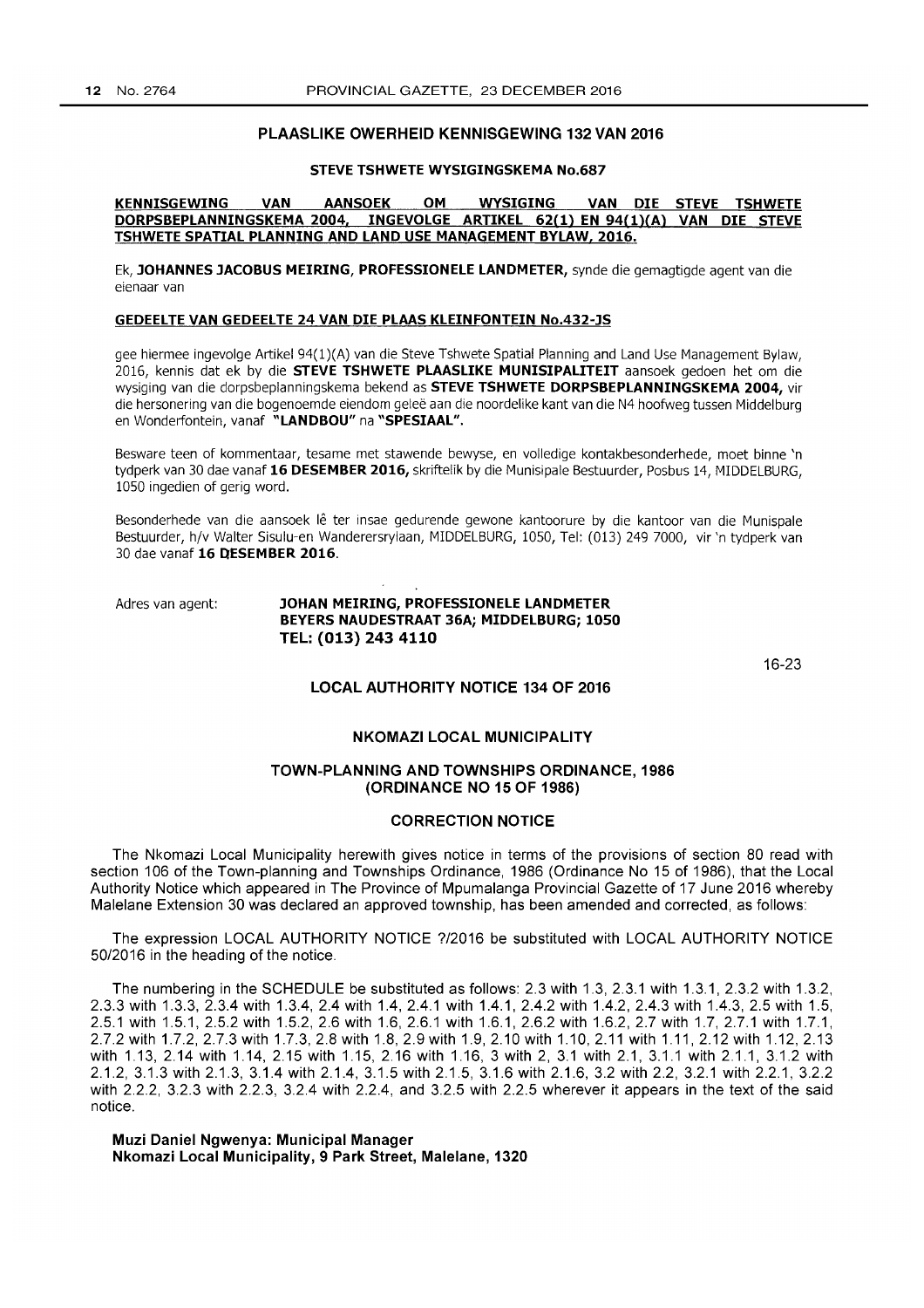#### LOCAL AUTHORITY NOTICE 135 OF 2016

## NKOMAZI LOCAL MUNICIPALITY

#### TOWN-PLANNING AND TOWNSHIPS ORDINANCE, 1986 (ORDINANCE NO 15 OF 1986)

## CORRECTION NOTICE

The Nkomazi Local Municipality herewith gives notice in terms of the provisions of section 80 read with section 106 of the Town-planning and Townships Ordinance, 1986 (Ordinance No 15 of 1986), that:

1. The Local Authority Notice 52 which appeared in The Province of Mpumalanga Provincial Gazette of 17 June 2016 whereby Malelane Extension 31 was declared an approved township, has been amended and corrected, as follows:

The numbering in the SCHEDULE be substituted as follows: 2.3 with 1.3, 2.3.1 with 1.3.1,2.3.2 with 1.3.2, 2.3.3 with 1.3.3, 2.3.4 with 1.3.4, 2.4 with 1.4, 2.4.1 with 1.4.1, 2.4.2 with 1.4.2, 2.4.3 with 1.4.3, 2.5 with 1.5, 2.5.1 with 1.5.1, 2.5.2 with 1.5.2, 2.6 with 1.6, 2.6.1 with 1.6.1, 2.6.2 with 1.6.2, 2.7 with 1.7, 2.7.1 with 1.7.1, 2.7.2 with 1.7.2, 2.7.3 with 1.7.3, 2.7.4 with 1.7.4, 2.8 with 1.8, 2.9 with 1.9, 2.10 with 1.10, 2.11 with 1.11, 2.12 with 1.12,2.13 with 1.13,2.14 with 1.14,2.15 with 1.15,2.16 with 1.16,2.17 with 1.17,3 with 2, 3.1 with 2.1, 3.1.1 with 2.1.1, 3.1.2 with 2.1.2, 3.1.3 with 2.1.3, 3.1.4 with 2.1.4, 3.1.5 with 2.1.5, 3.1.6 with 2.1.6, 3.2 with 2.2 and 3.2.1 with 2.2.1 wherever it appears in the text of the said notice.

2. The Local Authority Notice 53 which appeared in The Province of Mpumalanga Provincial Gazette of 17 June 2016 whereby Amendment Scheme 232 was approved, has been amended and corrected, as follows:

The reference to Malelane Extension 312 in the first paragraph of the notice be substituted with the expression Malelane Extension 31.

Muzi Daniel Ngwenya: Municipal Manager Nkomazi Local Municipality, 9 Park Street, Malelane, 1320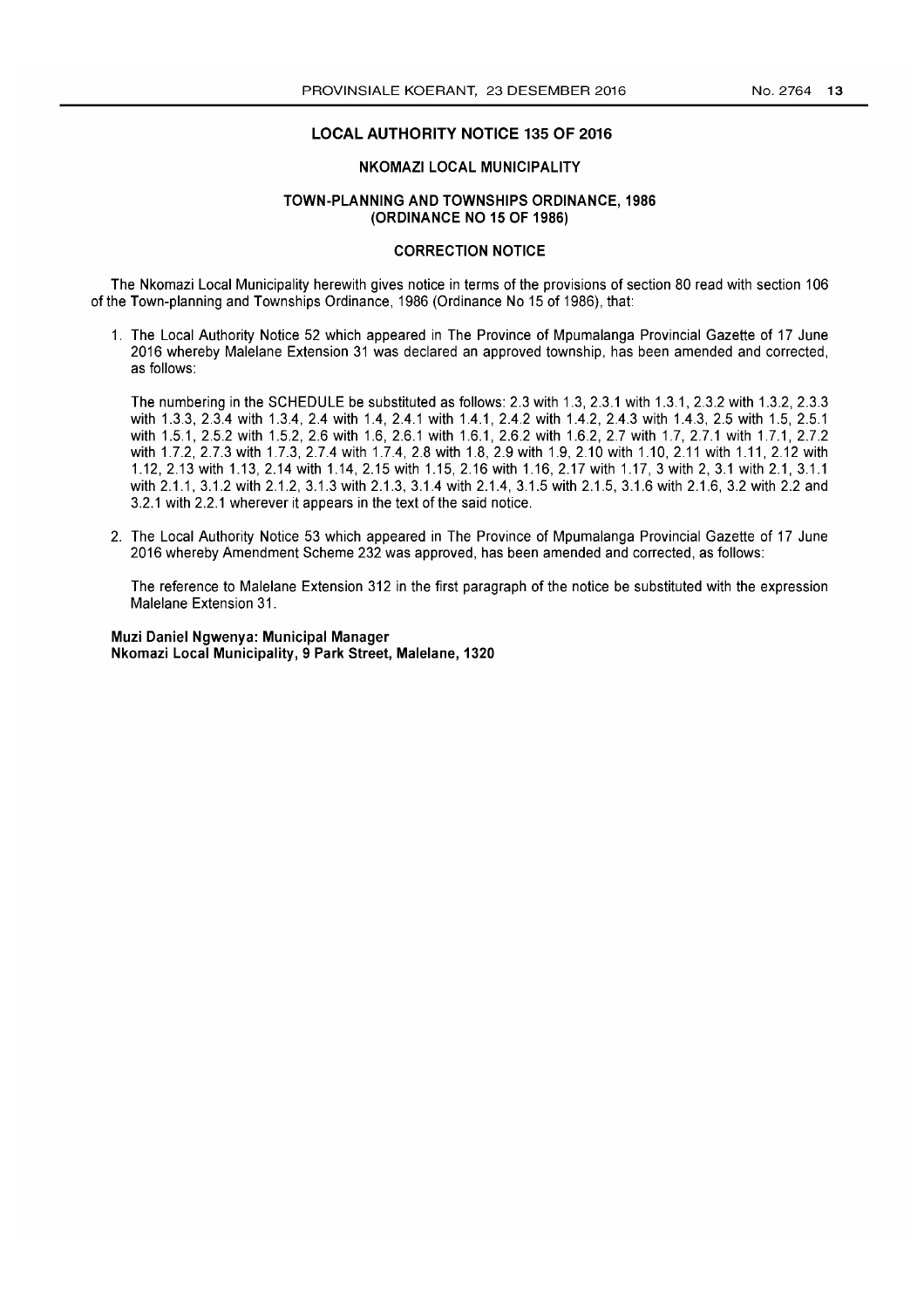## LOCAL AUTHORITY NOTICE 136 OF 2016

# STEVE TSHWETE LOCAL MUNICIPALITY

# AMENDED STANDING RULES AND ORDERS BY-LAWS

## TABLE OF CONTENTS

|                                                                                  | <b>CHAPTER 1</b>                                                                              | 6  |
|----------------------------------------------------------------------------------|-----------------------------------------------------------------------------------------------|----|
| APPLICATION, INTERPRETATION AND DEFINITIONS OF COUNCIL STANDING RULES AND OREDRS |                                                                                               |    |
| 1.1.                                                                             | <b>Application</b>                                                                            | 6  |
| 1.5.                                                                             | Interpretation                                                                                | 6  |
| 1.6.                                                                             | <b>Definitions</b>                                                                            | 7  |
|                                                                                  | <b>CHAPTER 2</b>                                                                              | 11 |
|                                                                                  | <b>GENERAL PROVISIONS RELATING TO MEETINGS</b>                                                | 11 |
|                                                                                  | Part 1: Determination of time and venue of meetings                                           | 11 |
| 2.                                                                               | Days and venues of meetings                                                                   | 11 |
| З.                                                                               | Determination of venue and time of ordinary council meeting                                   | 11 |
| 4.                                                                               | Determination of time and venue of special council meetings                                   | 11 |
| 5.                                                                               | Determination of venue and time of ordinary Committee and MPAC meetings                       | 12 |
| 6.                                                                               | Determination of venue and time of special committee meetings                                 | 12 |
| 7.                                                                               | Determination of time and venue of public meetings                                            | 12 |
| 8.                                                                               | Meeting using telecommunications or video conferencing facilities                             | 13 |
| 9.                                                                               | <b>Public hearings</b>                                                                        | 13 |
| Part 2: Notice of meetings<br>13                                                 |                                                                                               |    |
| 10.                                                                              | Notice of Council and Committee meetings                                                      | 13 |
| 11.                                                                              | Notice of public meetings and public hearings                                                 | 14 |
| 12.                                                                              | <b>Councillors to supply Municipal Manager with contact details</b>                           | 15 |
|                                                                                  | Part 3: Attendance of meetings and hearings                                                   | 15 |
| 13.                                                                              | <b>Absence from meetings</b>                                                                  | 15 |
| 14.                                                                              | Appeal against refusal of application for leave of absence                                    | 17 |
| 15.                                                                              | Removal of Councillor and Traditional Leader from office as a result of absence from meetings |    |
|                                                                                  | without leave                                                                                 | 17 |
| 16.                                                                              | Who may attend meetings                                                                       | 18 |
| 17.                                                                              | <b>Attendance register</b>                                                                    | 18 |
| 18.                                                                              | Documents to be available at meetings                                                         | 19 |
|                                                                                  | Part 5: Presiding at meetings and hearings                                                    | 19 |
| 19.                                                                              | <b>General Powers and duties of Chairperson</b>                                               | 19 |
|                                                                                  |                                                                                               |    |

Amendment of Standing Rules of Order 2016

Page 1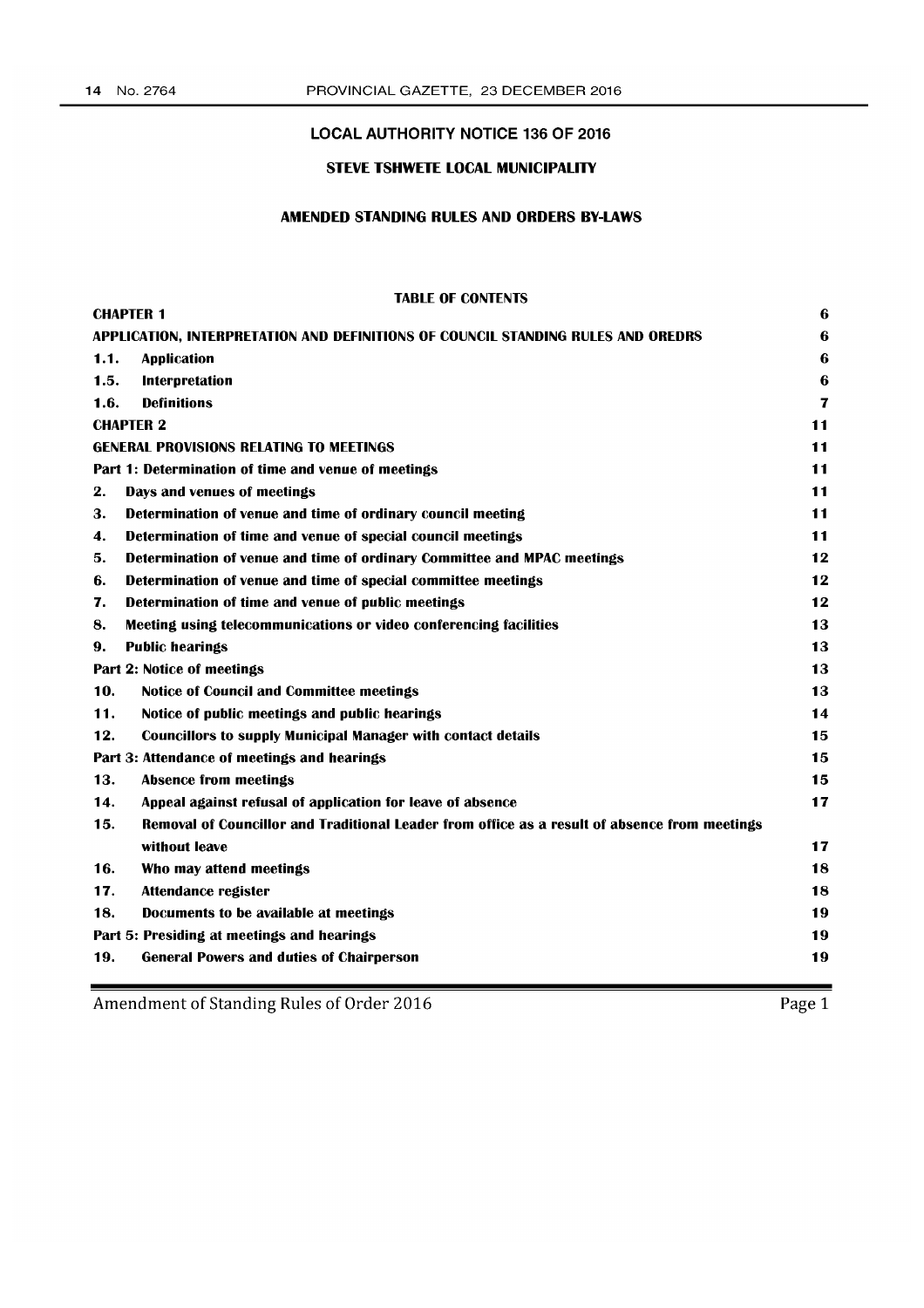| 20. | Failure or refusal to exercise powers or discharge duties by Chairperson at meeting or hearing | 21 |
|-----|------------------------------------------------------------------------------------------------|----|
| 21. | <b>Status of Chairperson at meeting</b>                                                        | 22 |
| 22. | Presiding at the first Council meeting after a general election                                | 22 |
| 23. | <b>Presiding at Council meetings</b>                                                           | 22 |
| 24. | Presiding at Council meetings when position of Speaker is vacant                               | 23 |
| 25. | <b>Presiding at Mayoral Committee meetings</b>                                                 | 23 |
| 26. | Presiding at Section 79 - Committee or other Committee meetings                                | 23 |
| 27. | Presiding at public meetings and public hearings                                               | 23 |
|     | Part 6: Conduct of persons at meetings                                                         | 24 |
| 28. | Conduct of members of public at Council or Committee meetings                                  | 24 |
| 29. | <b>Recording of proceedings at meetings</b>                                                    | 24 |
| 30. | <b>Conduct of Councillors during meetings</b>                                                  | 25 |
| 31. | <b>Dress code</b>                                                                              | 26 |
| 32. | Person speaking to address Chairperson                                                         | 27 |
| 33. | <b>Councillor to sit while speaking</b>                                                        | 27 |
| 34. | <b>Duration and reading of speeches</b>                                                        | 27 |
| 35. | <b>Councillor to speak only once</b>                                                           | 27 |
| 36. | <b>Relevance</b>                                                                               | 28 |
| 37. | Councillor's right to information                                                              | 28 |
| 38. | Personal explanation, point of order, point of privilege and clarification                     | 28 |
| 39. | Right of Municipal Manager to have advice recorded in minutes                                  | 30 |
|     | Part 7: Adjournment and continuation of meetings                                               | 29 |
| 40. | Quorum and adjournment of meeting in the absence of a quorum                                   | 29 |
| 41. | Adjournment of meeting before it completed its business                                        | 30 |
| 42. | <b>Continuation of adjourned meeting</b>                                                       | 30 |
| 43. | <b>Temporary adjournment of meeting</b>                                                        | 30 |
|     | Part 8: Agendas and minutes of meetings                                                        | 31 |
| 44. | Only matters included in agenda are dealt with                                                 | 31 |
| 45. | Minutes of meetings and summary of evidence at hearings                                        | 31 |
| 46. | <b>Declaration of personal and pecuniary interest</b>                                          | 32 |
|     | Part 9: Deputations, petitions, objections and representations                                 | 32 |
| 47. | <b>Deputations</b>                                                                             | 32 |
| 48. | <b>Attendance of Council meeting by Auditor-general</b>                                        | 32 |
| 49. | <b>Petitions</b>                                                                               | 32 |
| 50. | <b>Objections and representations</b>                                                          | 33 |
|     | <b>Part 10: Questions</b>                                                                      | 33 |
| 51. | Questions of which notice had been given                                                       | 33 |
| 52. | <b>Questions during meetings</b>                                                               | 34 |
|     | <b>Part 11: Motions</b>                                                                        | 34 |
| 53. | Motion to be in written form                                                                   | 34 |
| 54. | <b>Submission and limitation of motions</b>                                                    | 34 |
| 55. | Withdrawal and amendment of motions                                                            | 34 |
|     | Part 12: Subject matter and consideration of motions and proposals                             | 35 |
| 56. | Right of introducer of motion to speak and reply                                               | 35 |
| 57. | Motion or proposal regarding budget                                                            | 35 |

2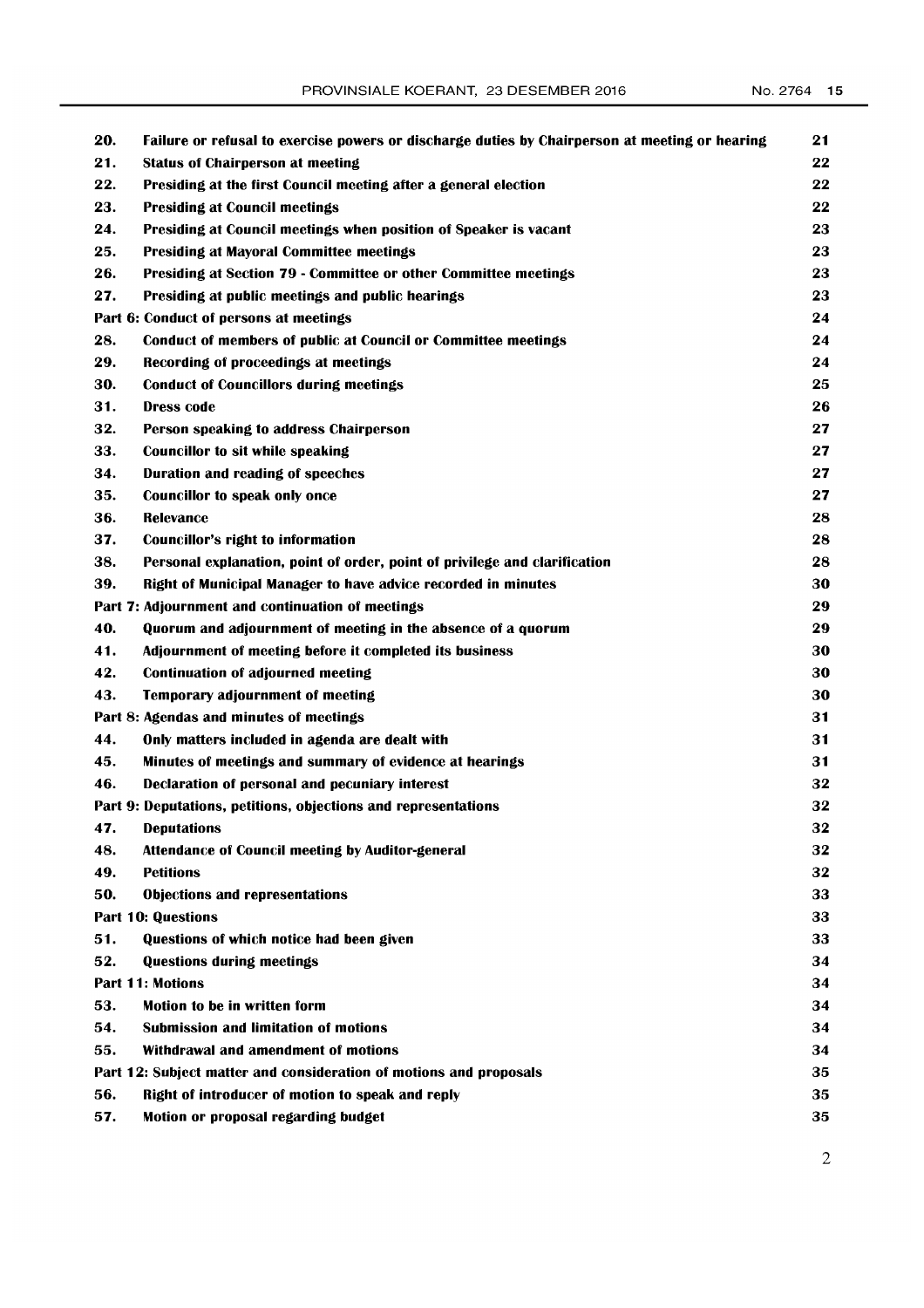| 58.                              | Motion or proposal regarding by-laws                                                                  | 35 |  |
|----------------------------------|-------------------------------------------------------------------------------------------------------|----|--|
| 59.                              | Eligible proposals                                                                                    |    |  |
| 60.                              | <b>Amendment of motion or proposal</b>                                                                |    |  |
| 61.                              | <b>Referring matter back</b>                                                                          | 36 |  |
| 62.                              | Deferring consideration of matter                                                                     | 37 |  |
| 63.                              | <b>Suspending debate</b>                                                                              | 37 |  |
| 64.                              | <b>Putting matter to vote</b>                                                                         | 38 |  |
| 65.                              | <b>Proceeding to next business</b>                                                                    | 39 |  |
|                                  | Part 13: Applications by Councillors and Traditional Leaders                                          | 39 |  |
| 66.                              | <b>Interest in Council business</b>                                                                   | 39 |  |
| 67.                              | <b>Disclosure of declared interests</b>                                                               | 40 |  |
| 68.                              | <b>Resignation of Councillors and vacancies in offices</b>                                            | 40 |  |
|                                  | <b>Part 14: Full-time Councillors</b>                                                                 | 41 |  |
| 69.                              | <b>Designation of full-time councillors</b>                                                           | 41 |  |
| 70.                              | <b>Report of Municipal Manager with regard to full-time Councillors</b>                               | 41 |  |
| 71.                              | Applications by full-time Councillors to undertake other paid work                                    | 41 |  |
|                                  | <b>Part 15: Traditional Leaders</b>                                                                   | 43 |  |
| 72.                              | <b>Traditional Leaders</b>                                                                            | 43 |  |
| 73.                              | <b>Powers, Functions and Duties of Council Whip</b>                                                   | 42 |  |
| Council.                         | The Council Whip executes the powers, functions and duties delegated or assigned to him or her by the | 42 |  |
| <b>CHAPTER 3</b>                 |                                                                                                       | 43 |  |
|                                  | <b>LANGUAGE POLICY OF COUNCIL</b>                                                                     | 43 |  |
| 74.                              | Determination of language policy                                                                      | 43 |  |
| 75.                              | Differentiation between languages for different purposes                                              | 43 |  |
| 76.                              | <b>Factors to be taken into account</b>                                                               | 43 |  |
| 77.                              | Review of language policy                                                                             | 43 |  |
|                                  | <b>CHAPTER 4</b>                                                                                      |    |  |
|                                  | <b>ORDER OF BUSINESS AT MEETINGS</b>                                                                  | 44 |  |
| 78.                              | <b>Order of business at Ordinary Council meetings</b>                                                 | 44 |  |
| 79.                              | Order of business at first Council meeting after general election of Councillors                      | 44 |  |
| 80.                              | <b>Order of business at Committee meetings</b>                                                        | 45 |  |
|                                  | <b>VOTING AND DECISION-MAKING</b>                                                                     | 46 |  |
| 81.                              | Public meetings or public hearings of voters                                                          | 46 |  |
| 82.                              | Decision only taken in certain circumstances                                                          | 46 |  |
| 83.                              | <b>Voting at Council and Committee meetings</b>                                                       | 46 |  |
| 84.                              | When division is called                                                                               | 47 |  |
| 85.                              | <b>Equality of votes</b>                                                                              | 48 |  |
| <b>CHAPTER 6</b>                 |                                                                                                       | 48 |  |
|                                  | <b>REMOVAL OF OFFICE-BEARERS FROM OFFICE</b>                                                          | 48 |  |
| 86.                              | <b>Removal of Speaker</b>                                                                             | 48 |  |
| 87.                              | <b>Removal of Executive Mayor from office</b>                                                         | 49 |  |
| 88.                              | Removal of members of Section 79 - Committee or other Committees                                      | 49 |  |
| 89.                              | Removal from office of Chairperson of Section 79 - Committee or other Committees                      | 49 |  |
| <b>CLOSING OF MEETINGS</b><br>50 |                                                                                                       |    |  |

3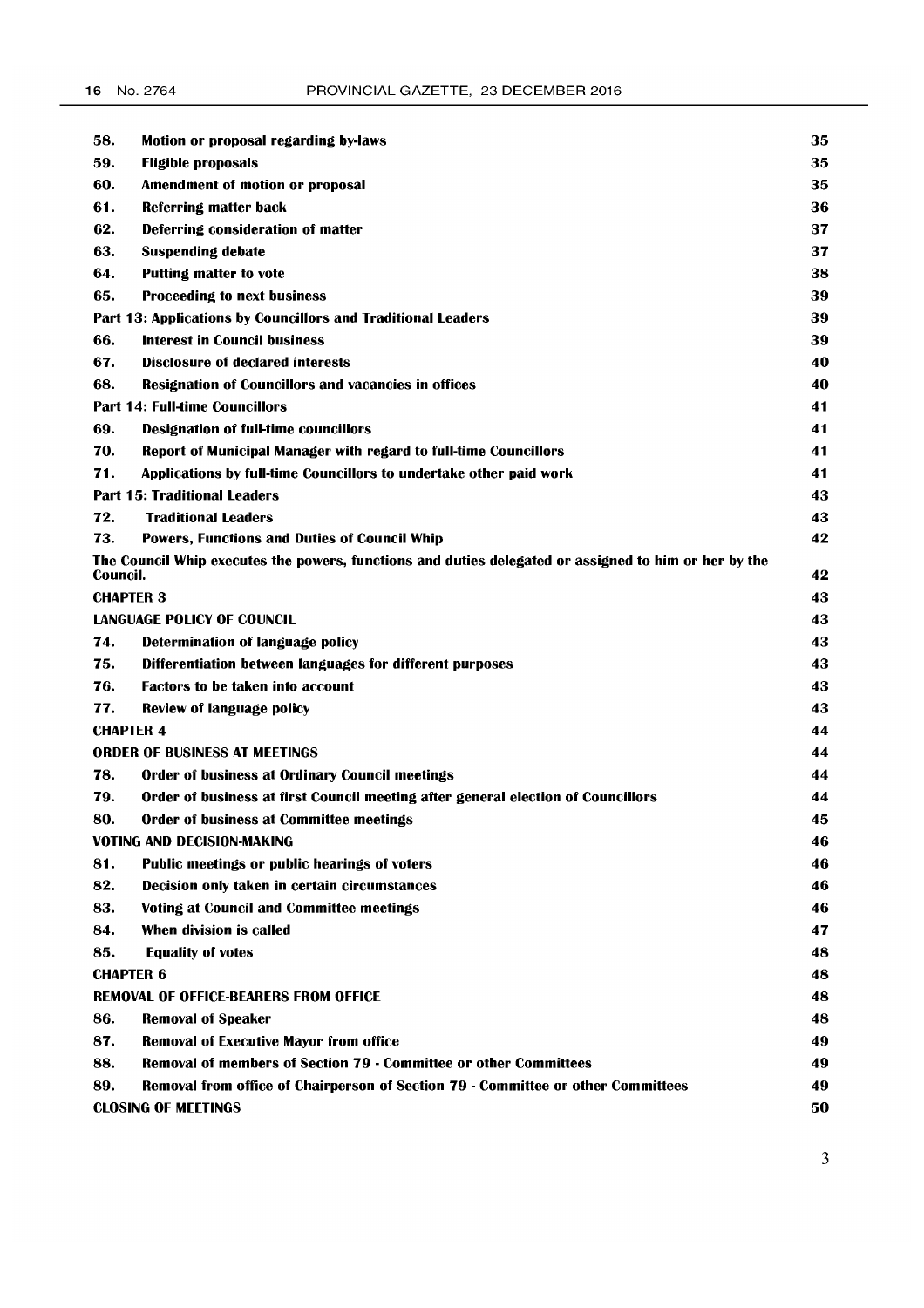| 90.              | Circumstances that must be present to close meeting                             | 50 |  |
|------------------|---------------------------------------------------------------------------------|----|--|
| 91.              | <b>Procedure for closing meetings</b>                                           |    |  |
| 92.              | <b>Rules governing closed meetings</b>                                          |    |  |
| 93.              | <b>Opening closed meeting</b>                                                   | 50 |  |
| 94.              | <b>Supplying information to media</b>                                           | 51 |  |
| <b>CHAPTER 8</b> |                                                                                 | 52 |  |
|                  | APPLICATION OF CODE OF CONDUCT                                                  | 52 |  |
| 95.              | Investigating suspected breaches of code                                        | 52 |  |
| 96.              | <b>Consideration of Rules and Ethics Committees report by Council</b>           | 55 |  |
| 97.              | <b>Implementing result of vote</b>                                              | 55 |  |
| 98.              | <b>Effect of appeal on resolution</b>                                           | 55 |  |
| 99.              | Breaches of Rules of Order or legislation relating to privileges and immunities | 55 |  |
| <b>CHAPTER 9</b> |                                                                                 | 56 |  |
|                  | <b>DISSOLUTION OF COUNCIL</b>                                                   | 56 |  |
| 100.             | <b>Conditions for dissolution</b>                                               | 56 |  |
| 101.             | Procedure for considering dissolution of council                                | 56 |  |
|                  | <b>CHAPTER 10</b>                                                               | 57 |  |
|                  | <b>COMMITTEES</b>                                                               | 57 |  |
|                  | <b>Part 1: Section 79-committees and other committees</b>                       | 57 |  |
| 102.             | Report of Municipal Manager before establishment of Committee                   | 57 |  |
| 103.             | <b>Consideration of Municipal Manager's report</b>                              | 57 |  |
| 104.             | Determining size of committee                                                   | 57 |  |
| 105.             | Election system and election of members of committee                            | 57 |  |
| 106.             | <b>Term of Committee and filling of vacancies</b>                               | 58 |  |
| 107.             | <b>Quorum and decision-making</b>                                               | 58 |  |
| 108.             | <b>Making decision to establish office of Executive Mayor</b>                   | 58 |  |
| 109.             | <b>Report of Municipal Manager about Executive Mayor</b>                        | 58 |  |
| 110.             | Considering municipal manager's report                                          | 58 |  |
| 111.             | <b>Establishment of mayoral committee</b>                                       | 58 |  |
| 112.             | <b>Term of Mayoral Committee and filling of vacancies</b>                       | 59 |  |
| 113.             | <b>Quorum and decision-making</b>                                               | 59 |  |
|                  | Part 3: Ad hoc committees                                                       | 59 |  |
| 114.             | <b>Establishment and disestablishment of ad hoc committees</b>                  | 59 |  |
| 115.             | Terms of reference of ad hoc committees                                         | 59 |  |
| 116.             | Removal from office of members of ad hoc committees                             | 59 |  |
|                  | <b>CHAPTER 11</b>                                                               | 60 |  |
| <b>REPORTS</b>   |                                                                                 | 60 |  |
| 117.             | <b>Reports of Executive Mayor and Section 79-Committees</b>                     | 60 |  |
| 118.             | <b>Delivery of reports of committees</b>                                        | 60 |  |
| 119.             | <b>Submission of Committee reports</b>                                          | 60 |  |
| 120.             | <b>Considering Committee report</b>                                             | 60 |  |
| 121.             | <b>Reports on state of budget</b>                                               | 61 |  |
| 122.             | <b>Report on unauthorised expenditure</b>                                       | 61 |  |
| 123.             | Information statement on intended debt                                          | 61 |  |
| 124.             | <b>Financial report</b>                                                         | 62 |  |

4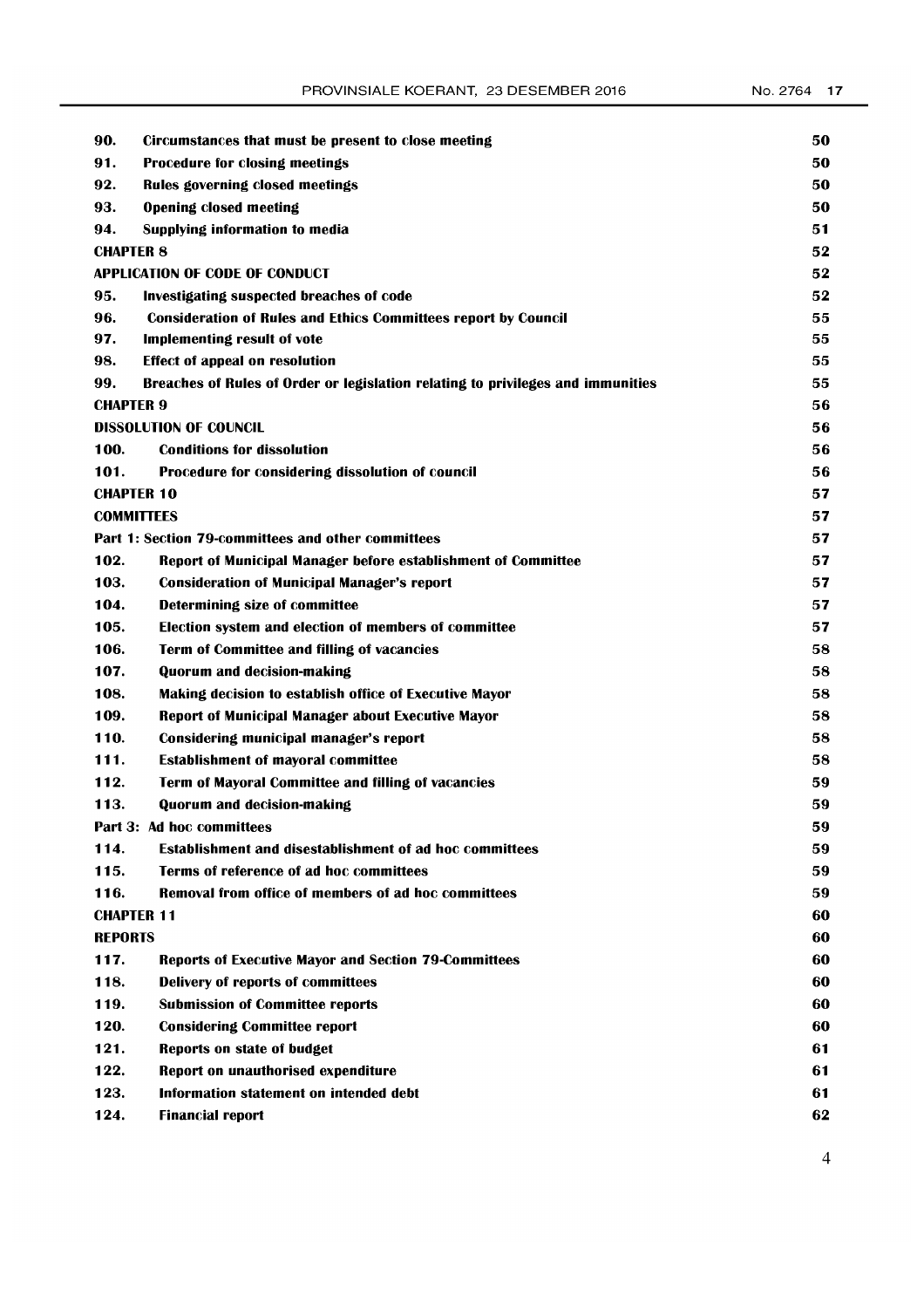| 125.                            | <b>Report about virement</b>                                            | 62 |
|---------------------------------|-------------------------------------------------------------------------|----|
| 126.                            | Report on inability to comply with reporting requirements or other duty | 62 |
| 127.                            | Reporting about performance                                             | 62 |
| <b>CHAPTER 12</b>               |                                                                         | 63 |
|                                 | <b>DELEGATED POWERS</b>                                                 | 63 |
| 128.                            | Reporting on exercise of delegated powers                               | 63 |
| 129.                            | Review of decisions under delegated powers                              | 63 |
| <b>EXERCISE OF POWERS</b>       |                                                                         | 64 |
| 130.                            | <b>Exercising of Powers</b>                                             | 64 |
| <b>CHAPTER 14</b>               |                                                                         | 65 |
| <b>MISCELLANEOUS PROVISIONS</b> |                                                                         | 65 |
| 131.                            | <b>Revocation of by-laws</b>                                            | 65 |
| 132.                            | <b>Short title and commencement</b>                                     | 65 |
|                                 |                                                                         |    |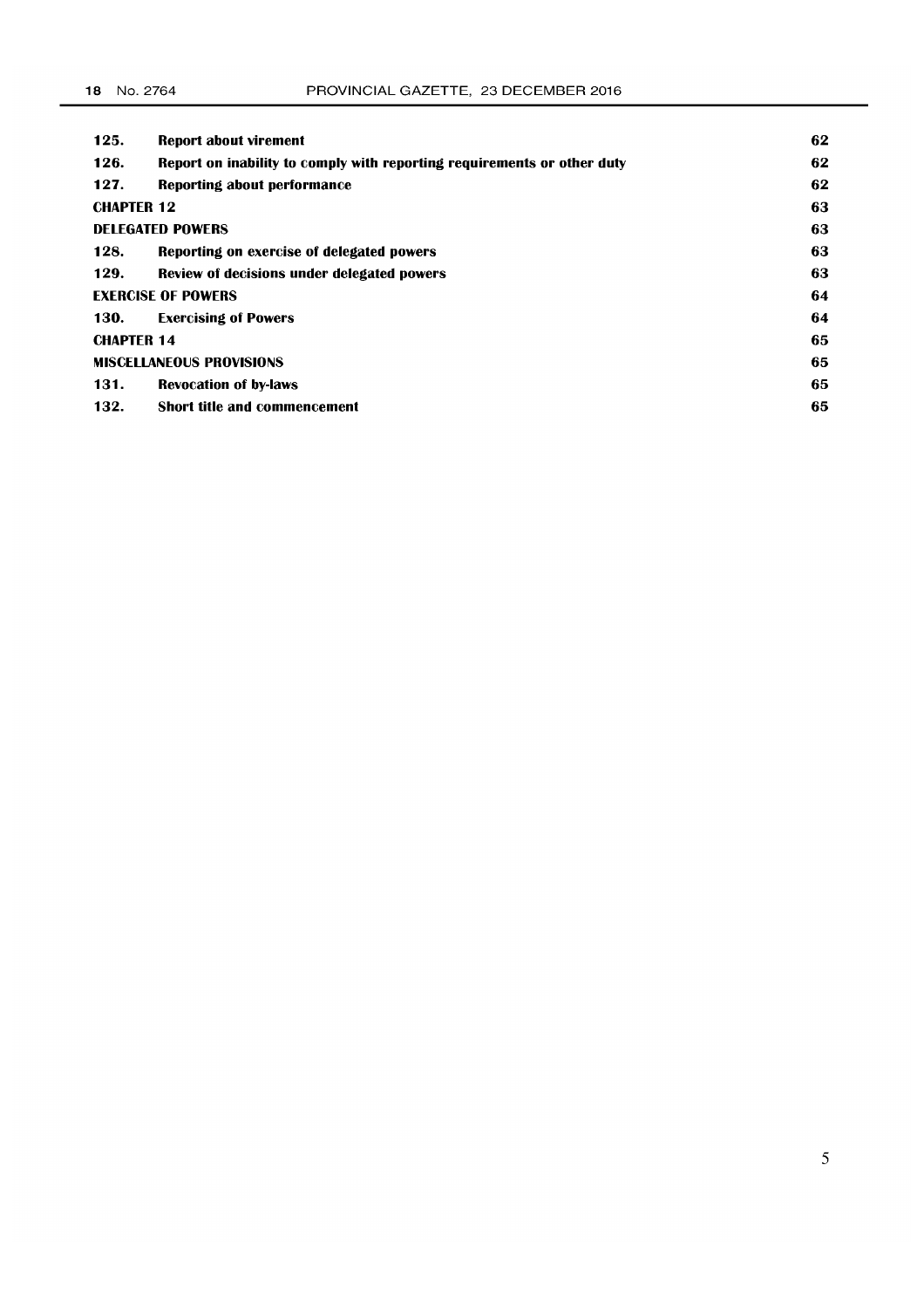## **CHAPTER 1**

## **APPLICATION, INTERPRETATION AND DEFINITIONS OF COUNCIL STANDING RULES AND ORDERS**

## **1.1. Application**

The Rules of Order contained herein apply to all meetings of Municipal Council and any Committee of Council as well as any other Committee of Councillors established within the Municipality, unless the terms of reference for a specific structure explicitly excludes the application of Rules of Order for such structure.

- 1.2. The rules are aimed at allowing free, open and constructive debate during meetings and seeks to promote freedom of expression in such a manner that orderly debate is ensured within the time constraints of time allocated meetings.
- 1.3. The rules endeavour to create the opportunity for Councillors serving in Council Structure to air their view on any matter of public importance.
- 1.4. Accordingly these Standing Rules and Orders are applicable to:-
	- 1.4.1 all Councillors;
	- 1.4.2 any members of Public whilst present in the Municipal Chamber and Precinct;
	- 1.4.3 Traditional Leaders participating in Council and its Committees in terms of Section 81 of the Municipal Structures Act;;
	- 1.4.4 any deputation addressing the Council or a Committee of Council; and
	- 1.4.5 any Official of the Municipality.

## **1.5. Interpretation**

- 1.5.1 any interpretation of these Rules and Orders must be made having had due regard to the supremacy of the Constitution of the Republic of South Africa, national, provincial and municipal legislation, the rule of law and the rules of natural justice.
- 1.5.2 the ruling of the Speaker or Chairperson with regard to the interpretation of these rules and orders at a meeting of the Council or Committee of Council shall be final and binding, subject to Rules 1.2.5 and 1.2.6.
- 1.5.3 the ruling of the Speaker or Chairperson of any of these rules and orders must be recorded in the minutes of the Council or Committee of Council.
- 1.5.4 the Municipal Manager must keep a register of the rulings and legal opinions.
- 1.5.5 any Councillor may request the Municipal Manager, in writing within five (5) days from a ruling made in terms of 1.2.2, to obtain clarity on the interpretation and ruling. The Municipal Manager must thereafter report to the Council or Committee of Council.
- 1.5.6 the Council or Committee of Council may, after consideration of the report in terms of Rule 1.2.5 confirm, amend or substitute the ruling of the Speaker or a Chairperson subject to any rights which any third party have accrued as a result of the ruling and all decisions effecting the rights of others must be in writing and reasons must be recorded of such decisions.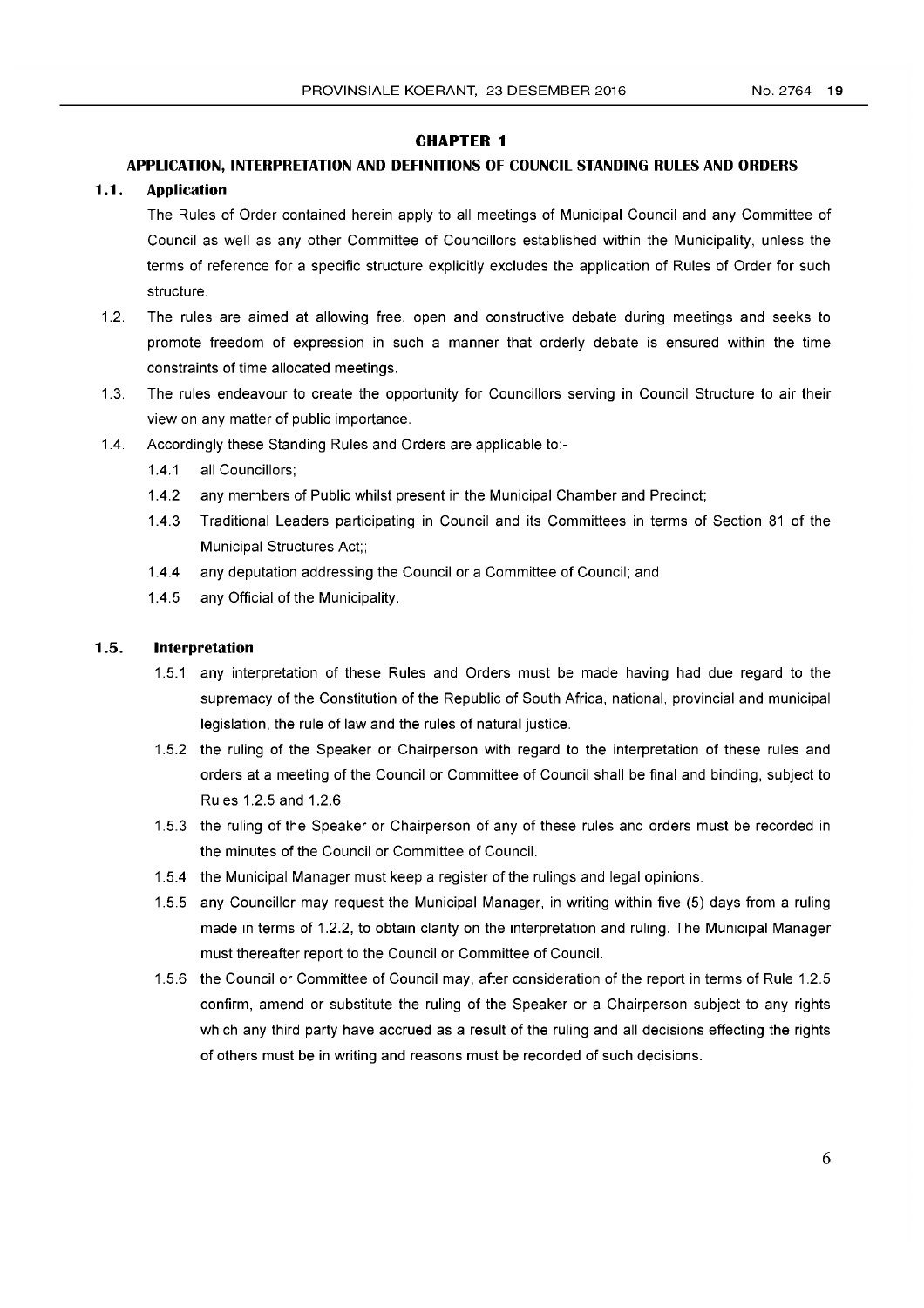#### **1.6. Definitions**

In these Standing Rules of Order the following terms and phrases used in these rules shall have the meaning assigned to them hereunder: -

| "Administration" | as an entity means the municipal manager and the other employees of |
|------------------|---------------------------------------------------------------------|
|                  | the council, or                                                     |

- (b) as a functional activity, includes management and means the tasks that employees perform to enable the council to make and implement policies and by-laws;
- "Agenda" means a list of matters to be considered at a meeting including reports regarding such matters;
- "Audit Report" means any report submitted to the council by or on behalf of the Auditor-general with regard to the auditing of the council's annual financial statements and accounting records;

"Authorised Official" means an official of the municipality who has been duly authorised to administer, implement and enforce the provisions of this rules or order;

"By-Law" means legislation passed by the municipal council and gazetted by the Government Printers;

"Chairperson" means a Councillor elected in a permanent or acting a capacity to control and conduct any meeting of a council committee;

"Code of Conduct" means the code of conduct for Councillors contained in Schedule 1 of the Local Government: Municipal Systems Act;

"Committee" means any Committee established in the municipality, including Committees established in terms of Section 79 or 80 of the Structures Act, including any Committee established in terms of these Rules and Orders,

- "Constituency" means, for the purpose of a public hearing  $-$ 
	- (a) a political party that contested a general election for councillors in the municipal area; and
	- (b) any readily identifiable group of residents in the municipal area whether they are organised or not, that share common economic or social interests or conditions;

"Constituency Meeting"means a meeting of the residents within a ward in the municipal area contemplated in terms of these rules of order;

"Constitution" means the Constitution of the Republic of South Africa Act;

"Contact Details" means a physical address, postal address, electronic mail address, telephone number, and facsimile number and cellular phone number;

"Continuation Meeting"means a council or committee meeting held in terms of rule 42 herein to complete the unfinished business standing over from a meeting that was adjourned in terms of these rules of order;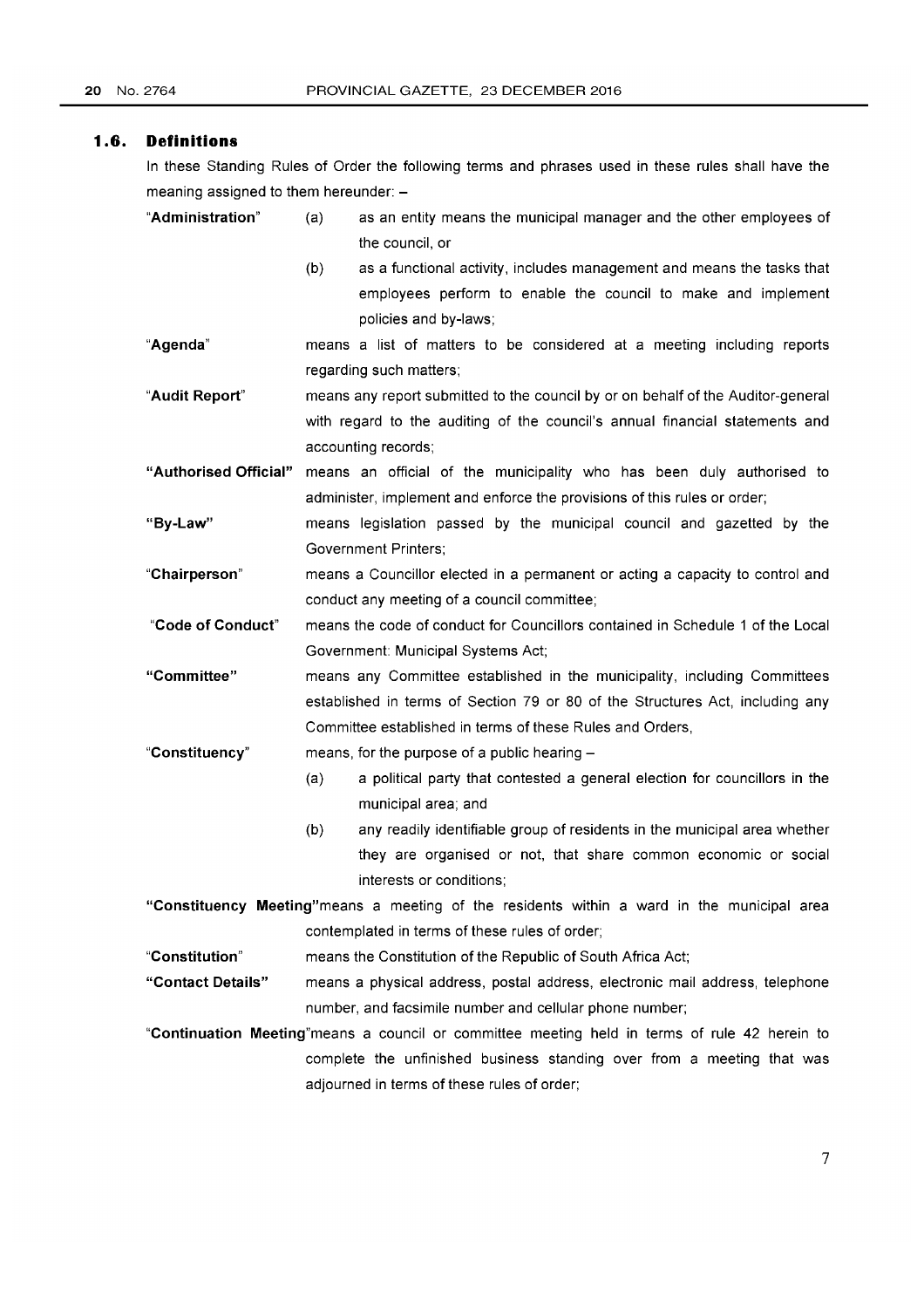| "Council"            | means the Council of the Municipality established in terms of Section 23 of the                                                                                                                                                                                                                                                                  |
|----------------------|--------------------------------------------------------------------------------------------------------------------------------------------------------------------------------------------------------------------------------------------------------------------------------------------------------------------------------------------------|
|                      | Local Government: Municipal Structures Act;                                                                                                                                                                                                                                                                                                      |
| "Councillor"         | means an elected or appointed member of the Council;                                                                                                                                                                                                                                                                                             |
| "Council Resolution" | means the recorded and written decision and/or finding of a Council;                                                                                                                                                                                                                                                                             |
| "Council Whip"       | means a Councillor appointed as Chief Whip of the Council;                                                                                                                                                                                                                                                                                       |
| "Day"                | shall mean a day that is not a public holiday, Saturday or Sunday, and for the<br>calculation of days the first day will be excluded and the last day included;                                                                                                                                                                                  |
| "Deputation"         | means a person or group of persons who wish to appear personally before the                                                                                                                                                                                                                                                                      |
|                      | Council or a Committee of the Council in order to address the Council or<br>Committee of the Council.                                                                                                                                                                                                                                            |
| "Division of Vote"   | means that every Councillor present shall be obliged to record his/her vote for                                                                                                                                                                                                                                                                  |
|                      | or against the Motion or proposal, abstention from the vote is not allowed and                                                                                                                                                                                                                                                                   |
|                      | such vote shall be taken separately by name and recorded in the minutes;                                                                                                                                                                                                                                                                         |
| "Employee"           | means an employee of the Council;                                                                                                                                                                                                                                                                                                                |
| "Executive Mayor"    | means the Councillor elected by the Council as Executive Mayor in terms of                                                                                                                                                                                                                                                                       |
|                      | Section 55 of the Local Government: Municipal Structures Act;                                                                                                                                                                                                                                                                                    |
| "In Committee"       | means the part of the meeting of Council where the meeting will be closed and                                                                                                                                                                                                                                                                    |
|                      | members of the public and press, and such Municipal Officials as determined by                                                                                                                                                                                                                                                                   |
|                      | the Speaker, excluding the Municipal Manager, will be excluded from the                                                                                                                                                                                                                                                                          |
|                      | meeting, based on the nature of the business transacted;                                                                                                                                                                                                                                                                                         |
| "Senior Manager"     | means an employee of the Council appointed by the Council as Manager of a                                                                                                                                                                                                                                                                        |
|                      | department or departments in terms of Section 57 of the Local Government:<br>Municipal Systems Act and includes an employee acting in the stead of such a<br>Manager;                                                                                                                                                                            |
| "Mayoral Committee"  | means the Committee consisting of Councillors appointed by the Executive<br>Mayor in terms of Section 60 of the Local Government: Municipal Structures<br>Act;                                                                                                                                                                                   |
| "MEC"                | means the member of the Executive Council of the Mpumalanga Province<br>responsible for local government;                                                                                                                                                                                                                                        |
| "Member"             | means a Councillor serving in the Municipal Council of the Municipality;                                                                                                                                                                                                                                                                         |
| "Municipal Assets"   | means any movable, immovable, corporeal, incorporeal, tangible and intangible<br>property to which the municipality holds title;                                                                                                                                                                                                                 |
| "Motion"             | means a matter submitted by a Member in writing in accordance with Rule 53<br>herein;                                                                                                                                                                                                                                                            |
| "Motion of Sympathy" | means a written motion of sympathy or congratulations submitted to the                                                                                                                                                                                                                                                                           |
| or congratulations"  | Municipal Manager at least six (6) hours before an ordinary Council or<br>Committee meeting in respect of the death of a Councillor; Employee,<br>community leader, provincial or national disaster, or of an outstanding<br>achievement by a Councillor, Employee, community leader or an exceptional<br>event at provincial or national level; |
| "MPAC"               | means Municipal Public Accounts Committee, an Oversight Committee of                                                                                                                                                                                                                                                                             |
|                      | Council established in terms of Section 79 of the Local Government: Municipal                                                                                                                                                                                                                                                                    |
|                      | Structures Act with its terms of reference approved by Council through a                                                                                                                                                                                                                                                                         |
|                      | Council Resolution;                                                                                                                                                                                                                                                                                                                              |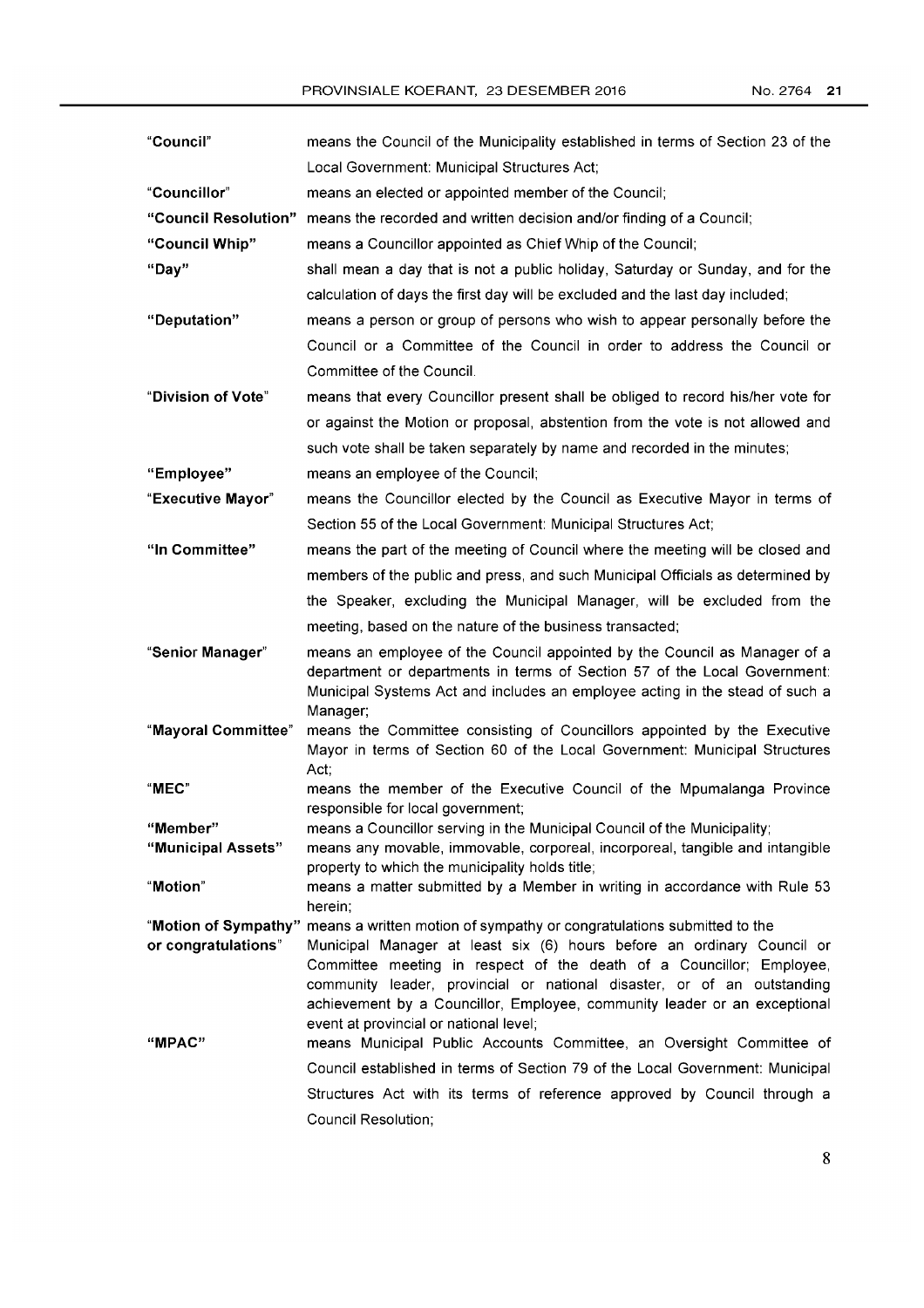| "Municipal Area"    | means the area of jurisdiction of the Council as demarcated in terms of the          |
|---------------------|--------------------------------------------------------------------------------------|
|                     | Local Government: Municipal Demarcation Act, 1998 (Act 27 of 1998);                  |
| "Municipal Manager" | means the head of administration and Accounting Officer appointed by the             |
|                     | Council in terms of Section 54 A of the Local Government: Municipal Systems          |
|                     | Act and includes any Employee of the Council who acts in her or his stead;           |
| "Newspaper"         | means a registered newspaper that circulates within the Municipal Area and           |
|                     | that had been determined as a newspaper of record;                                   |
| "Official           | means any announcement made by the Chairperson of a meeting and which                |
| "Announcement"      | may only relate to the governance, administration or management of, or in the        |
|                     | conditions in the area of jurisdiction of the municipality or in respect of an event |
|                     | of provincial or national importance;                                                |
| "Petition"          | means a written statement, proposal or grievance addressed to the Council or         |
|                     | an office-bearer or employee of the Council and signed by more than five (5)         |
|                     | residents within the Municipal Area or a part thereof;                               |
| "Point of Order"    | means the pointing out of any deviation from or anything contrary to, the            |
|                     | conduct and/or any other irregularity in the proceedings of a meeting;               |
| "Precinct"          | means the Council Chamber and all other places of a meeting, the areas to            |
|                     | which the public are allowed access and all other venues where the meetings of       |
|                     | Council of Committee of Council are held.                                            |
| "Procedural Motion" | shall mean a matter raised by a member at a meeting in terms of Rule 53              |
|                     | below;                                                                               |
| "Proposal"          | means a draft resolution submitted in writing by a councillor during a debate and    |
|                     | is duly seconded on any matter at a meeting of the council or any structure of       |
|                     | the council;                                                                         |
| "Public"            | includes the media and means any person residing within the Republic of South        |
|                     | Africa;                                                                              |
| "Public Hearing"    | means a meeting arranged by the Council or Executive Mayor to solicit the            |
|                     | views and opinions of members of the public and specific constituencies on a         |
|                     | matter affecting the interests of the residents within the Municipal Area;           |
| "Public Holiday"    | means a public holiday contemplated in the Public Holidays Act, 1994 (Act 36 of      |
|                     | 1994;                                                                                |
| "Public meeting of  | means a meeting of which public notice had been given and which is open for          |
| Community"          | all members of the Community.;                                                       |
| "Report"            | means any item appearing on the agenda for consideration by the Council or           |
|                     | Committee;                                                                           |
| "Question"          | means a question in terms of rules 51 or 52 asked during a meeting of the            |
|                     | council or any of its structures;                                                    |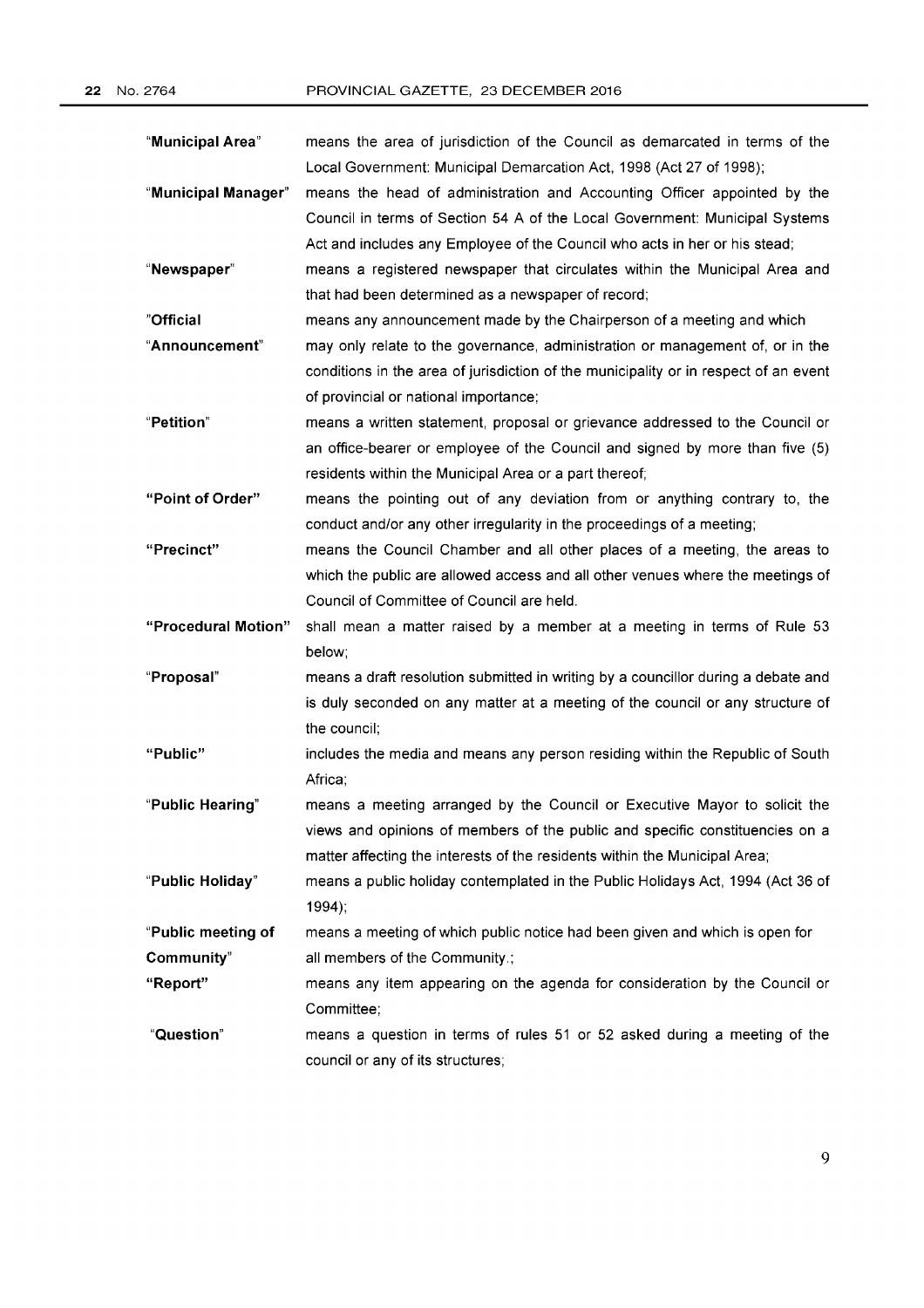| "Quorum" | means the minimum number of Councillors and other members of 50% plus 1, if |
|----------|-----------------------------------------------------------------------------|
|          | any, that must be present at a meeting before it may commence or continue   |
|          | with its business:                                                          |

- "Sargent-at-arms" means a person in the full time employment of the Municipality and/or a Peace Officer in the full time employment of the Municipality entrusted to assist the Speaker to maintain order during Council meetings assisted by Municipal Officials in the VIP Protection Unit of the Municipality and by any such staff members as the Speaker may direct;
- "Sec 79- Committee" means a committee of Council contemplated and established by Council in terms of Section 79 of the Local Government: Municipal Structures Act for purposes of carrying out effective and efficient performance of any of its functions or the exercise of any of its powers;

"Sec 80- Committee" means a Committee of Council established by Council in terms of Section 79 of the Local Government: Municipal Structures Act to assist the Executive Committee and the Executive Mayor;

- "Speaker" means the Councillor elected as a Chairperson of the Council in terms of Section 36 of the Local Government: Municipal Structures Act and includes any Councillor who had been elected by the Council as acting Speaker during the temporary incapacity or absence of the Speaker;
- "Structures Act" means the Local Government: Municipal Structures Act, 1998 (Act 117 of 1998);

"Sub - Committee" means any other Committee, other than the Executive Committee/Mayoral Committee or Committee appointed by the Council or the Executive Committee; "Systems Act" means the Local Government: Municipal Systems Act, 2000 (Act 32 of 2000);

"Table" means to submit a report or any official document to the Councilor a Committee of Council for consideration at a meeting of the Council or Committee of Council of which notice has been given in terms of these Rules and Orders;

"Traditional Authority" means the authority of a community within the municipal area that traditionally observes a system of customary law recognised in terms of a law; and

"Traditional Leader" means the leader of a traditional authority that had been identified by the MEC in terms of section 81 (2) of the Local Government: Municipal Structures Act to participate in the proceedings of the council.

```
"Traditional 
Leadership Act" 
                       means the Traditional Leadership and Governance Framework Act 41 of 2003.
```
"Whip" means a Chief Whip of each political party.

In every rule, unless the contrary indicates otherwise or appears from the context therein words importing the masculine gender shall include the females and words importing the singular shall include the plural and vice versa.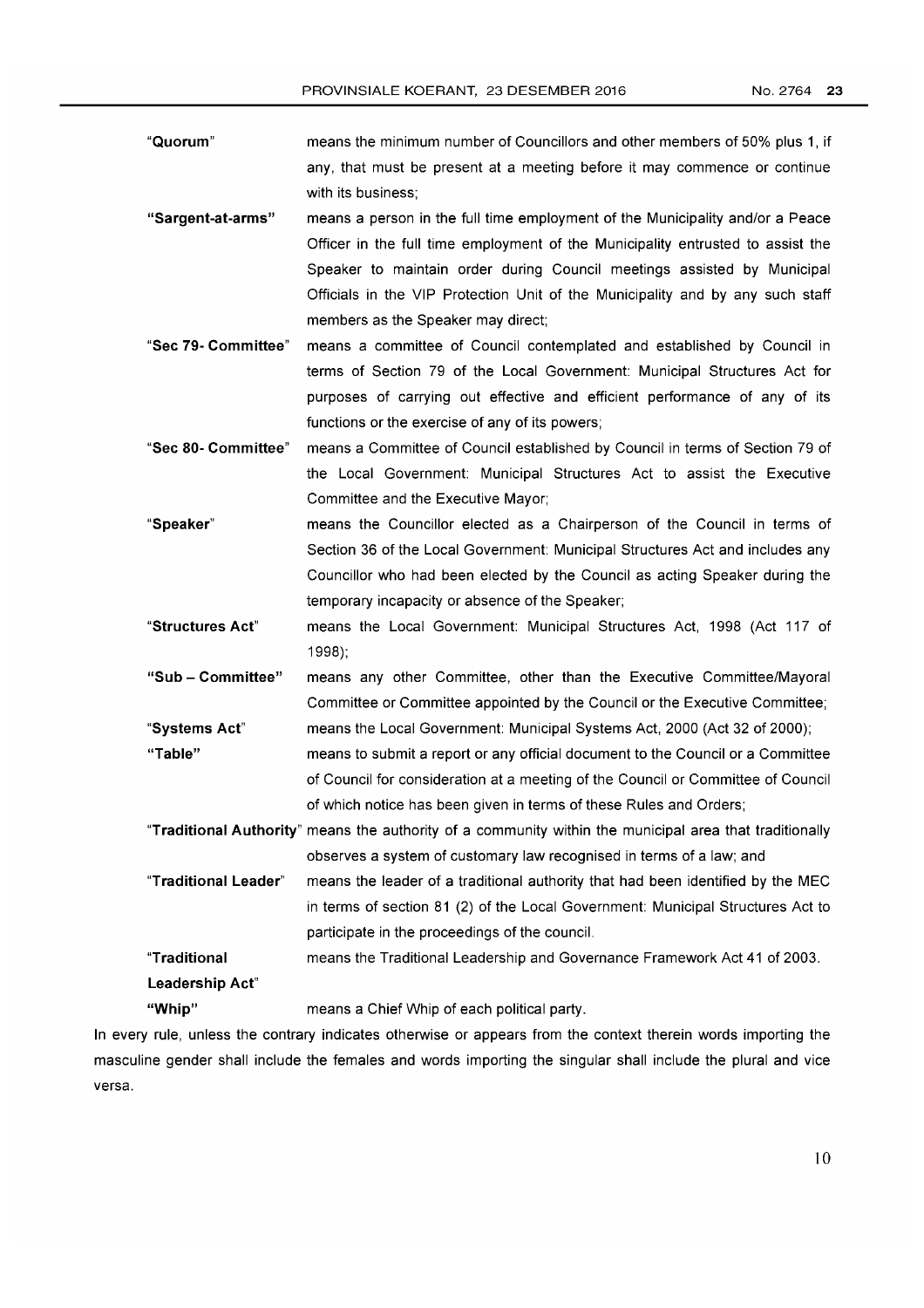# **CHAPTER 2 GENERAL PROVISIONS RELATING TO MEETINGS**  Part 1: Determination of time and venue of meetings

## 2. **Days and venues of meetings**

- (1) No meeting of the Councilor a Committee of the Council may be held on a Saturday, Sunday or Public Holiday.
- (2) Meetings and hearings of the Council and its Committees must be held at a suitable venue within the municipal area.
- (3) The Council shall be on recess during the period from the  $16<sup>th</sup>$  December to  $05<sup>th</sup>$  January of every year with both days included as part of the recess, unless a Special Council is called in terms of these rules.

## 3. **Determination of venue and time of ordinary council meeting**

- (1) The Municipal Manager or, if there is no Municipal Manager, a person appointed by the MEC must, after a general election of Councillors for the Council, determine the date, time and venue of the first meeting of the Council, and such meeting must be held within fourteen (14) days after all the members had been appointed and details of such appointments had been furnished to the Municipal Manager.
- (2) The Speaker must, in consultation with the Municipal Manager, determine a schedule of the dates, times and venues of ordinary Council meetings, other than the meeting referred to in rule  $3(1)$ , for a period of at least twelve (12) months in advance, provided that  $-$ 
	- (a) the Council must hold at least one ordinary meeting every three months; and
	- (b) not more than one ordinary council meeting may take place during any month.
- (3) The Speaker may, in consultation with the Municipal Manager, at any time change the scheduled date, time or venue of a meeting.

#### 4. **Determination of time and venue of special council meetings**

- (1) The Council shall hold its meetings at 15:00 hours in the afternoon or at such specified time as determined by the Speaker in terms of Section 29 of the Municipal Structures Act.
- (2) The Speaker may at the request of the Executive Mayor and/or upon a request in writing of a quorum of the Councillors of the Municipality, call a Special Council, provided that all Councillors were given at least forty eight (48) hours' notice prior to the date and time set for the meeting.
- (3) In the event the Speaker fails and/or refuses to call a Special Council when requested in accordance with Rule 4 (1) above, the Municipal Manager may call the meeting.
- (4) A request to call a special meeting must set out the matter to be dealt with at that special Council meeting and no business may be dealt with at a special Council meeting other than that specified in the notice convening a special Council meeting.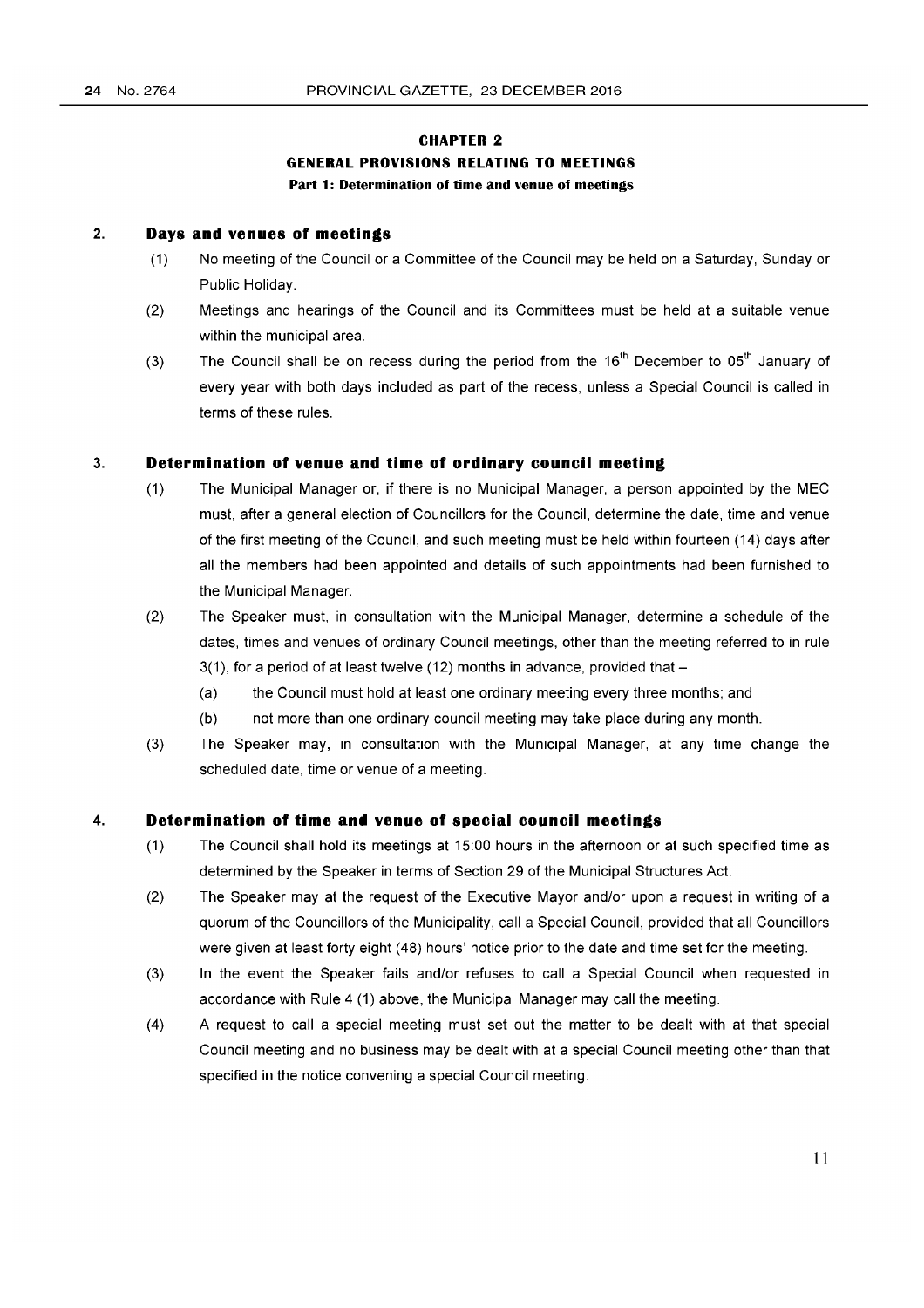## **5. Determination of venue and time of ordinary Committee meetings**

- (1) The Speaker, in consultation with the Municipal Manager, must determine a schedule of the date, time and venue of ordinary meetings of the Section 79 - Committees or other Council Committees including MPAC.
- (2) The Executive Mayor, in consultation with the Municipal Manager, must determine a schedule of the date, time and venue of the Mayoral Committee meetings and Section 80 Committee meetings for a period of at least twelve (12) months in advance, provided that -
	- (a) the determination must take into account the schedule of ordinary council meetings referred to in Rule 3 (2);
	- (b) no Section 79 Committee or other Committee meeting may take place during an ordinary or Special Council meeting except with the express approval of the Council; and
	- (c) no Mayoral Committee meeting may be scheduled or convened for the same time as an ordinary or Special Council meeting.
- (3) The Speaker, in consultation with the Municipal Manager and after consultation with the Chairperson of a Section 79 or other Committee, may change the date, time or venue of a scheduled meeting of such committee.

#### **6. Determination of venue and time of special committee meetings**

- (1) The Speaker or the Executive Mayor, as the case may be, in consultation with the Municipal Manager and after consultation with the Chairperson of a Section 79 - Committee or other Committee, may convene a special meeting of the Section 79 - Committee or other committee concerned at a venue, time and place so determined.
- (2) The Speaker or Executive Mayor must, in consultation with the Municipal Manager, if a majority of the members of a Section 79 - Committee or other Committee who are Councillors requests him or her in writing to convene a special Section 79 - Committee or other Committee meeting convene such special 79 - Committee meeting or other Committee on a date set out in the request and at a time and venue so requested.
- (3) As soon as the date, time and meeting of such special committee meeting has been determined as provided for in rule 6 (2), the Chairperson of the relevant committee must be informed thereof.
- (4) A request to convene a special Section 79 Committee or other committee meeting must set out the matter to be dealt with at such special meeting and no business other than that specified in the notice convening a special meeting may be dealt with at such meeting.

#### **7. Determination of time and venue of public meetings**

(1) The Speaker, in consultation with the municipal manager, must convene a public meeting of the Community within the municipal area in terms of a council resolution.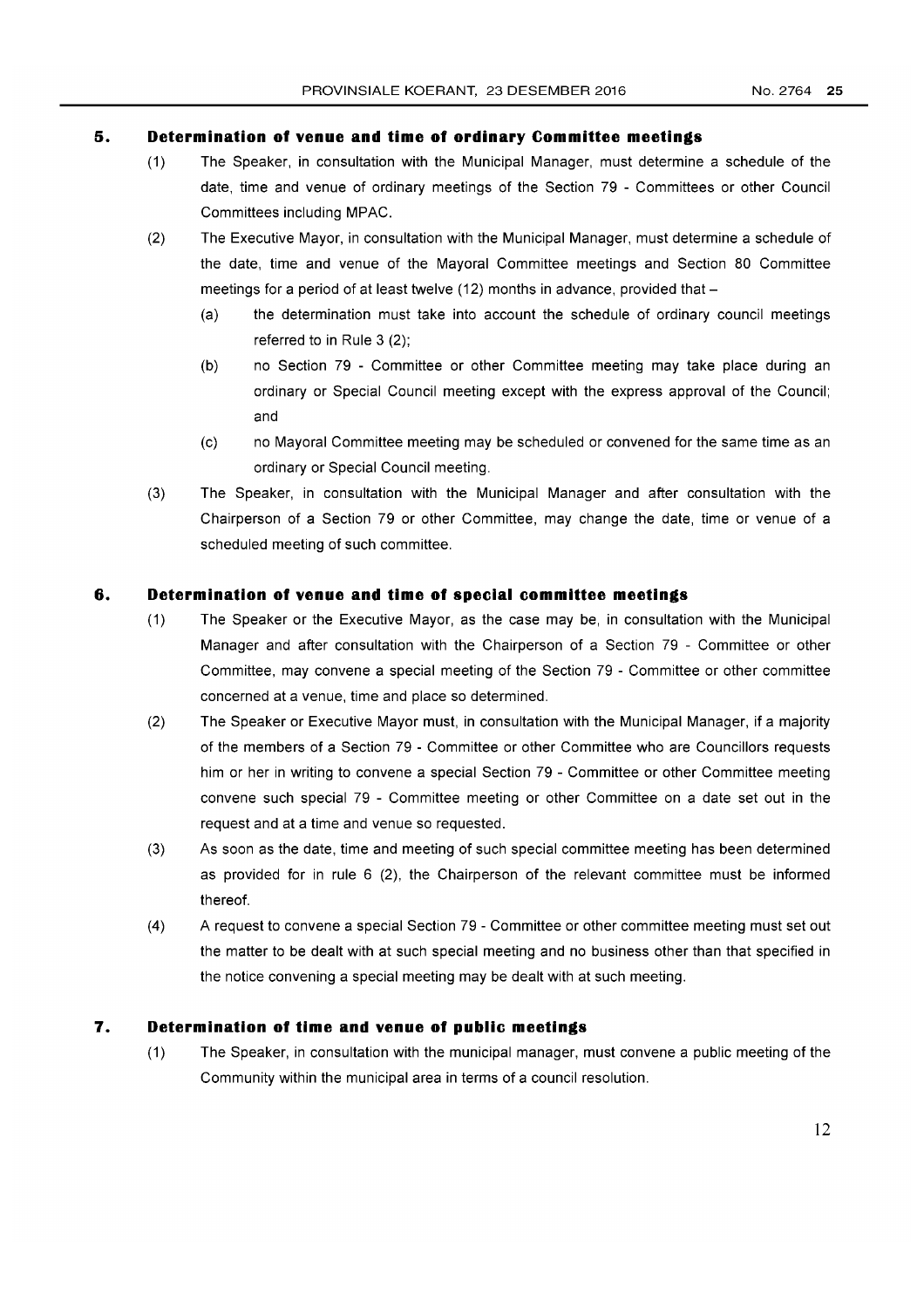- (2) The date determined for a public meeting of the Community may not be less than fourteen (14) days or more than twenty eight (28) days after the date of the Council Resolution.
- (3) A resolution to convene a public meeting of the Community must set out the matter to be dealt with at that meeting, and no business other than that specified in the notice convening a public meeting of the Community may be dealt with at such a meeting.

## **8. Meeting using telecommunications or video conferencing facilities**

- (1) The Council may hold a Council or Committee meeting using telecommunications or video conferencing facilities if all the councillors and traditional leaders who are required to attend the meeting concerned have access to the required facilities.
- (2) A meeting in terms of rule 8(1) is subject to these standing Rules of Order, provided that the venue stated in the notice of the meeting must be the places where councillors and traditional leaders can access the facilities required for the meeting.

## **9. Public hearings**

- (1) The Council or the Executive Mayor may, in consultation with the Municipal Manager, at any time convene a public hearing on any matter affecting the interests of the residents within the municipal area.
- (2) Whenever a public hearing is to be convened, the Council or the Executive Mayor must, in consultation with the Municipal Manager and subject to Rule 9 (3), determine the date, time and venue of such hearing.
- (3) If more than one public hearing is to be held at different venues in the municipal area or with different constituencies at different venues, the Councilor Executive Mayor, in consultation with the Municipal Manager, must determine a schedule of hearings setting out the different venues and dates for those hearings.
- (4) No public hearing may be convened on the same day as a Council meeting.
- (5) The Councilor Executive Mayor convening a public hearing must determine the subject matter of that hearing and may identify the constituencies that must be specifically invited to attend or to make representations at the hearing and supply their particulars to the Municipal Manager.
- (6) Any person invited, attending or participating in a public hearing, does so at his or her own cost except for exceptional circumstances where transport is provided by the Council.

#### **Part 2: Notice of meetings**

## **10. Notice of Council and Committee meetings**

- (1) Unless otherwise provided in these rules, the Municipal Manager must give notice of at least seventy two (72) hours in writing of the date, venue and time for holding of an ordinary meeting -
	- (a) of the Council, including a continuation meeting in terms of Rule 42, to every Councillor, Traditional Leader if necessary and members of the Top Management; and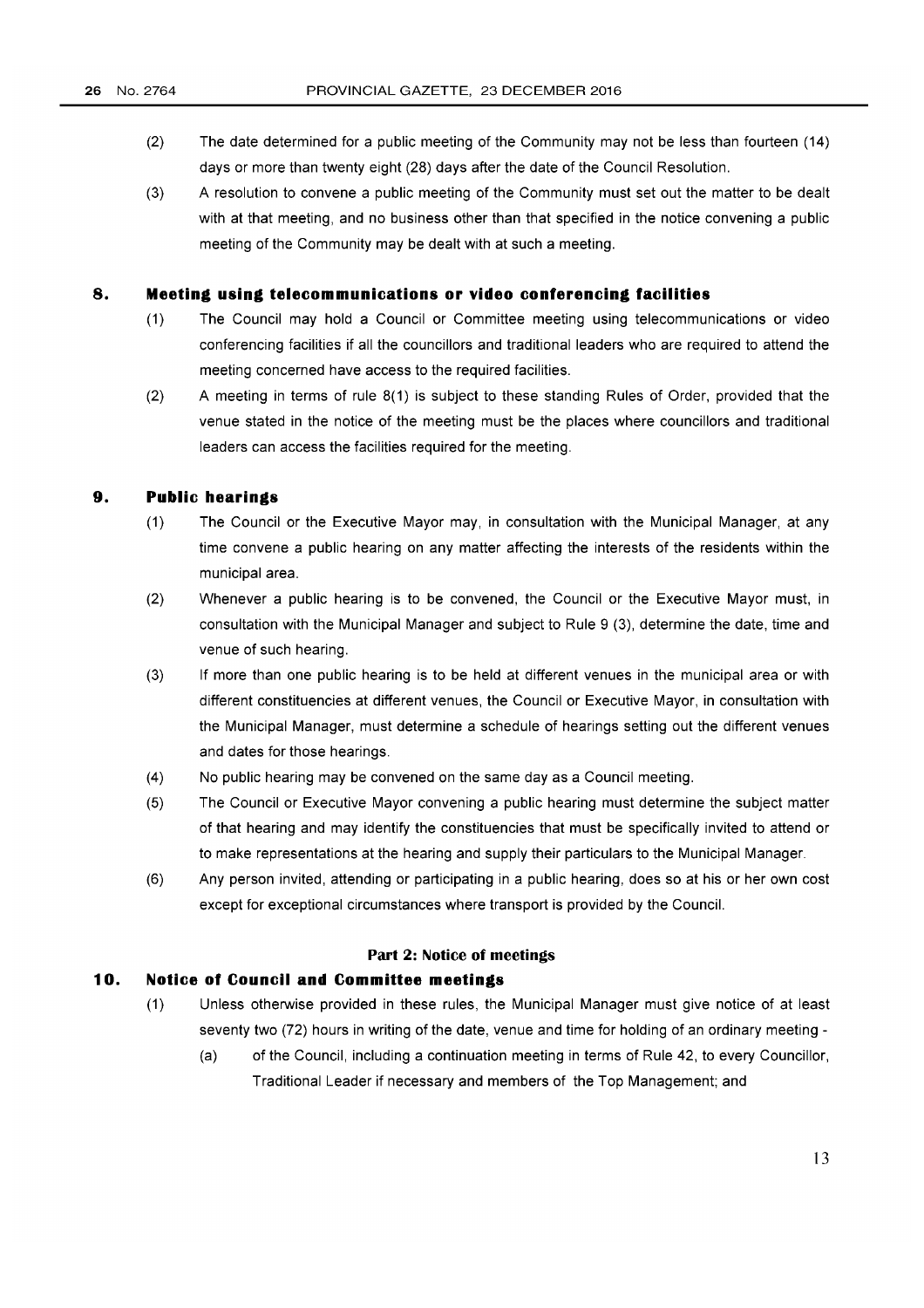- (b) of a Committee, including a continuation meeting in terms of Rule 42, to every member of the Committee concerned and Top Management.
- (2) The notice period referred to in Rule 10 (1) does not apply when the Executive Mayor deems it necessary to table an urgent matter for the Council's consideration.
- (3) A Councillor, Traditional Leader and members of Top Management to whom notice had been given in terms of Rule 10 (1) is, until such date, venue or time is changed and written notice of such change has been given, required to attend the meeting stipulated in the notice without further notice.
- (4) A notice referred to in Rule 10 (1) given to a Councillor, Traditional Leader and a member of Top Management must contain the agenda for the meeting concerned, except in the case of a continuation meeting in terms of Rule 42.
- (5) In the case of a special meeting in terms of Rule 4 or 6, the agenda may contain only the matter that must be dealt with at the meeting.
- (6) A notice in terms of Rule 10 given to a Councillor, Traditional Leader and Manager is deemed read for the purpose of the meeting to which it applies.
- (7) The Municipal Manager must, unless otherwise provided in these rules, at least twenty four (24) hours or the last workday before the stipulated time, whichever is the earlier, give notice in writing of the date, venue and time for the holding of a special council meeting and the provisions of Rules 10 (1) to (6) apply with the necessary changes in any such case.

## **11. Notice of public meetings and public hearings**

- $(1)$  The Municipal Manager must, with due regard for Rule 11 $(3)$ :
	- (a) by notice in the press and placed on the municipal notice board within the municipal area convene the meeting or hearing of the time, date and venue of a public meeting or hearing, and
	- (b) supply a copy of such notice to every Councillor, Traditional Leader and member of Top Management.
- (2) A notice in terms of Rule 11 (1) must state the purpose of the meeting or hearing.
- (3) A Councillor, Traditional Leader and members of the Top Management to whom notice had been given in terms of Rule 11 (1) is, until such date, venue or time is changed and notice of such change has been given, required to attend, without further notice, the meeting or hearing stipulated in the notice.
- (4) All meetings of the Council and those of its Committees, shall conduct their business in an open manner and every meeting of the Council and all Council Committees (i.e. MPAC and Section 79 Oversight), excluding the Mayoral Committee and Section 80 Committees, shall be open to the public; provided that this Section shall not apply when it is reasonable to do so having regard to the nature of the business being transacted in terms of Section 20 (1) (a) and (b) of the Local Government: Municipal Systems Act.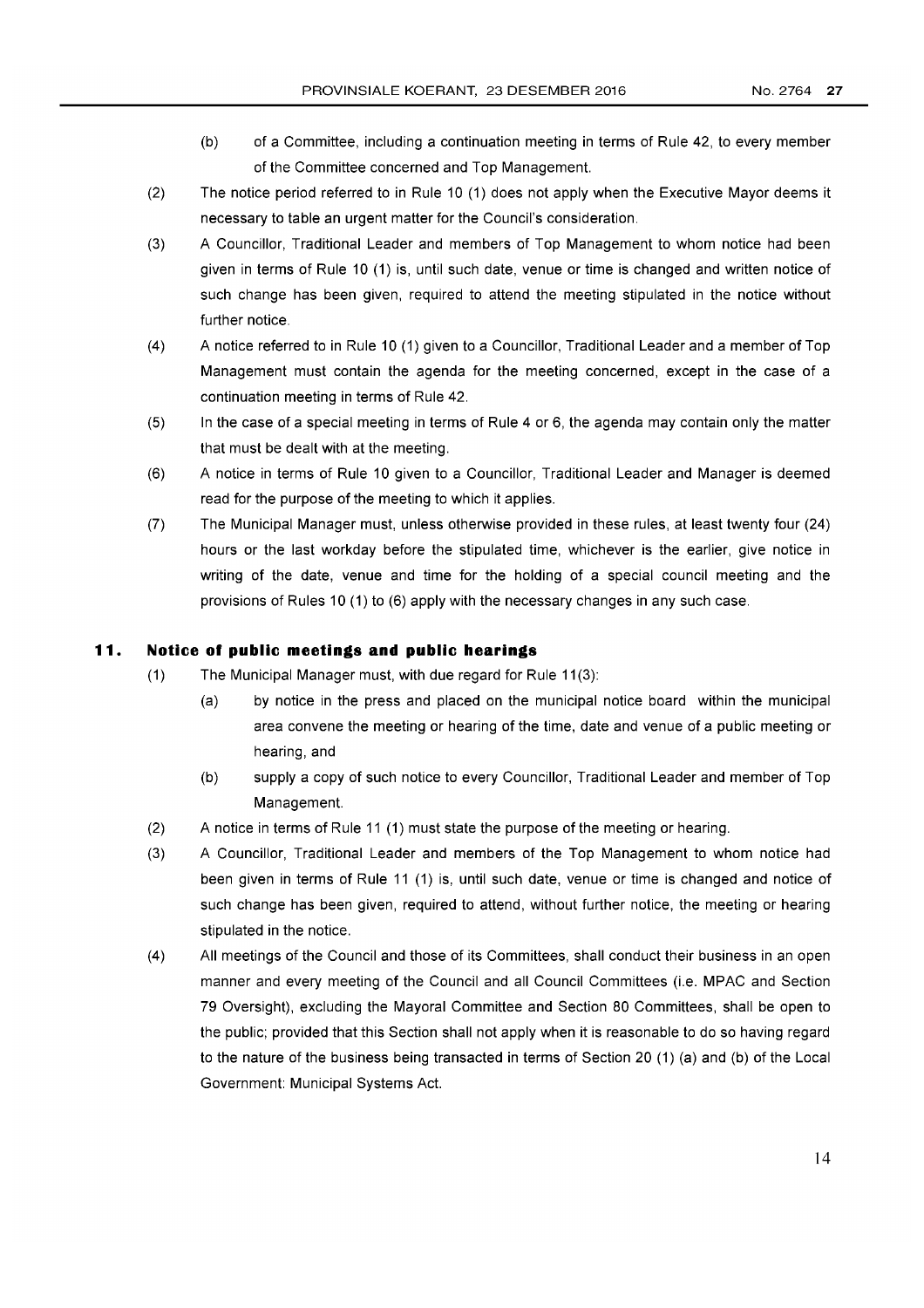#### **12. Councillors to supply Municipal Manager with contact details**

- (1) Every Councillor appointed in terms of Section 23 of the Local Government: Municipal Structures Act must, within seven (7) days after he or she had been declared elected or appointed, as the case may be, and thereafter as often as is necessary, supply the Municipal Manager in writing with full contact details within the municipal area to which official communications and notices must be sent.
- (2) Every Traditional Leader identified in terms of the Local Government: Municipal Structures Act who will represent that traditional authority in the council must, within fourteen (14) days after the Municipal Manager requested such particulars, supply the Municipal Manager with the full names and full details and other particulars of that traditional leader to whom official communications and notices must be delivered.
- (3) The Municipal Manager may deliver a notice contemplated in Rules 12 (1) and 12 (2) to a person that appears to be over the age of sixteen (16) at the address supplied by such Councillor or Traditional Leader.
- (4) Non-receipt of any official communication or notice sent to an address referred to in Rules 12 (1) and 12 (2) or delivered in terms of Rule 12 (3) -
	- (a) does not affect the validity of any meeting or proceedings of the Council or its Committees; and
	- (b) is not sufficient reason to be absent from the meeting concerned without leave of absence.
- (5) In the event that a Notice could not be effected and/or served in terms of Rule 12 (3) the notice shall be left or delivered at the main gate/door or at an accessible distribution point within the nominated address provided to the Municipal Manager by the Councillor and/or Traditional Leader.
- (6) Delivery by email and/or text message (sms) and/or electronic shall be deemed to have been received on receipt of a confirmation of successful delivery by the sender. Delivery by means of an email or text message or electronic shall be effected during Council working hours.
- (7) Accidental omission to serve on any Councillor and/or Traditional Leader a notice of a Council meeting shall not invalidate the proceedings of that meeting.

#### **Part 3: Attendance of meetings and hearings**

#### **13. Absence from meetings**

- (1) A Councillor or Traditional Leader must, at least six (6) hours before the meeting, lodge with the Speaker in the case of Council, the Executive Mayor in the case of a Mayoral Committee or with the Municipal Manager in the case of a Committee written application for leave of absence from the whole or any part of the Council, Mayoral Committee or Committee meeting or hearing concerned and, at the same time, furnish reasons for his or her application for leave of absence, if he or she $-$ 
	- (a) is unable to attend a meeting or hearing of which notice had been given;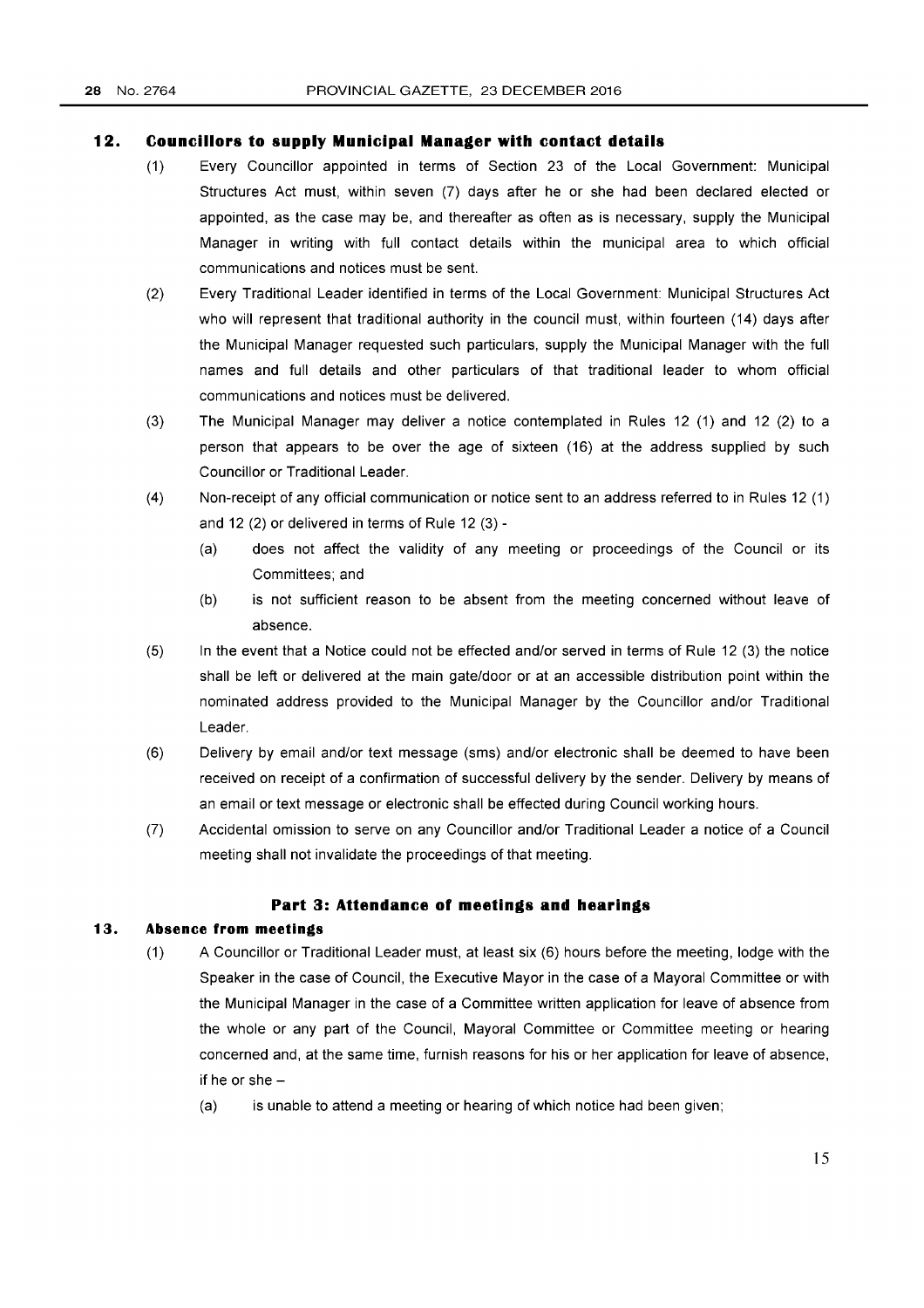- (b) is unable to remain in attendance at a meeting or hearing; or
- (c) will arrive after the stipulated time for a meeting or hearing.
- (2) A Councillor or Traditional Leader who did not apply for leave of absence in terms of Rule 13 (1) and who was absent from a Council, Mayoral Committee or Committee meeting or hearing or a part thereof must, after that Council, Mayoral Committee or Committee meeting or hearing and within five (5) working days, lodge with the Speaker, Executive Mayor or Municipal Manager a written application for leave of absence from that Council, Mayoral Committee or Committee meeting or hearing and such an application for leave of absence must state the reasons for the late submission of the application and the reasons for his or her absence from the Council, Mayoral Committee or Committee meeting or hearing.
- (3) The Municipal Manager or his/her delegated official must read in to the record any application for leave of absence.
- (4) An application in terms of Rules 13 (1) or 13 (2) is considered and granted or refused by  $-$ 
	- (a) the Speaker in the case of a Council meeting or public hearing;
	- (b) the relevant Chairperson in the case of any other Committee meeting.
	- (c) the Executive Mayor in the case of the Mayoral Committee.
- (5) Whenever an application for leave of absence in terms of Rules 13 (1) or 13 (2) was refused
	- (a) the relevant functionary must supply the reasons for the refusal; and
	- (b) the Municipal Manager must immediately after the meeting or hearing in writing inform the Councillor or Traditional Leader concerned accordingly and supply the reasons for the refusal.
- (6) A Councillor or Traditional Leader is deemed absent without leave from the meeting concerned if:-
	- (a) he or she fails to apply in terms of Rule 13 (1) or 13 (2) and he or she is absent from a meeting or hearing he or she is required to attend;
	- (b) his or her application for leave of absence has been refused and he or she is absent from the meeting he or she is required to attend;
	- (c) his or her application for leave of absence has been refused and he or she does not appeal in terms of Rule 14;
	- (d) his or her appeal has been turned down; or
	- (e) he or she did not sign the attendance register contemplated in Rule 17(1); and
- (7) A Councillor delegated by the Council to attend to other official duties at the time of a meeting he or she is required to attend, is deemed to have been granted leave of absence for the meeting he or she is required to attend.
- (8) The Municipal Manager must keep a record of all cases in terms of Rule 13 (6) and must submit a written report thereon to the Speaker at least once every three (3) months.
- (9) A Councillor who has failed to attend Council and did not serve a late application in terms of Rule 13 (2) or a Councillor whose appeal has been turned down shall be fined R500 (Five Hundred Rand) deducted against his/her monthly salary and/or allowance.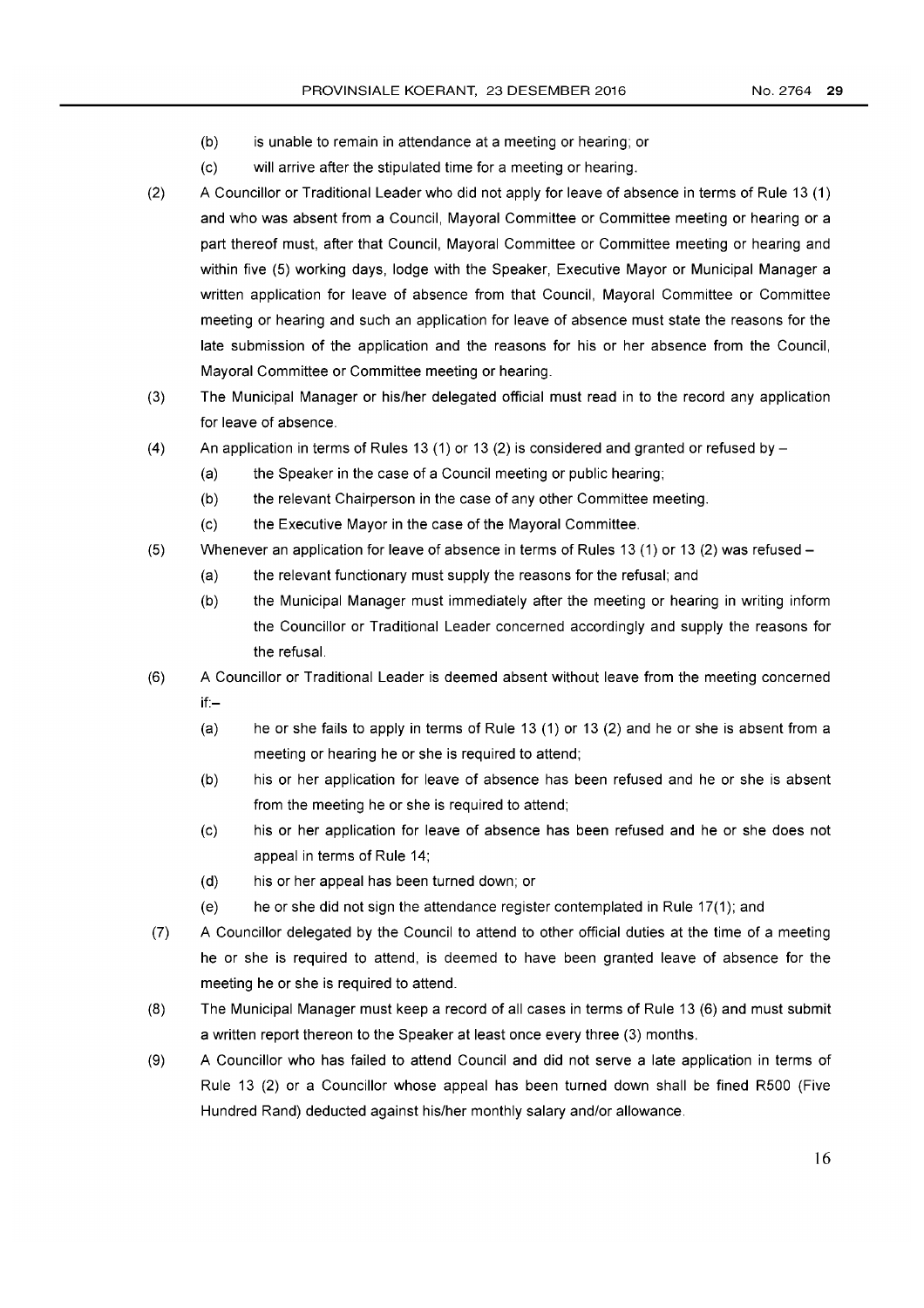(10) Female Councillors shall be entitled to apply and take four (4) months maternity leave (NB: calendar days), the application of which shall be lodged with the Speaker who shall after approval thereof, report of such in the next ensuing Council that maternity leave has been granted to the said Councillor, with the effective and termination date mentioned in Council.

## **14. Appeal against refusal of application for leave of absence**

- (1) A Councillor or Traditional Leader whose application for leave of absence had been refused may appeal against the refusal, and such appeal must be in writing and lodged with the municipal manager within fourteen days after the date of the decision; provided that the council or the committee who must consider the appeal may in exceptional circumstances condone the late submission of an appeal.
- (2) The Council considers an appeal in terms of Rule 14 (1) in the case of absence from a Council meeting, public meeting or public hearing, Mayoral Committee meeting or any Council Committee meeting, as the case may be.
- (3) A decision with regard to an appeal in terms of Rule 14 (1) is subject to provisions of Section 14 of Schedule 1 of the Municipal Systems Act regarding the Code of Conduct for Councillors or as amended from time to time.

# **15. Removal of Councillor and Traditional Leader from office as a result of absence from meetings without leave**

- (1) Whenever a report submitted to the speaker in terms of Rule 13 (8) identifies a  $-$ 
	- (a) Councillor that had been absent without leave of absence from three (3) or more consecutive Council meetings or three (3) or more consecutive committee meetings which that Councillor was required to attend; or
		- (b) a Traditional Leader that had been absent without leave of absence from three or more Council meetings which such Traditional Leader was required to attend,
		- (c) the Speaker must in writing report the matter to the Council at the first ordinary Council meeting next ensuing, and must, in the case of a Traditional Leader, also report the matter in writing to the traditional authority represented by that Traditional Leader.
- (2) The Council must consider the report of the Speaker and must give the Councillor or Traditional Leader concerned an opportunity to state his or her case. As soon as a Councillor or Traditional Leader has stated his or her case, he or she must leave the meeting whilst the Council considers the matter.
- $(3)$  If, after consideration of the matter, the Council -
	- (a) finds that the Councillor was absent without good reasons, the Executive Mayor must, in writing, request the MEC to remove the Councillor from the Council in terms of the Code of Conduct applicable to Councillors; or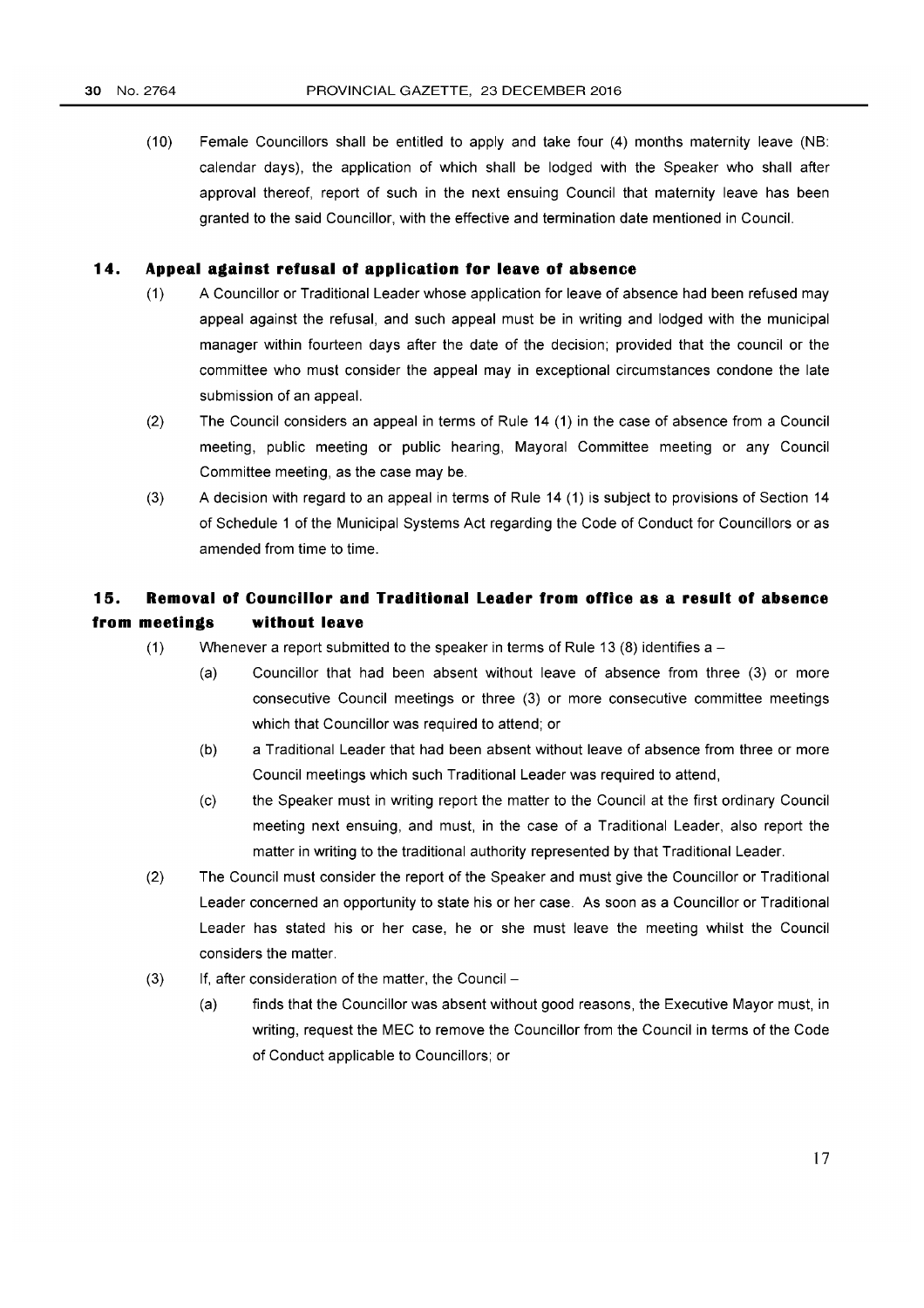- (b) finds that the reason for the absence from any of the meetings was a good reason, the Council may issue a formal warning to the Councillor or Traditional Leader and determine the period during which the warning will be valid.
- (4) A Councillor ceases to be a Councillor in this regard on the date that the MEC informs the Executive Mayor that the Councillor has been removed from office.

#### **16. Who may attend meetings**

- $(1)$  Until the Council or a Committee closes a meeting, and subject to Rule 16 (2), a meeting may be attended by members of the public, employees of the Council and the media.
- (2) A public meeting of the Community or a constituency meeting or a public hearing may not be closed.
- (3) Every Councillor and Traditional Leader must, from the time stipulated in the notice convening the meeting, attend every meeting of the Council, committee or every public meeting of the Community and public hearing and remain in attendance at such meeting or hearing, unless -
	- (a) leave of absence had been granted to him or her; or
	- (b) he or she must leave a meeting or hearing in terms of the Code of Conduct.
- (4) The Speaker and/or executive mayor, as the case may be, may by virtue of their offices, attend and participate in any committee meeting, provided that the Speaker or Executive Mayor may not vote on any matter at such a committee meeting.
- (5) Any Councillor who is not a member of a committee or any Traditional Leader may only attend a meeting of a committee with the express prior permission of the chairperson of that committee, which permission may not be unreasonably withheld.
- (6) The Speaker or the Executive Mayor or the Chairperson of a committee, as the case may be, may invite any person to attend a meeting of the Council or that committee, as the case may be.
- (7) The Municipal Manager and Municipality's Senior Managers must attend public/community meetings or hearings, Council and Committee meetings, provided that the Chairperson of a Committee may, after consultation with the Municipal Manager, exempt the Municipal Manager or any Senior Manager from attending any meeting of the committee concerned, or, if he or she is not exempted, grant leave of absence to him or her from any meeting of that committee.

#### **17. Attendance register**

- (1) The Municipal Manager must supply an appropriate attendance register at every meeting and hearing.
- (2) Every Councillor and Traditional Leader who is present at a meeting or hearing must sign the attendance register.
- (3) Any Councillor or Traditional Leader who had been present at a meeting or hearing but who failed to sign the attendance register, is deemed absent without leave from the meeting concerned.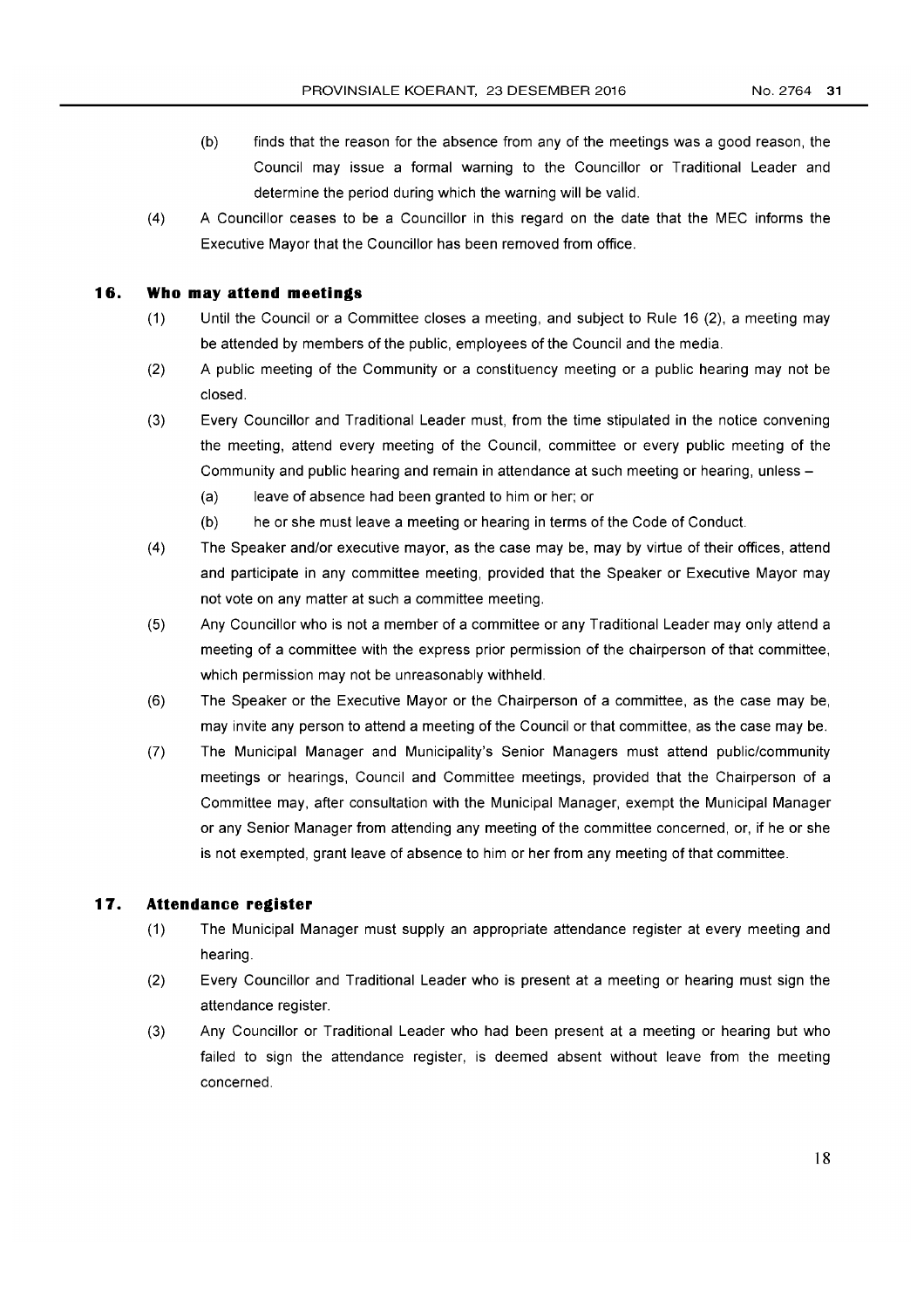#### **Part 4: Documents to be available at meetings**

## **18. Documents to be available at meetings**

The Municipal Manager must ensure that a copy of the municipal code, referred to the Systems Act, is available at every meeting. The municipal code must include:

- (a) The Constitution of the Republic of South Africa;
- (b) the Municipal Finance Management Act;
- (c) the Municipal Structures Act;
- (d) the Municipal Systems Act;
- (e) these Standing Rules and Orders;
- (f) the approved and gazetted By Laws of the Council; and
- (g) such other legislation or documents as the council may determine from time to time.

## **Part 5: Presiding at meetings and hearings**

## **19. General Powers and duties of Chairperson**

- $(1)$  The Chairperson of a meeting must -
	- (a) ensure that the meeting or hearing at which he or she presides is conducted in accordance with these Standing Rules of Order;
	- (b) when requested to do so, interpret these Standing Rules of Order;
	- $(c)$  reject any motion, proposal or question which in his or her opinion -
		- (i) may lead to the discussion of a matter already contained in the agenda for that meeting;
		- (ii) contains unnecessary tactless, incriminating, disparaging or improper suggestions;
		- (iii) may encourage, engender, advocate or aggravate hatred, discrimination, exclusion, restriction, ridicule, contempt or preference based on colour, descent, race, ethnicity, gender or religion so as to cause harm, hostility, degradation, violence or which insults, degrades, defames or encourages abuse of any racial, ethnic, gender or religious group, through the uttering of words, whether in writing or orally, or the performance of deeds;
		- (iv) contains unwelcome suggestions, innuendoes, remarks or hints of a sexual nature, sexual advances, comments with sexual overtones, sex-related jokes or insults or unwelcome graphic comments of another person's body;
		- (v) contains threatening, abusive or insulting language towards an employee which causes that employee harassment, alarm or distress due to any alleged, suspected or proven act, omission or statement by that employee in the exercise of any of his or her rights or the discharge of any of his or her duties so as to harass or cause or advocate unfair treatment of that employee;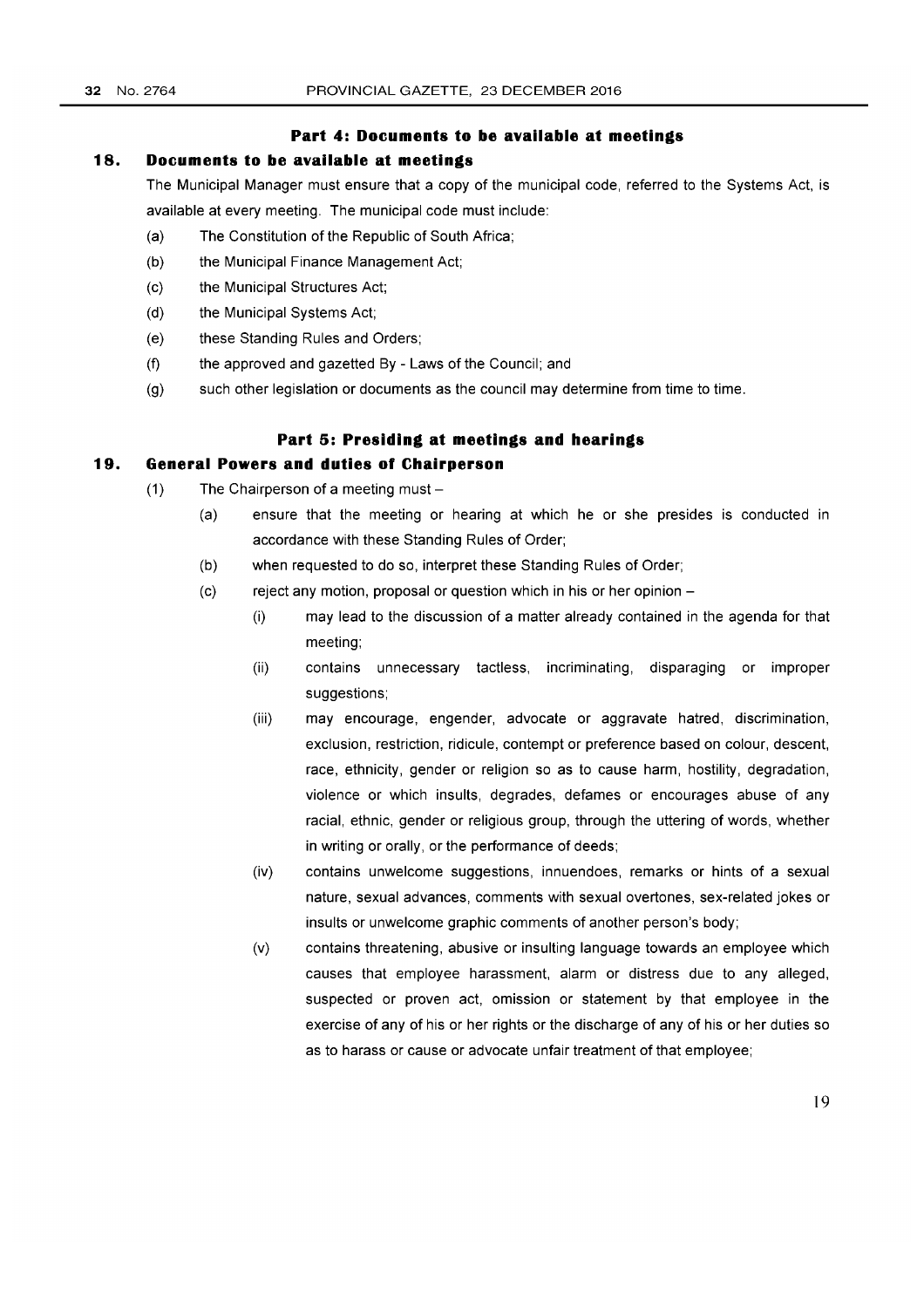- (vi) does not pertain to the governance, administration or management of, or the conditions in, the council;
- (vii) is contrary to these Rules of Order or any other law;
- (viii) may have an impracticable result or cause uneconomical, inefficient or ineffective use of resources or will be incapable of execution; or
- (ix) may result in unauthorised expenditure;
- (d) reject any motion, proposal or question regarding a matter-
	- (i) beyond the council's executive or legislative authority unless, on the face of it, the proposal intends to convince the meeting to make representations with regard to that matter to a body or institution which has such authority; or
	- (ii) in respect of which a decision of a judicial or quasi-judicial body is being awaited;
- $(e)$  reject any motion, proposal or question which  $-$ 
	- (i) is not properly seconded;
	- (ii) on the face of it, may threaten or affect a fundamental right of any person; or
	- (iii) is unclear;
- (f) reject any proposal that a part of a meeting or a meeting be closed that does not comply with Rule 92;
- (g) call the attention of any person at the meeting to  $-$ 
	- (i) irrelevance, tedious repetition or language unbecoming; or
	- (ii) any breach of order by a councillor or such other person;
- (h) submit every motion and proposal made and seconded to the vote;
- (i) declare the result of any vote in terms of Rule 19 (1) (h); and
- $(i)$  instruct any member of the public or media and any employee of the council who may be present at a meeting to leave the meeting when the meeting resolved to close any part of its session and not to return to it until the meeting continues in public.
- (2) The Chairperson's ruling with regard to a motion, proposal or question is final; provided that
	- (a) if the ruling is contested or called into question, the debate is suspended and the ruling referred to the Rules and Ethics Committee for recommendation to the council;
	- (b) the ruling of the Rules and Ethics Committee must be submitted to the Council for consideration at the next ordinary meeting at which meeting the Council must consider the recommendation and confirm, amend or substitute the interpretation of the Chairperson where after the debate is then continued.
- (3) The Chairperson's ruling or interpretation of the Rules of Order is final; provided that -
	- (a) if the interpretation or ruling is contested or called into question, the debate is suspended and the ruling referred to the Rules and Ethics Committee for recommendation to the council;
	- (b) the ruling of the Rules and Ethics Committee must be submitted to the council for consideration at the next ordinary meeting;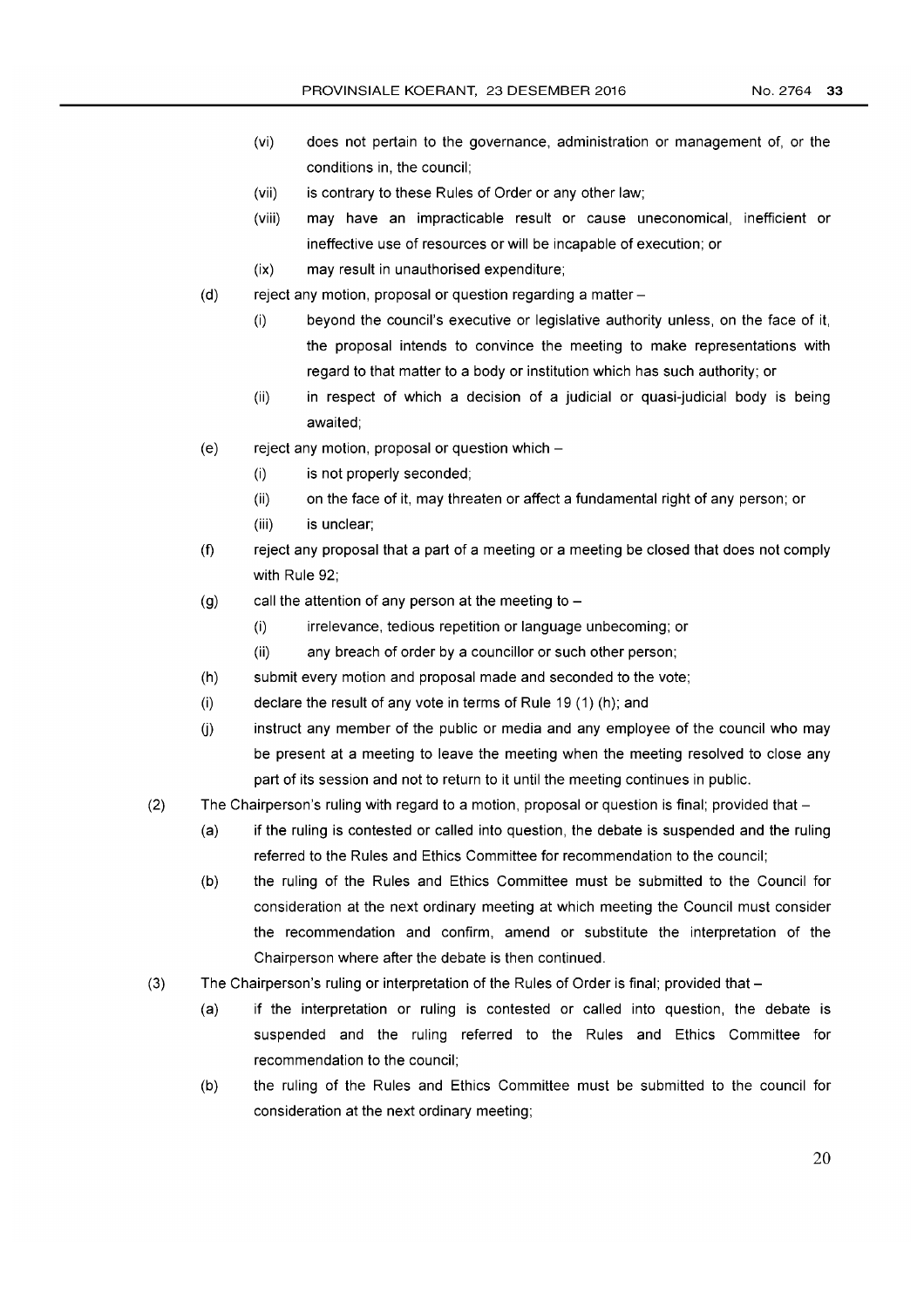- $(c)$ the council must upon receipt of such recommendation, consider the matter and confirm, amend or substitute the interpretation of the Chairperson where after the debate is then continued.
- (4) The Chairperson may, in performing his or her functions and powers  $-$ 
	- (a) consult with the Municipal Manager or any Senior Manager in attendance;
	- (b) direct any person who is speaking to discontinue his or her speech or to desist from breaching the order or to discontinue making interjections;
	- (c) direct any person to apologise for and withdraw any allegation, statement or remark if it is unbecoming, unnecessarily tactless, incriminating, disparaging, improper, racist or sexist or inciting violence or injures or impairs the dignity or honour of a councillor or employee of the council;
	- (d) direct any person who persists in disregarding the chair or who obstructs the business at a meeting, to retire from the meeting; and
	- (e) instruct any person to leave a meeting if the meeting resolves to close its session or any part of it.
- (5) If a Councillor, Official and any other person refuses to obey the Speaker's instructions after having been directed in terms of Rule 19 (4) (d) or 19 (4) (e), the Chairperson may direct a designated Employee of the Council present at the meeting to call in Sargent-at-arms and any such staff members as the Chairperson may direct to remove that Councillor and/or member of public or cause his or her removal and to take steps to prevent that Councillor and/or member of public from returning to the meeting or hearing.
- (6) The Chairperson may change the order of business at the meeting despite any provisions to the contrary contained herein.

# **20. Failure or refusal to exercise powers or discharge duties by Chairperson at meeting or hearing**

- (1) Whenever a Councillor or Traditional Leader who attended a meeting or hearing is of the opinion that the Chairperson at that meeting or hearing failed or refused to exercise any of his or her powers or to discharge any of his or her duties properly, he or she may direct a written allegation against the Chairperson concerned to the Municipal Manager.
- (2) An allegation in terms of Rule 20 (1) must quote the relevant rule or convention that had been breached or not fulfilled and must state to what extent it had been breached or not fulfilled.
- $(3)$  The Municipal Manager must submit the allegation to  $-$ 
	- (a) the Speaker in the case of an allegation against the Executive Mayor;
	- (b) the Speaker in the case of an allegation against the Chairperson of a Section 79- Committee or other committee;
	- (c) the Council in the case of an allegation against the Speaker;

and send a copy thereof to the councillor against whom the allegation had been made.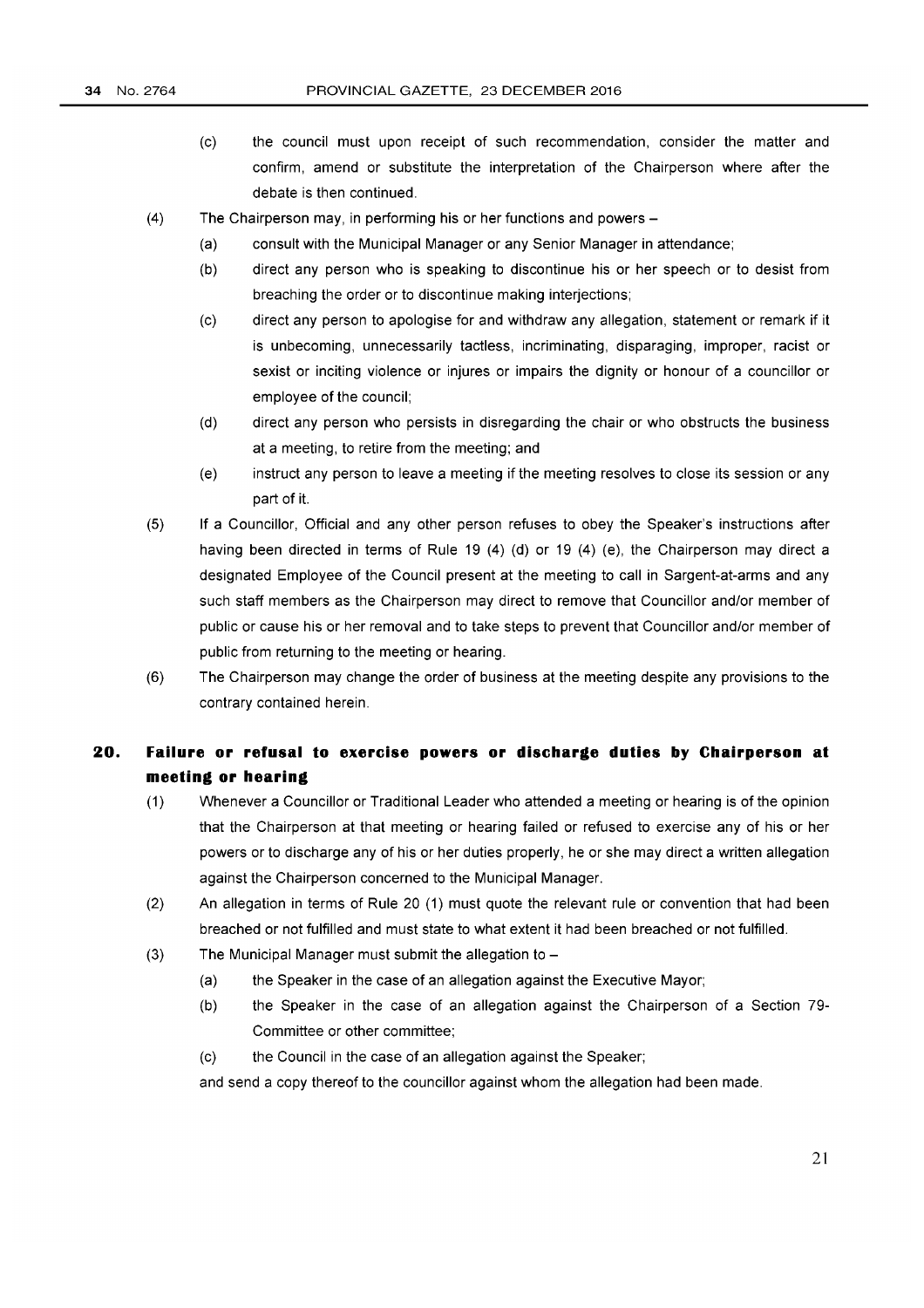- (4) The relevant functionary or the council, as the case may be, must in consultation with the municipal manager, determine the time and place of the hearing when the matter will be considered, provided that in a case referred to in  $-$ 
	- (a) Rule 20 (3) (b), the municipal manager must, after receipt of the allegation, include the matter in the agenda of the next mayoral committee meeting;
	- (b) Rules 20 (3) (a) or 20 (3) (c), the municipal manager must, after receipt of the allegation, include the matter in the agenda of the next ordinary council meeting.
- (5) The Municipal Manager must inform the Councillor who made the allegation and the Councillor against whom the allegation had been made of the time and place where the matter will be heard.
- (6) At the hearing the Councillor making the allegation and the Councillor against whom the allegation had been made must have the opportunity to state his or her case, to call witnesses, to examine any documents submitted and to cross examine any witness.
- (7) After the matter had been heard the Speaker, Executive Mayor or the Council, as the case may be, must make a ruling as to the most probable version of the event and make a finding.
- (8) (a) Should it be found that an allegation against the Speaker was true, the Council must decide an appropriate penalty,
	- (b) Whenever the Speaker finds that an allegation against the executive mayor was true, he or she must submit his or her finding to the Council and recommend an appropriate penalty.
	- (c) Whenever the Executive Mayor finds that an allegation against the Chairperson of a Section 79 - Committee or other committee was true he or she must submit his or her finding to the Council and recommend an appropriate penalty.
- (9) An appropriate penalty may include a formal warning or reprimand, and whenever a formal warning is issued, the Council, the Executive Mayor or the Speaker, as the case may be, must determine the period during which the warning is valid.

## **21. Status of Chairperson at meeting**

Whenever the Chairperson at a meeting speaks, any person then speaking or offering to speak and all other persons in the meeting must remain silent and seated so that the Chairperson may be heard without interruption.

## **22. Presiding at the first Council meeting after a general election**

The Municipal Manager, or if there is no Municipal Manager, a person appointed by the MEC, presides at the first meeting of a Council after a general election of Councillors until a Speaker is elected.

## **23. Presiding at Council meetings**

(1) The Speaker presides, with due regard for the provisions of these Standing Rules and Orders, at every Council meeting where he or she is present.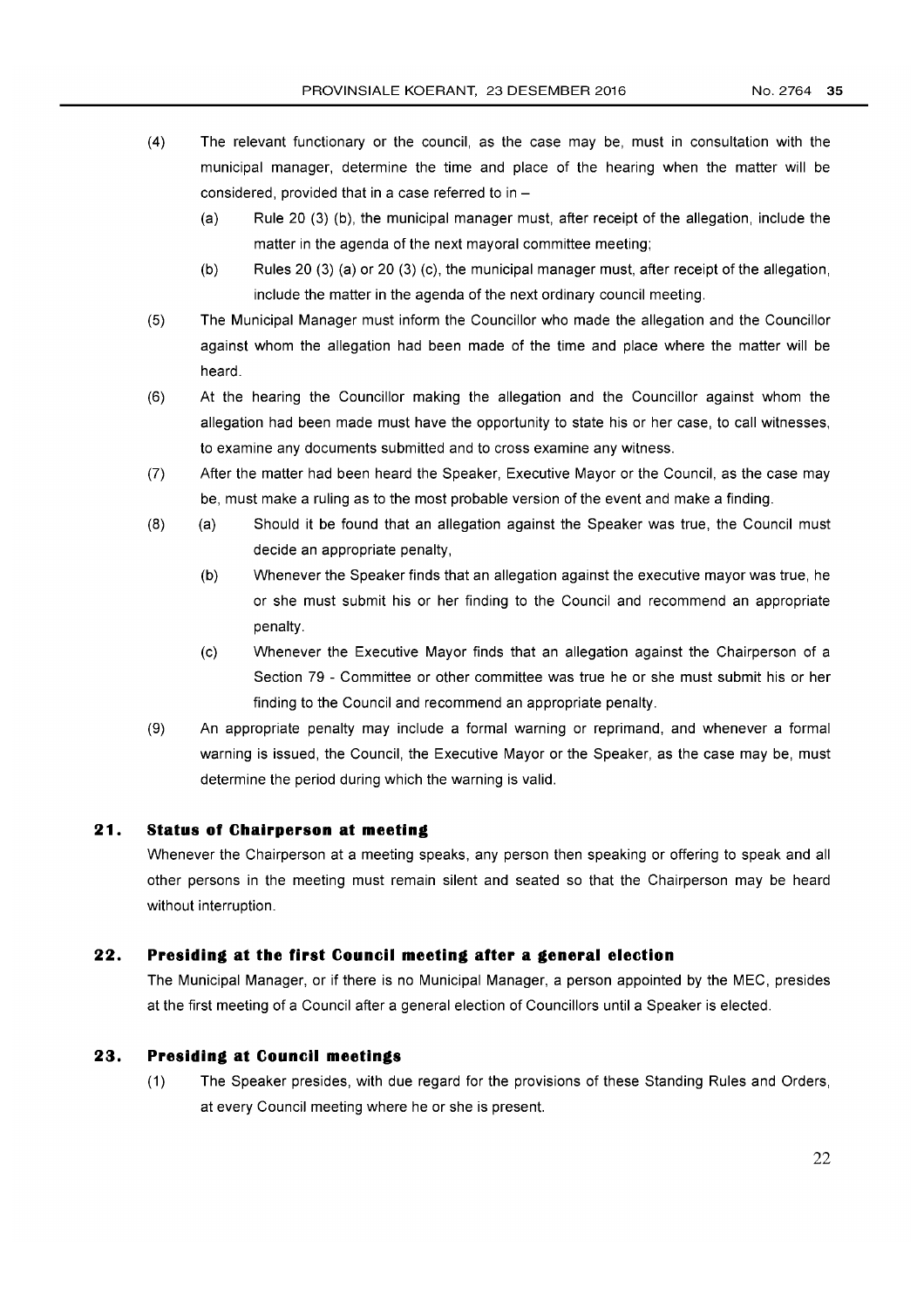(2) Whenever the Speaker is absent from or unable to preside at or during any part of a Council meeting, the Council must elect an acting speaker in terms Section 41 of the Local Government: Municipal Structures Act.

#### **24. Presiding at Council meetings when position of Speaker is vacant**

- (1) Whenever the office of Speaker becomes vacant, except during a Council meeting, the Municipal Manager must call a Special Council meeting for the purpose of electing a Speaker on a date and at a time and venue determined by him or her, however, such Special Council meeting must take place within fourteen (14) days after the office of the Speaker became vacant.
- (2) The Municipal Manager presides over the election of a speaker in terms of Rule 24 (1) herein read with Section 36 of the Local Government: Municipal Structures Act.
- (3) The Speaker elected at a meeting in terms of Rule 24 (1) serves as Speaker for the un-expired term of his or her predecessor.

## **25. Presiding at Mayoral Committee meetings**

(1) The Executive Mayor presides at meetings of the Mayoral Committee.

## **26. Presiding at Section 79 - Committee or other Committee meetings**

- (1) The Councillor appointed by the Council as Chairperson of a Section 79 Committee or other committee (in this rule referred to as the "chairperson"), presides at meetings of such committee where he or she is present.
- (2) Whenever the Chairperson is absent from or unable to preside at or during any part of the committee meeting, a member of that committee elected by the members of the committee present at that meeting, presides at the meetings of the committee for the duration of the chairperson's absence or inability.
- (3) The Municipal Manager or his/her delegate presides over the election of a Chairperson in terms of Rule 26(2).
- (4) The Committee may not elect the Speaker or the Executive Mayor as Chairperson in terms of Rule 26 (2).

## **27. Presiding at public community meetings and public hearings**

- (1) The Speaker presides at public meetings of the Community and any public hearing convened by the Council, with due regard to the provisions of Rule 27 (2).
- (2) The Executive Mayor presides at public hearings convened by him or her.
- (3) Whenever the councillor designated in terms of Rules 27 (1) or 27 (2) is absent from or unable to preside at or during any part of a public meeting of voters or constituency meeting or a public hearing, the Councillors present at such meeting or hearing must elect from amongst their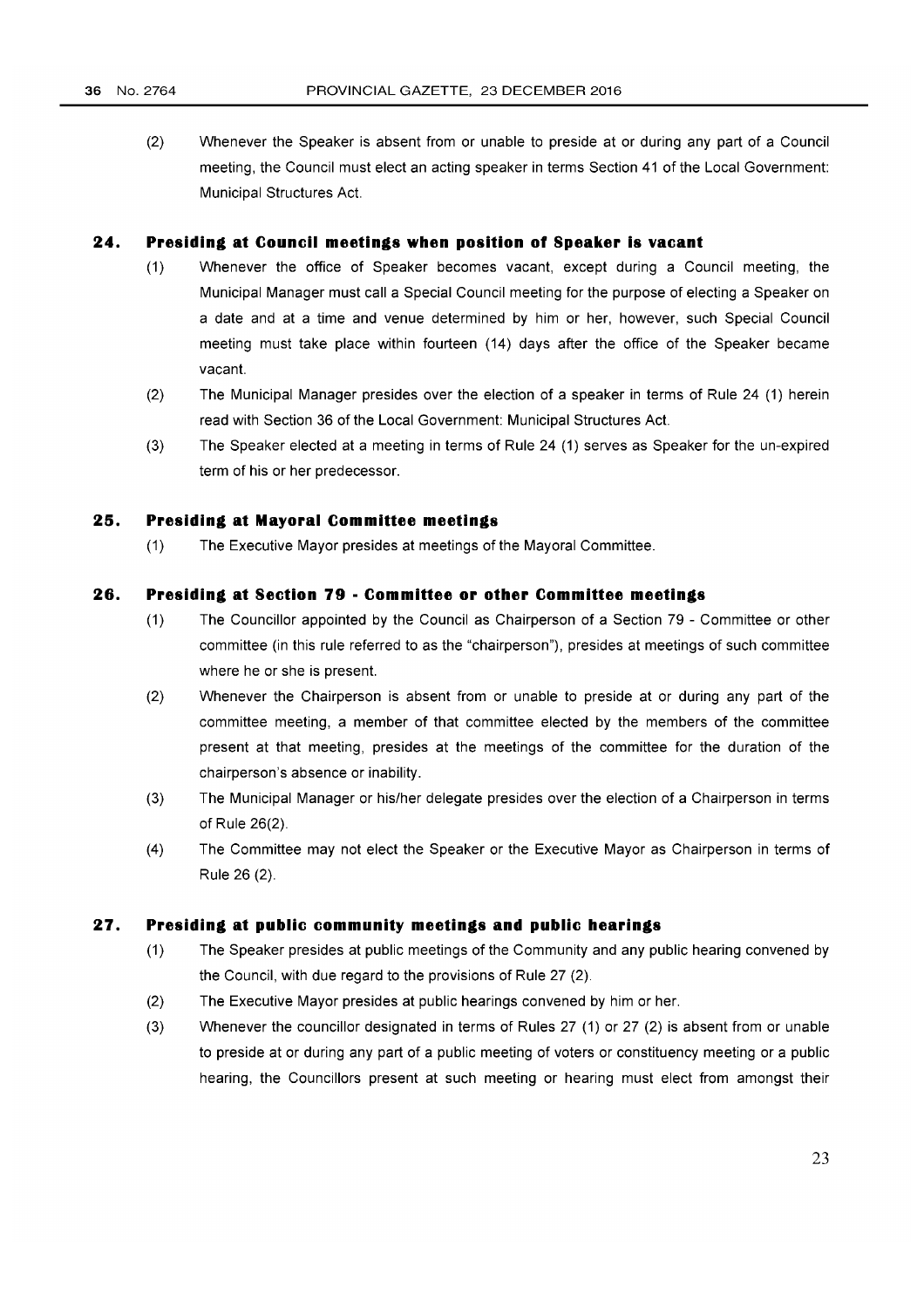number a Chairperson for the meeting or hearing for the duration of that Councillor's absence or inability.

(4) The Municipal Manager or his/her delegate presides over the election of a Chairperson in terms of Rule 27 (3).

# **Part 6: Conduct of persons at meetings**

# **28. Conduct of members of public at Council or Committee meetings**

- $(1)$  A member of the public or the media or an employee attending a council or committee meeting may not $-$ 
	- (a) at any time address the meeting, unless he or she is a member of a deputation in terms of Rule 47;
	- (b) obstruct the business of the meeting;
	- (c) make any interjections;
	- (d) make unwelcome suggestions, innuendoes, remarks or hints of a sexual nature, sexual advances, comments with sexual overtones, sex-related jokes or insults or unwelcome graphic comments of another person's body;
	- (e) encourage, engender, advocate or aggravate hatred, discrimination, exclusion, restriction, ridicule, contempt or preference based on colour, descent, race, ethnicity, gender or religion so as to cause harm, hostility, degradation, violence or which insult, degrade, defame or encourage abuse of any racial, ethnic, gender or religious group, through the uttering of words, whether in writing or orally, or the performance of deeds;
	- (f) use threatening, abusive or insulting language towards an employee or display any writing, sign or other visible presentation which is threatening, abusive or insulting which causes that employee harassment, alarm or distress due to any alleged, suspected or proven act, omission or statement by that employee in the exercise of any of his or her rights or the discharge of any of his or her duties so as to harass or cause or advocate unfair treatment of that employee; or
	- (g) make unwelcome or obscene gestures.
- (2) Rule 28 (1) (a) does not apply to the Municipal Manager or a member of the Top Management.
- (3) Whenever a meeting resolves to close its session or a part thereof, any member of the public, media or employee must leave the meeting immediately and not return to that meeting until it resumes as a public meeting.
- (4) A member of the public or media attending a Councilor Committee meeting is subject to the authority of the Chairperson of the meeting.

#### **29. Recording of proceedings at meetings**

(1) Except for the purpose of writing the official minutes of a meeting by an Employee, nobody may, unless the express prior approval of the Chairperson of a meeting had been obtained, make any recording, whether audio or visual or both audio and visual, of a meeting or any part thereof.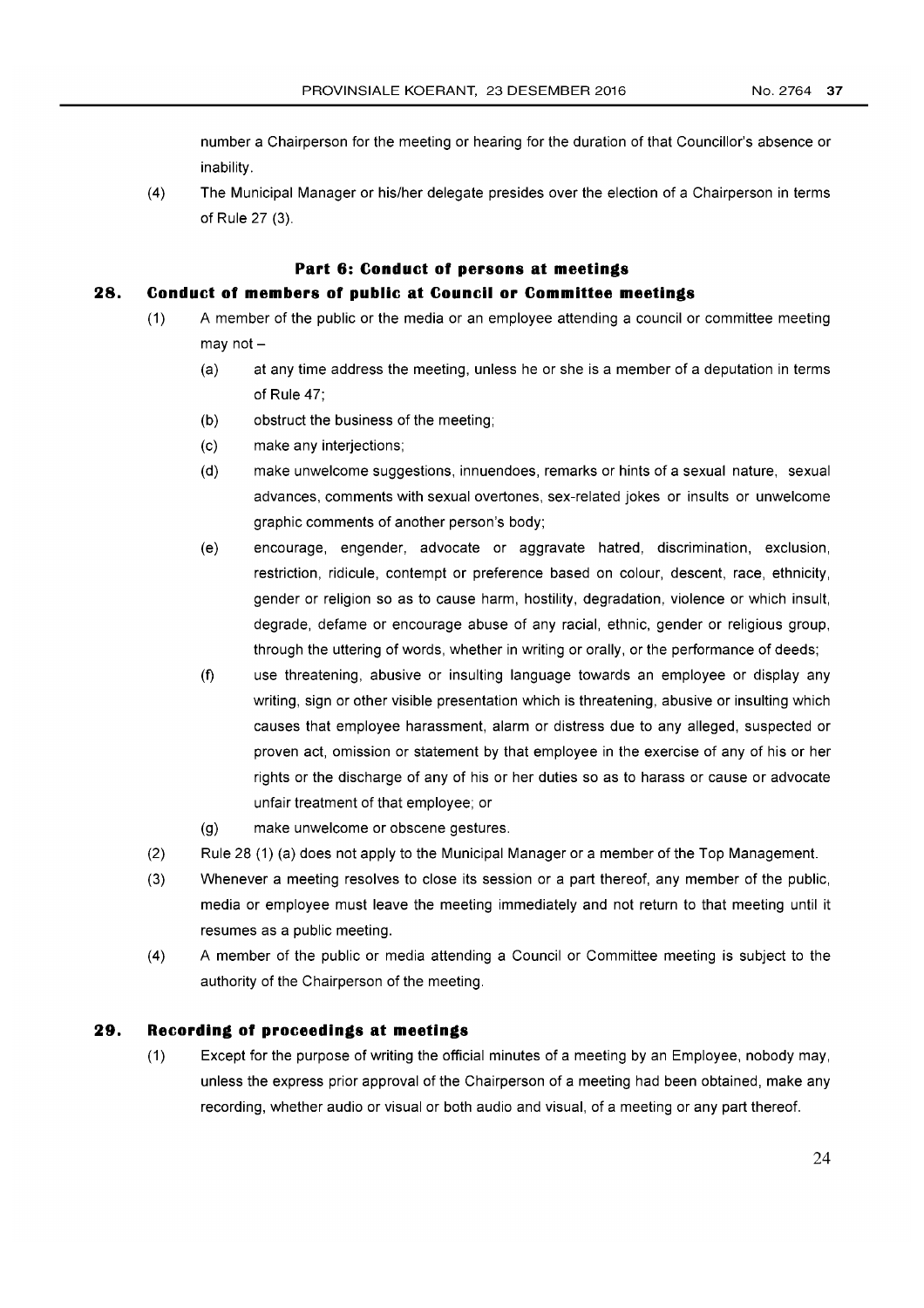- (2) Minutes of the proceedings of every meeting of the Council and Committee, shall be electronically or otherwise recorded and be kept for that purpose by the Manager Corporate Services.
- (3) Minutes of the proceedings of every meeting of the Council shall be word processed or typed and printed, and all if confirmed, be signed during the next ensuing ordinary meeting by the Chairperson. Minutes shall be bound and kept secure.
- (4) No motion or discussion shall be allowed upon the confirmation of minutes except as to its accuracy.
- (5) The minutes of every Council or Committee shall be open for inspection by every member of the Council during office hours subject to full compliance with both Promotion of Access to Information Act and Protection of Personal Information Act and provided the demands of duties of the Registry and Secretariat staff are taken into account.

# **30. Conduct during Council meetings**

- (1) The Speaker or the Chairperson of the meeting in the event of a meeting other than a Council meeting shall:
	- (a) maintain order during meetings;
	- (b) ensure compliance with the Code of Conduct for Councillors during meetings;
	- (c) ensure that the meetings are conducted in accordance with the rules;
	- (d) ensure that members of the public attending meetings are seated in areas designated for that purpose;
	- (e) ensure that members of the public attending meetings conduct themselves in an orderly manner and obey any ruling made by the Speaker or Chairperson of the meeting;
	- (f) ensure that any Councillor or member of the public refusing to comply with the ruling of the Speaker or Chairperson leaves the meeting;
	- (g) ensure that the Whip of each political party represented in the Municipal Council as well as the Council Whip or Council maintains discipline during any meeting.
- (2) There shall be no usage of a cellular phone and/or any electronic communication device except for lap tops and/or computers during Council and/or Committee meetings.
- (3) The Speaker may, in performing his or her functions and powers -
	- (a) consult with the Municipal Manager or any official delegated by the Municipal Manager;
	- (b) direct any Councillor who is speaking to discontinue his or her speech or to desist from breaching the order or to discontinue making interjections;
	- (c) direct any Councillor to apologise for and withdraw any allegation, statement or remark if it is unbecoming, unnecessarily tactless, incriminating, disparaging, improper, racist or sexist or inciting violence or injures or impairs the dignity or honour of a councillor or employee of the council;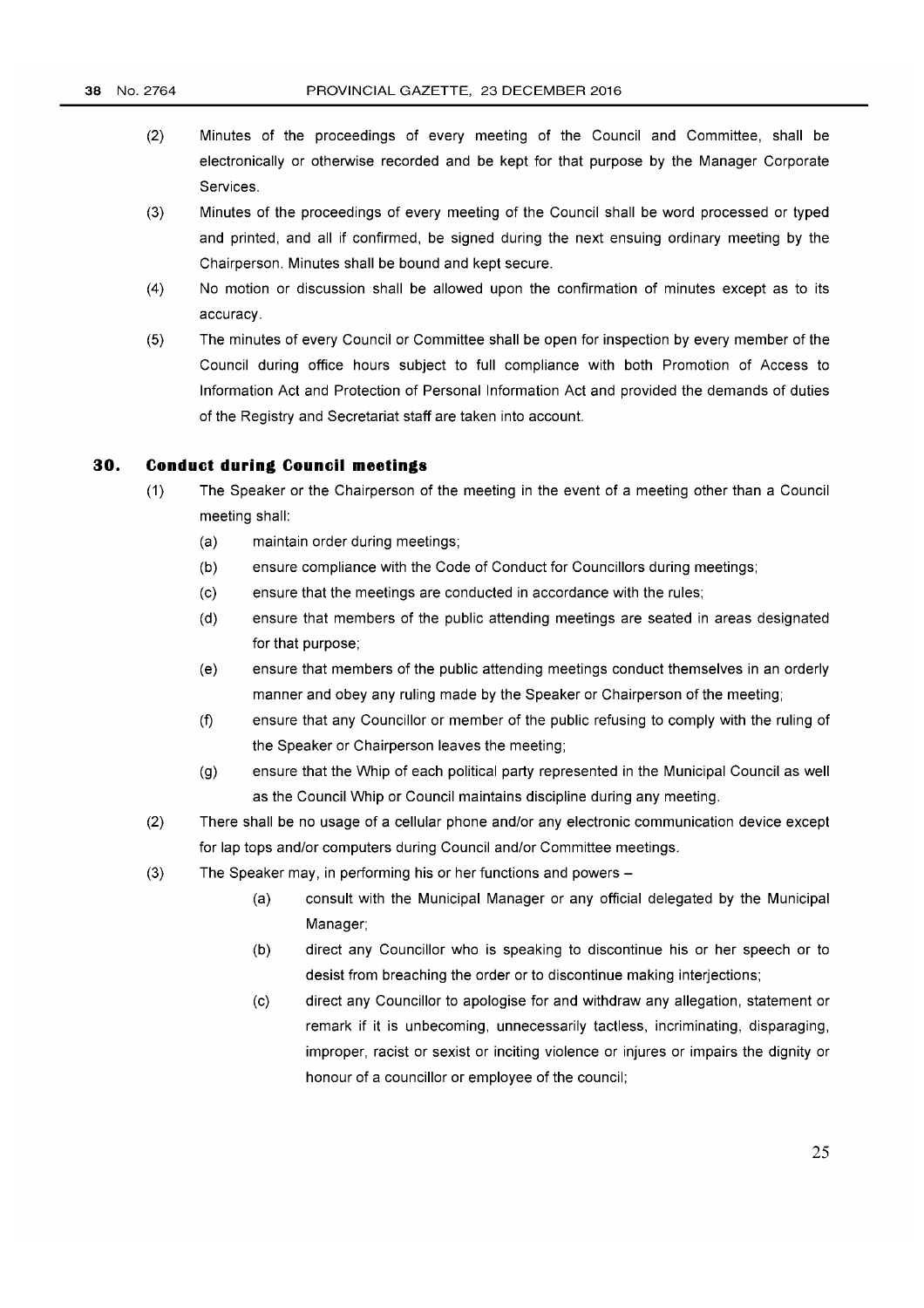- (d) direct any Councillor who persists in disregarding the Speaker or who obstructs the business at a meeting not to participate any further in the meeting; and
- (e) instruct any Councillor to leave the precinct and never return until the order of the day is finished.
- (4) If a Councillor or a member of public refuses to leave the meeting or hearing after having been directed by the Speaker in terms of Rule 30 (3) (d) or (3) (e), the Speaker may direct the Municipal Manager to call in Municipality's Sargent-at-arms/Peace Officers authorised security personnel and such staff members as the Speaker may direct to remove that Councillor and/or cause his or her removal and to take steps to prevent that Councillor or a member of public from returning to the Chamber or Precinct.
- (5) Any Councillor who shall on his removal in terms of Rule 30 (4) (d) or (4) (e) and/or Rule 30 (5) removed from Council Chamber or Precinct damage and/or cause any damage of municipal assets or personal assets of any Councillor, Traditional Leader, Municipal Official and/or any other person attending Council shall be personally held liable for such damages.
- (6) The value of such damage shall be quantified and submitted to the Municipal Manager who shall prepare a report to Council advising Council of the value apportioned to the damage and method to be used in recovering the said damages against the salary of the said Councillor.
- (7) Any member of the public and/or the media willing to attend Council and/or Committee Meetings shall request accreditation from the Speaker and/or Chairperson of the Committee at least one (1) hour before the sitting.

# **31 . Dress code**

- (1) The Council may by means of a policy prescribe a dress code for Councillors, Traditional Leaders, Media, Members of the Public and Officials attending meetings.
- (2) However Councillors, Traditional Leaders, Media, Members of the Public and Municipal Officials attending Council or Council Committee meetings shall pending passing of a resolution mentioned in 31 (1) above, be dressed formally and/or dress in traditional regalia.
- (3) No any other wear, clothing and/or regalia (helmets, boots, overalls, hardhats) not mentioned in Rule 31 (1) and (2) shall be allowed in a Council and Committee meeting.
- (4) Notwithstanding the provisions of any resolution passed in accordance with Rule 31 (1) above, no Councillor shall be allowed to wear any clothing or accessories containing political paraphernalia to any meeting.
- (5) The Speaker or the Chairperson of the Council Committee may order any Councillor to leave the meeting if that Councillor is dressed in clothing or accessories containing political paraphernalia to any meeting contrary to Rule 31 (4).
- (6) The Councillor ordered to leave the meeting in terms of Rule 31 (5) shall be marked absent from the said meeting and fined R500 (Five Hundred Rand) deducted against his/her monthly salary and/or allowance.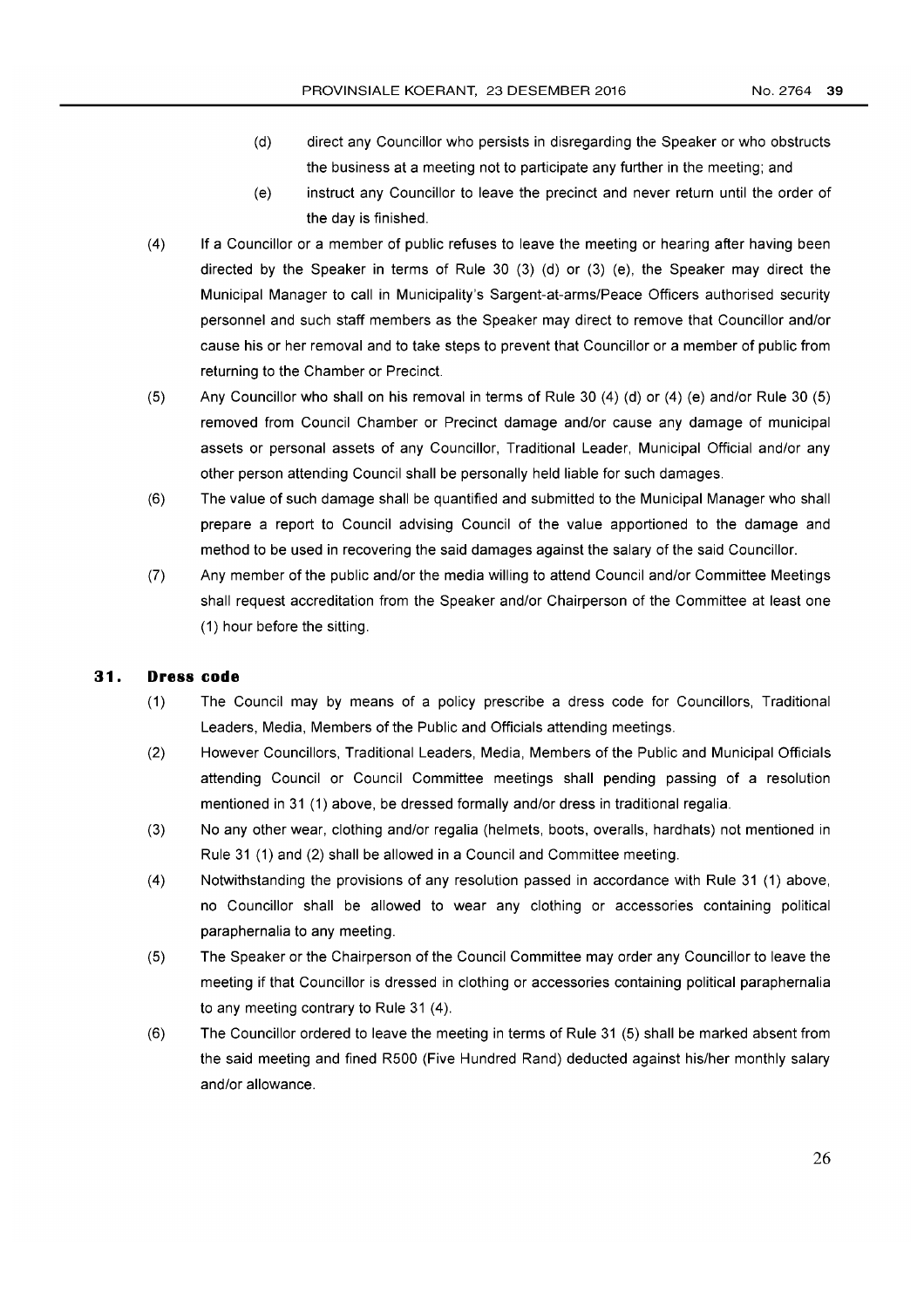#### **32. Person speaking to address Chairperson**

A person addressing a meeting or hearing must address the chairperson of that meeting or hearing.

#### **33. Councillor to stand while speaking**

- (1) A Councillor, Traditional Leader or person addressing a meeting or hearing must stand while speaking.
- (2) If a Councillor or Traditional Leader who is not speaking raises his or her hand on a point of order or to make a proposal and the Chairperson addresses such Councillor or Traditional Leader while another Councillor is speaking, the Councillor or Traditional Leader who speaks must remain silent until the Chairperson has made a ruling on the point of order or the proposal.

#### **34. Duration and reading of speeches**

- (1) A Councillor may only speak on any matter included in the agenda of a Council Meeting if his/her name appears on a Speakers list which has been prepared by the Municipal Manager and provided to the Speaker before the commencement of the meeting.
- (2) The Speaker's list referred to in Rule 34 (1) above shall:
	- (a) Contain the name of every Councillor or Traditional Leader who wishes to speak during the Council meeting as well as the number(s) of the item(s) on the agenda on which he or she wishes to speak.
	- (b) Shall be prepared at a meeting convened by the Municipal Manager on the day of the Council meeting between herself/himself and the Chief Whips of all the political parties represented on the Council together with all independent Councillors and a representative of the Traditional Leaders.
- (3) At the meeting referred to in Rule 34 (2) (b) above any Councillor or Traditional Leader shall speak for a period to be determined by the Speaker taking into account proportional representation of the Council.
- (4) However Rule 34 (3) shall not apply to the Executive Mayor and Chairperson of a Committee if called upon to speak in terms of Rule 35 (3).
- (5) The Speaker or the Chairperson shall be entitled to, at any time, to set the limit or extend reasonable time limits for the discussion of and/or any decision or any item or group of items on the relevant agenda.

#### **35. Councillor to speak only once**

- (1) A Councillor or Traditional Leader may speak only once on a matter, unless permission to speak more than once is granted by the Speaker or Chairperson of the meeting concerned.
- (2) The introducer of a motion or proposal may reply in conclusion of the debate, but must confine his or her reply to answering previous speakers.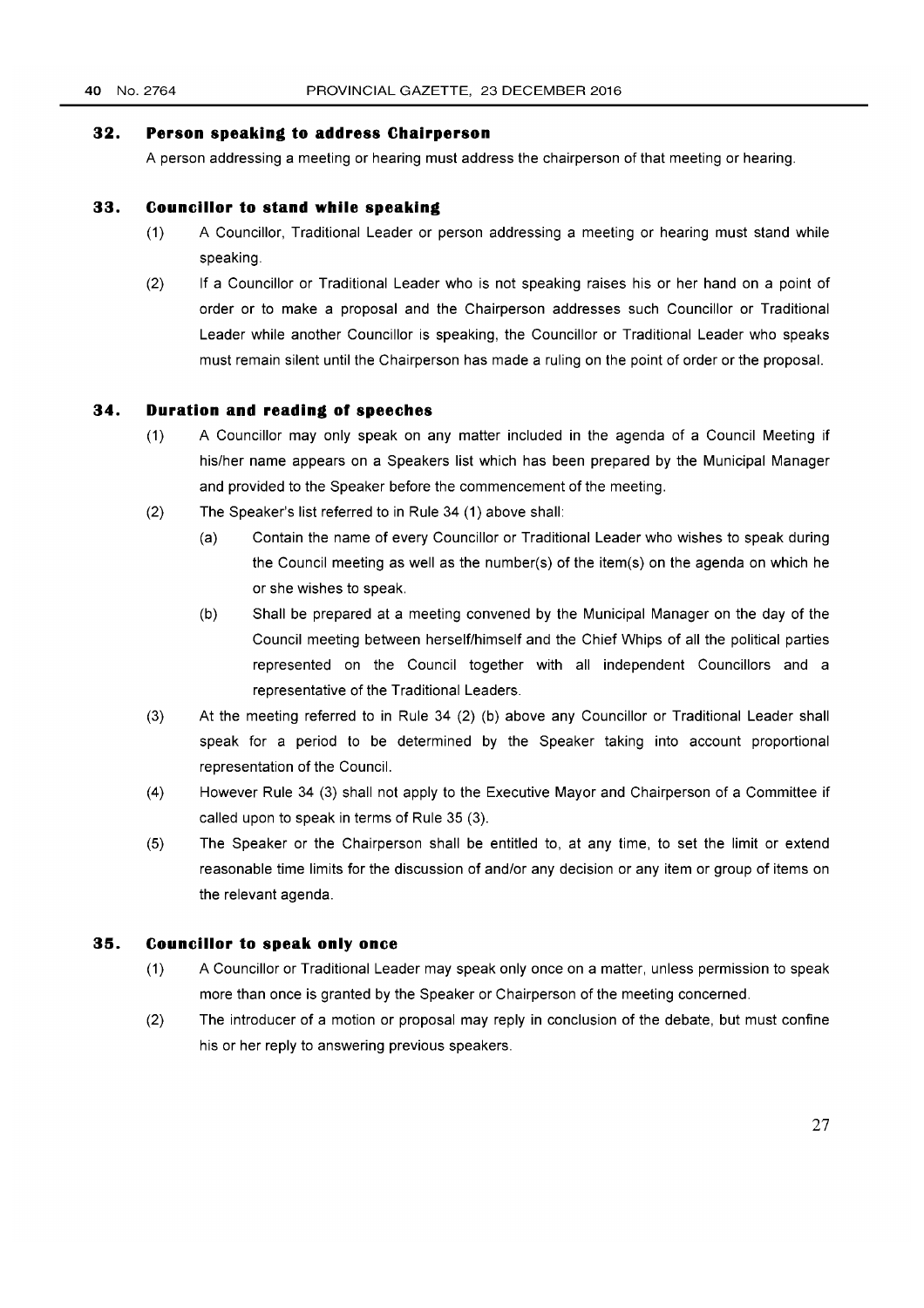(3) The Council may allow the Executive Mayor or the Chairperson of a Section 79 - Committee or other Committee, as the case may be, to make an explanatory statement prior to the consideration of any particular matter in the report of the Executive Mayor or Section 79 - Committee or other Committee or during the discussion of such report in reply to a specific question.

# **36. Relevance**

- (1) A Councillor or Traditional Leader who speaks must confine his or her speech strictly to the matter under discussion.
- $(2)$  No discussion may take place  $-$ 
	- (a) on a matter which anticipates a matter on the agenda unless the Chairperson has granted leave to discuss two or more items at the same time or the Municipal Manager indicated in the agenda that two or more items should be considered together; or
	- (b) on any motion or proposal that had been rejected in terms of Rule 19 (1) (f).

# **37. Councillor's right to information**

A Councillor has the right to request the Municipal Manager to supply such information as may be required for the proper performance of his or her duties as a councillor, including the making of a speech at a meeting or hearing, provided that  $-$ 

- (a) at least three working days' written notice of the information required is given to the Municipal Manager; and
- (b) confidential information obtained in terms of this rule may not be made known by the relevant Councillor.

## **38. Personal explanation, point of order and clarification**

- (1) A Councillor or a Traditional Leader may, at any time during a meeting, whether or not he or she participated in a debate underway, rise -
	- (a) on a point of order only once per matter in the event of a departure from these Rules of Order or any law;
	- (b) to explain any part of his or her speech that may have been misunderstood; or
	- (c) to request that any part of a speech that he or she may have misunderstood be explained.
- (2) A Councillor or Traditional Leader referred to in Rule 38 (1) must be heard forthwith.
- (3) The ruling of the Chairperson of the meeting on a point of order or a personal explanation is, subject to Rule 19 (2), final and may not be discussed.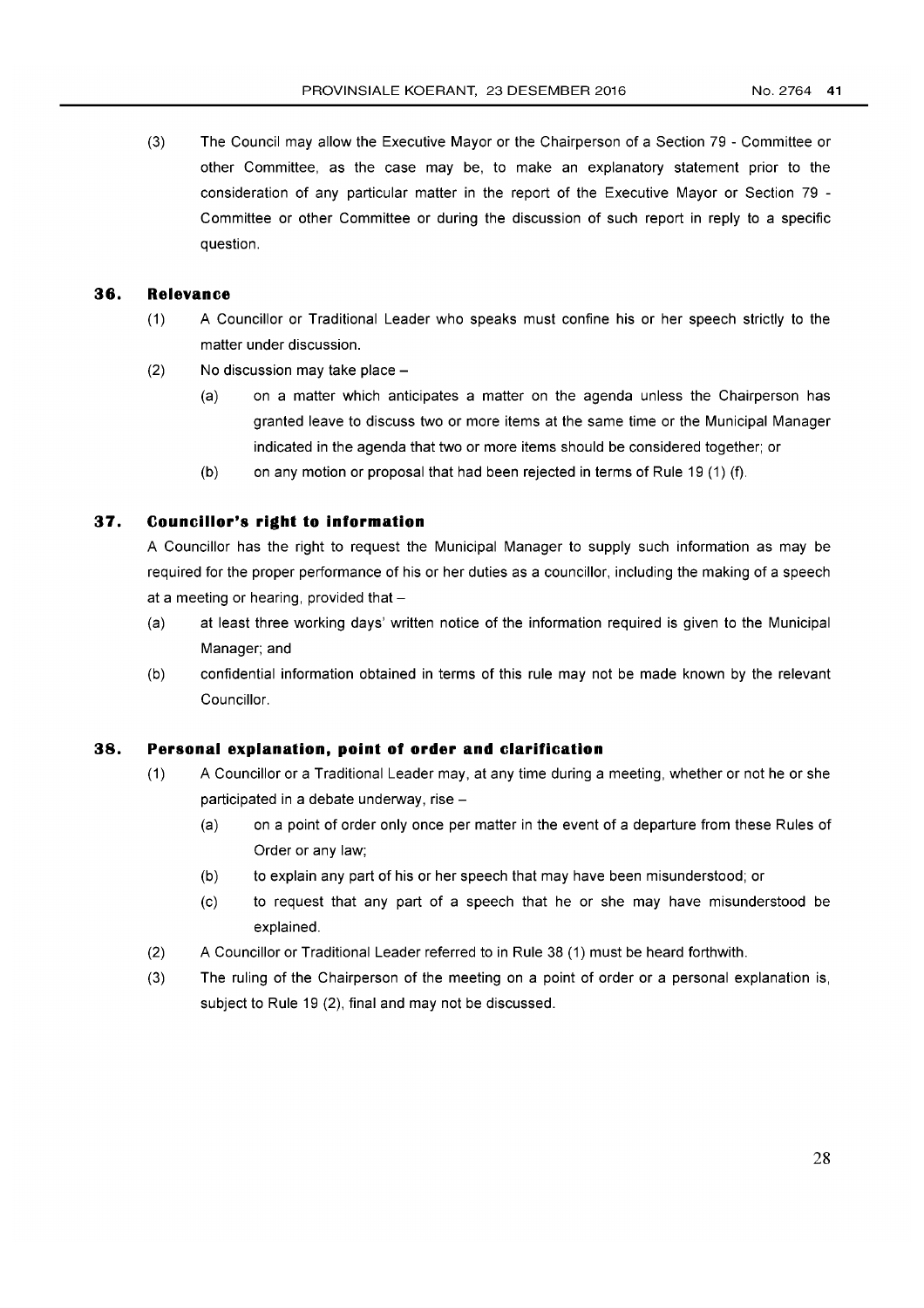#### **39. Right of Municipal Manager to have advice recorded in minutes**

- (1) The Chairperson at a meeting must give the Municipal Manager an opportunity to address that meeting on any matter before the meeting in order to advise the meeting as to the eligibility of any proposal or motion before the meeting.
- (2) The Municipal Manager has the right to have his or her advice regarding any motion or proposal which may  $-$ 
	- (a) cause unauthorised expenditure; or
	- (b) be beyond the authority of the Council, recorded in the minutes of the meeting where the advice was given.

#### **Part 7: Adjournment and continuation of meetings**

## **40. Quorum and adjournment of meeting in the absence of a quorum**

- (1) A majority of Councillors (i.e. 50% of Councillors plus one {1} Councillor) must be present at the start of any meeting held in accordance with this Standing Rules and Orders. If during any sitting of the Council or any Committee, the attention of the Speaker or Chairperson is called to the number of Councillors present, he/she shall count them, and if found that there is not a quorum present, the matter shall be dealt with in accordance with the provisions of this rule (Rule 40).
- (2) If there is no quorum present within thirty 30 minutes after the time stipulated in the notice of a meeting referred to in Rule 10, such meeting is not held but a continuation meeting is held in terms of Rule 42.
- (3) If at any time during the course of a councilor committee meeting it is suspected that there is no quorum present  $-$ 
	- (a) the Chairperson must discontinue the proceedings immediately; and
	- (b) cause the Councillors present to be counted, and if the suspicion is proved correct, the chairperson must instruct the municipal manager to ring the bell for one minute, and if there is still no quorum five minutes after the bell had been rung, the Chairperson must adjourn the meeting forthwith.
- (4) If the shortfall of Councillors contemplated in Rule 40 (2) is owing to the withdrawal of one or more Councillors in compliance with the code of conduct, the chairperson must arrange that such matter be dealt with at the first meeting next ensuing.
- (5) If a sufficient number of councillors are present after the bell had been rung, the meeting continues, and the councillor who was speaking when the proceedings were discontinued, is, in his or her own discretion, entitled to start his or her speech from afresh.
- (6) Any business, except a matter referred to in Rule 40 (3) which had not been dealt with at a meeting that had been adjourned, must be considered at a continuation meeting contemplated in Rule 42, however, any unfinished business arising from a special meeting must be considered at the first ordinary meeting next ensuing unless the date of such ordinary meeting is later than the date contemplated in Rule 42.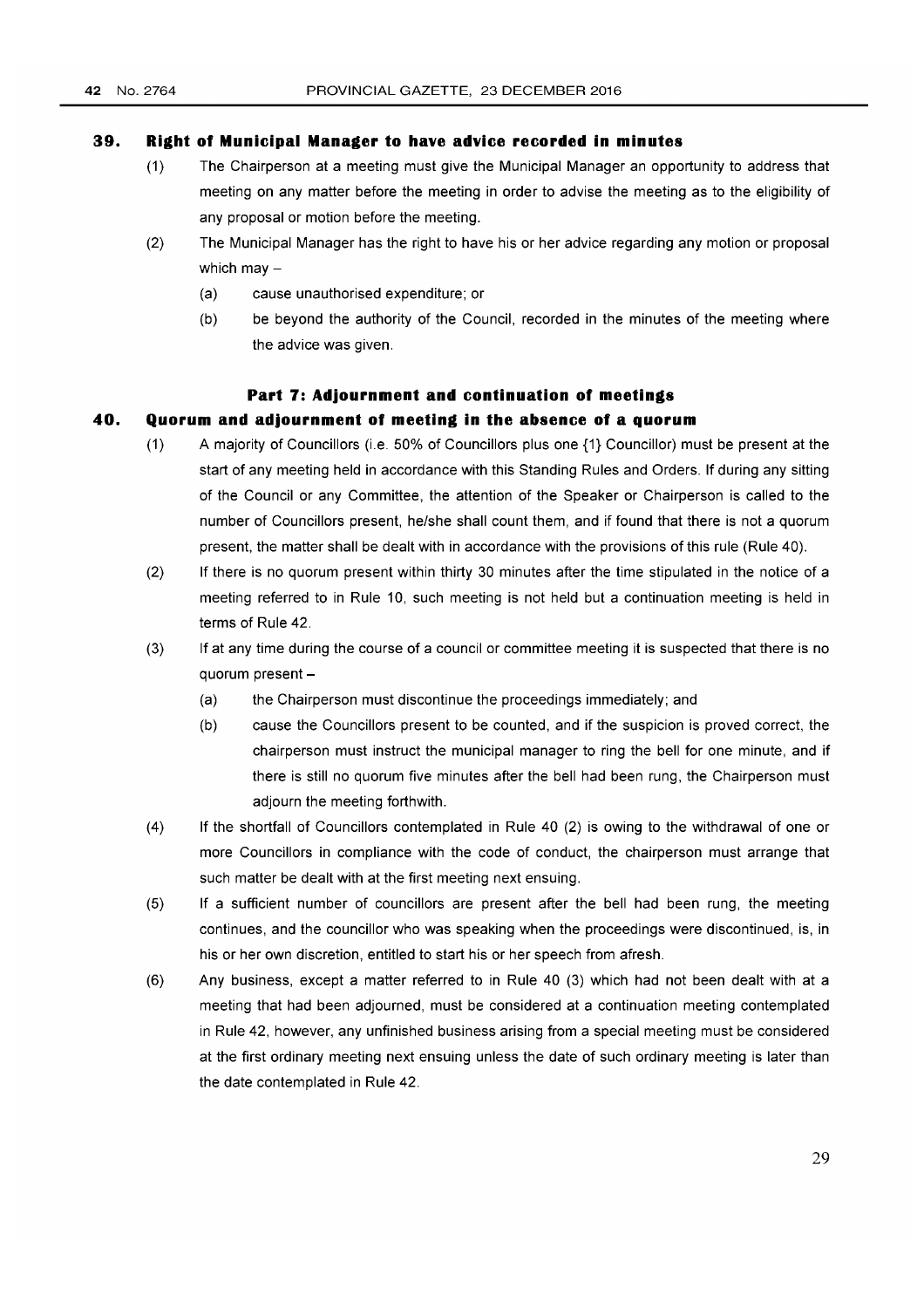# **41. Adjournment of meeting before it completed its business**

- (1) A Councillor may at any time during a meeting propose that the meeting be adjourned and must state the reasons for the proposal, however, no Councillor may more than twice during the same meeting propose that it be adjourned.
- (2) A proposal in terms of Rule 41 (1) must be seconded by a Councillor present at the meeting, however, a Councillor may not more than twice during the same meeting second a proposal to adjourn, and such a proposal lapses if it is not properly seconded.
- (3) A proposal in terms of Rule 41 (1) is carried if a majority of the members present at a meeting vote in favour thereof.
- (4) Whenever a meeting adjourns in terms of Rule 41 (1) before it had finished the business stated in the agenda for that meeting, the meeting must resume as a continuation meeting in terms of Rule 42 to deal with any unfinished business, unless the date of the first ordinary meeting next ensuing is earlier than the date referred to in Rule 42, in which case the unfinished business of an adjourned meeting is dealt with at that ordinary meeting.

# **42. Continuation of adjourned meeting**

- (1) When a meeting is adjourned, notice of the adjourned meeting shall be sent out to each member of the Council or Committee, specifying the time, date and place of such adjourned meeting.
- (2) A continuation meeting is held at the same time and venue as a meeting that had been adjourned in terms of Rule 40 or 41, on a day at least seven (7) days but not more than fourteen (14) days later.
- (3) The agenda for a continuation meeting is the agenda for the meeting that had been adjourned.

## **43. Temporary adjournment of meeting**

- (1) A Councillor may at any time during a meeting propose that the meeting be adjourned for a period proposed by him or her, provided that  $-$ 
	- (a) not more than two such proposals may be made during the same meeting; and
	- (b) no such adjournment may exceed thirty (30) minutes.
- (2) Despite the provisions of Rule 43 (1) (a), the Chairperson at a meeting may, if he or she is of the opinion that a third temporary adjournment of a meeting may facilitate the discussion and resolution of a matter, allow a third adjournment in terms of Rule 43 (1).
- (3) A proposal in terms of Rule 43 (1) must be seconded by a Councillor present at the meeting, however, a Councillor may not more than twice during the same meeting second a proposal to adjourn, and such a proposal lapses if it is not properly seconded.
- (4) A proposal in terms of Rule 43 (1) is carried if a majority of the members present at a meeting vote in favour thereof.
- (5) The meeting resumes after the expiry of the period referred to in Rule 43 (1), and deals with any unfinished business contained in its agenda.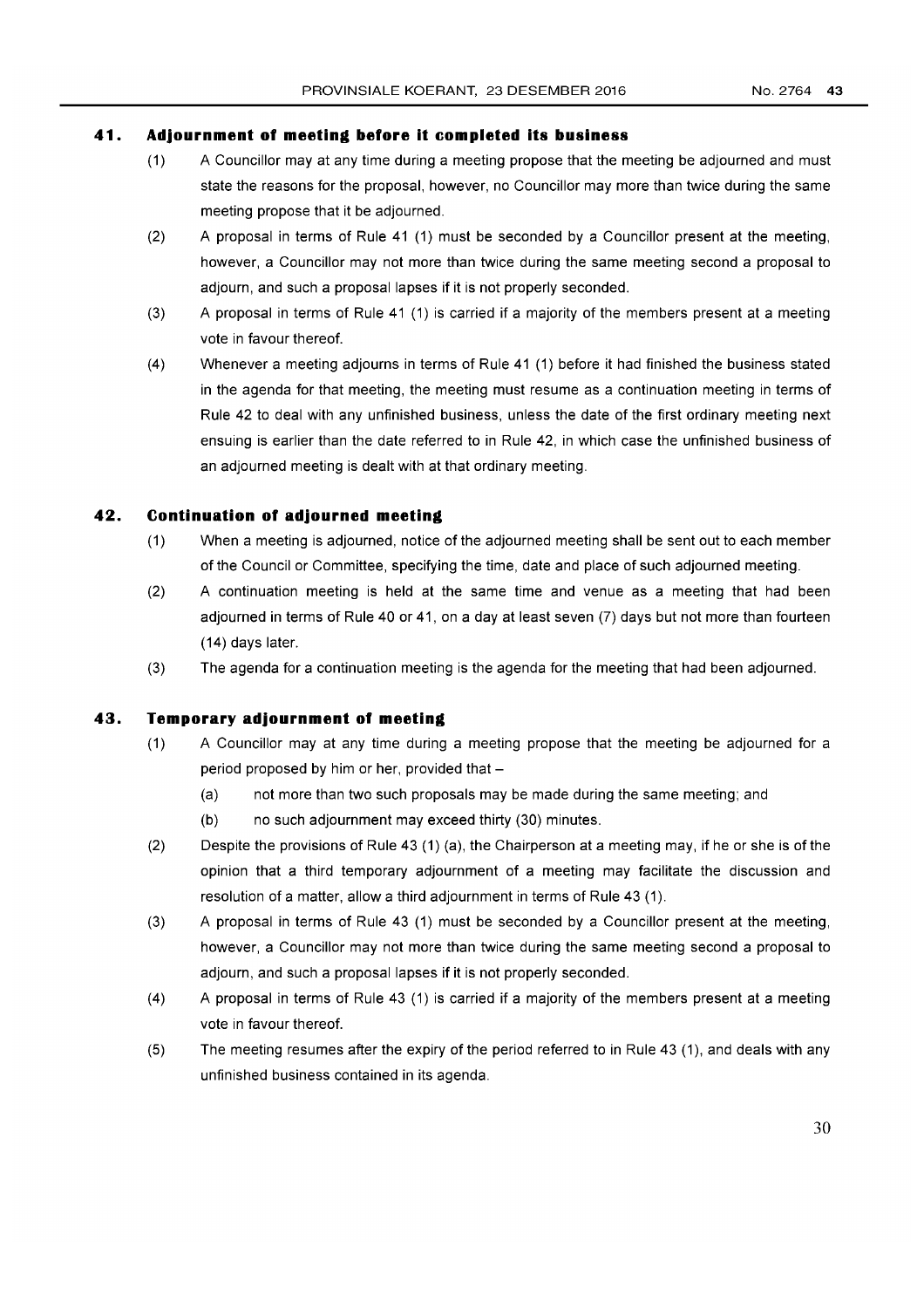# **Part 8: Agendas and minutes of meetings**

#### **44. Only matters included in agenda are dealt with**

- (1) Subject to the provisions of Rules 44 (2) and 44 (5) all meetings must be conducted in accordance with the order in which matters appear and only matters included in an agenda for a meeting may be dealt with.
- (2) The Speaker or the Chairperson may, after considering a duly motivated request, change the order of matters appearing on the agenda.
- (3) A proposal in terms of Rule 44 (1) need not be seconded and no debate about the proposal is allowed.
- (4) A proposal referred to in Rule 44 (2) is carried if the councillors present at a meeting unanimously adopt it.
- (5) An urgent report received from the Executive Mayor may be tabled and considered during a Council meeting.

## **45. Minutes of meetings and summary of evidence at hearings**

- (1) The Municipal Manager must keep, or cause to be kept, minutes of the proceedings of every public meeting of voters, public hearing, council and committee meeting.
- (2) The minutes of a meeting must reflect  $-$ 
	- (a) the names of the councillors and traditional leaders attending;
	- (b) the names of the councillors and traditional leaders absent with or without leave;
	- (c) the periods of absence during a meeting of a councillor or traditional leader;
	- (d) the names of the councillors voting respectively for and against any matter for the decision of which a division is called;
	- (e) the name of any councillor who demanded that his or her vote against any particular decision be recorded in the minutes;
	- (f) any adjournment of the meeting;
	- (g) any declaration of a personal or pecuniary interest by a councillor or a traditional leader;
	- (h) any advice of the municipal manager regarding possible unauthorised expenditure or resolutions beyond the authority of the council; and
	- (i) the resolutions taken.
- (3) The minutes of a meeting must be delivered to the councillors with the notice of the ensuing meeting or before such a notice is delivered.
- (4) Minutes delivered in terms of Rule 45 (3) are deemed read with a view to their approval.
- (5) No proposal regarding minutes, except a proposal relating to the accuracy thereof, is allowed.
- (6) The minutes of a meeting, if practically possible, must be approved at the next ordinary meeting of the council or committee, as the case may be.
- (7) The chairperson of the meeting must sign the minutes upon approval, and if the minutes are written on loose sheets, each sheet must be signed.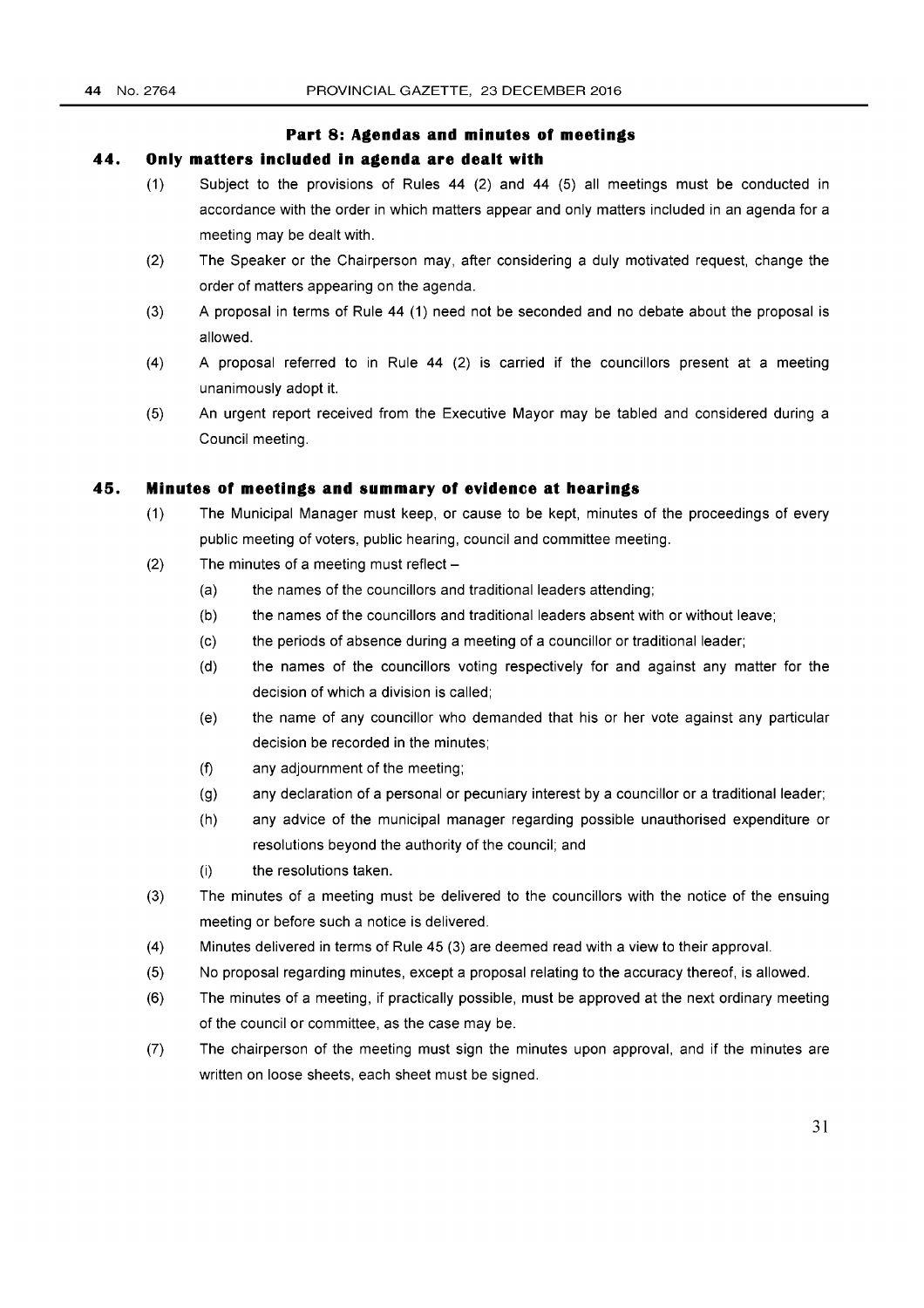- (8) Any councillor or other person speaking at a meeting may request that his or her speech not be recorded, and upon receipt of such a request the municipal manager must cease such a recording.
- (9) The municipal manager must make, or cause to be made, a summary of the proceedings and evidence given at a public hearing and submit it at an ordinary meeting of the council or to the executive mayor, as the case may be.

#### **46. Declaration of personal and pecuniary interest**

(1) A councillor or traditional leader wishing to declare a personal or pecuniary interest in terms of the code of conduct must do so at least 24 hours before the meeting when the relevant item is called the councillor or traditional leader involved must recuse himself or herself.

#### **Part 9: Deputations, petitions, objections and representations**

# 47. **Deputations**

- (1) Anybody who wishes to obtain an interview with the Mayoral Committee or a Committee of Council, must lodge a written request with the Executive Mayor/Chairperson and such an application must state the representations the applicant wishes to make in detail.
- (2) In respect of such request the municipal manager must investigate and submit a comprehensive report to the Executive Mayor/Chairperson. The Municipal Manager must thereafter submit such a report to the mayoral committee or relevant committee as the case may be.
- (3) If it is deemed necessary by the municipal manager for the mayoral committee or relevant committee, as the case may, to meet such deputation the municipal manager must inform the requester of the date, time and venue where the deputation is to address the mayoral committee or other committee, as the case may be.

# **48. Attendance of Council meeting by Auditor-general**

- (1) Whenever the audit report is included in the agenda for a Council meeting, the Municipal Manager must in writing invite the Auditor- General, the Provincial Treasury and the department responsible for local government to that meeting.
- (2) Despite any provisions to the contrary in these standing Rules of Order, the Speaker may change the order of business at a meeting referred to in Rule 48 (1) to allow the Auditor-General to address the Council and Councillors to ask questions with regard to the audit report and audit findings.

## **49. Petitions**

- (1) A Councillor or Traditional Leader must submit in writing a petition received by him or her to the Municipal Manager within three (3) days after receiving such.
- (2) The Municipal Manager must inform the Speaker of any petition he or she has received including the petition received in terms of Rule 49 (1) above.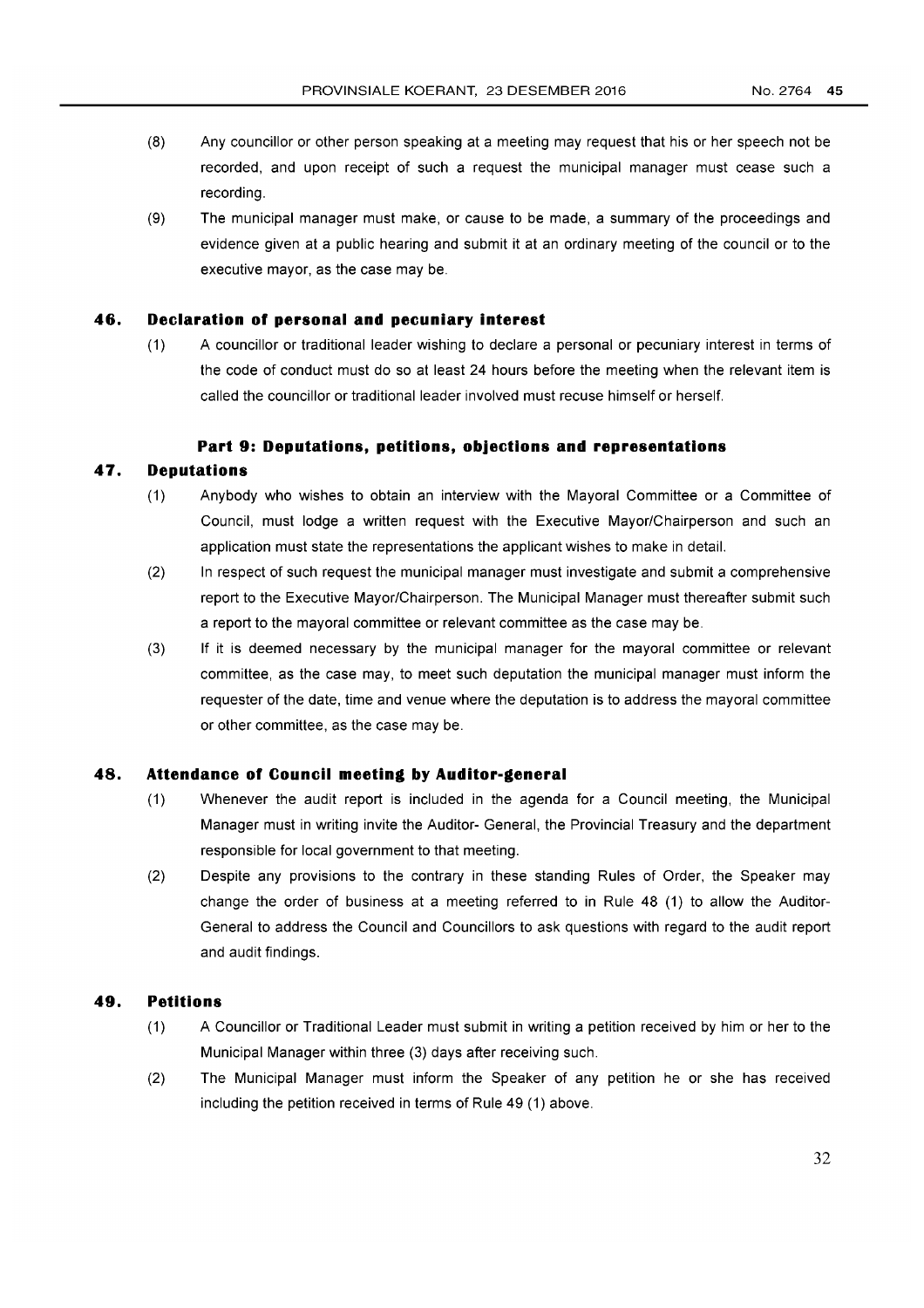- (3) Any petition received in terms of Rules 49 (1) or 49 (2) must be referred to the relevant Manager for investigation and submission of a comprehensive report to the Municipal Manager within seven (7) of receipt of the petition. The Municipal Manager must thereafter submit such petition and the report to the next ensuing Council, Mayoral Committee or relevant Committee as the case may be.
- (4) If the committee or the executive mayor to whom a petition had been referred does not have the power to dispose of the matter, the committee or the executive mayor, as the case may be, must submit a report and recommendations to the council.

#### **50. Objections and representations**

- (1) Whenever the Council invites public comment, representations or objections with regard to any proposed resolution before the council or a resolution the council had taken, the Municipal Manager must designate a person who will be responsible for the receipt of such comment, representations or objections.
- (2) The person designated in terms of Rule 50 (1) must make a summary of the comments, representations and comments, if any, that were received and submit it to the relevant Manager.
- (3) The Manager must consider the summary and submit it, together with his or her report and recommendations to the municipal manager who must refer it, with his or her comments, to the council or the executive mayor or the relevant committee, as the case may be.
- (4) The Executive Mayor or Committee, as the case may be, must consider the summary, report and recommendations of the manager and the comments of the municipal manager and submit the matter to the council together with his or her or their recommendations.

# **Part 10: Questions**

#### **51. Questions of which notice had been given**

- (1) A Councillor or Traditional Leader may, at any time, submit to the Municipal Manager a written question he or she intends to ask during a Council meeting or a meeting of a Committee of which he or she is a member, however, such question must be submitted to the Municipal Manager at least ten (10) working days before the meeting where the question will be asked. No member may have more than one (1) question to be included on a specific agenda and ask more than (3) three questions during any financial year.
- (2) The Municipal Manager must immediately upon receipt of a question in terms of Rule 51 (1), provide a copy thereof to the relevant Manager and instruct him or her to prepare a reply to the question and the Municipal Manager may direct a Manager to which he or she has sent the question to consult with any other manager before he or she prepares the answer.
- (3) If the question had been received at least ten (10) working days before the scheduled date of the meeting where the question would be asked, the Municipal Manager must ensure that the question and the draft answer thereto is included in the agenda for the first ordinary meeting of the Council or Committee next ensuing where the question will be asked.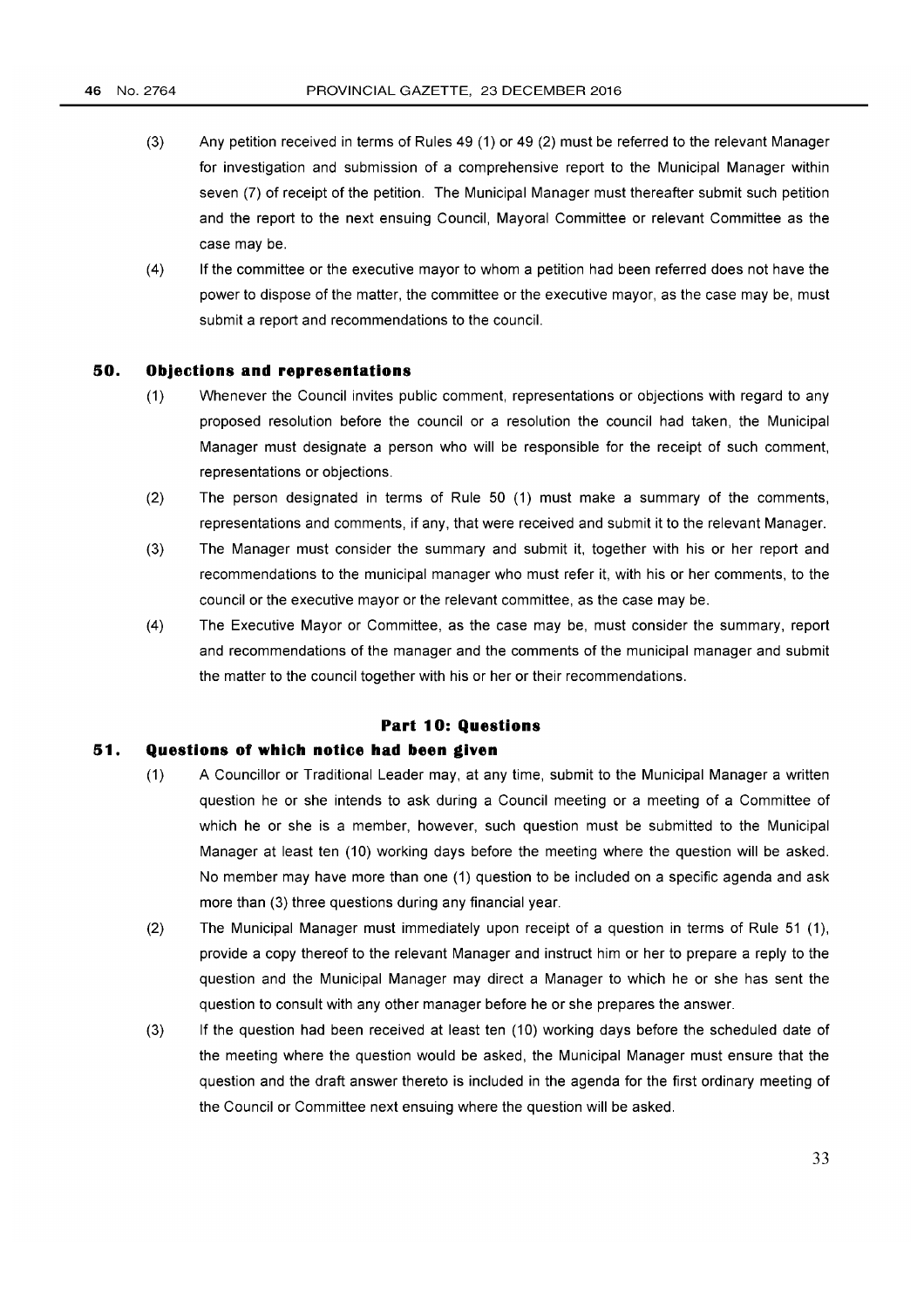(4) Any question put in terms of this section must be answered by or on behalf of the Executive Mayor.

# **52. Questions during meetings**

- (1) A councillor or traditional leader may at a meeting of the councilor a committee of which he or she is a member, ask a question regarding a matter arising from or pertaining to an item contained in the agenda.
- $(2)$  A question  $-$ 
	- (a) may only be asked during a meeting to solicit factual information;
	- (b) may not deal with matters of policy, except the implementation of policy; and
	- (c) may not seek to solicit an opinion or include or amount to a statement of fact.

## **Part 11: Motions**

# **53. Motion to be in written form**

(1) A Councillor or Traditional Leader may put a matter on the agenda of a committee of which he or she is a member or of the Council by submitting a written motion to the Speaker.

# **54. Submission and limitation of motions**

- (1) With due regard for the provisions of Rule 54 (4) a motion in terms of Rule 53 must be included in the agenda of the next ordinary meeting of Council or the Committee concerned; provided it had reached the Municipal Manager at least ten (10) working days before the date referred to in Rule 10.
- (2) Only one motion of a Councillor or Traditional Leader may be considered at a meeting and no member may move more than three (3) motions during any financial year.
- (3) If the introducer of a motion is absent during the meeting when the motion is put to the order, it lapses without further discussion.
- $(4)$  Any motion which -
	- (a) contemplates the repeal or amendment of a resolution taken during the preceding three months; or
	- (b) has the same scope as a motion that had been rejected during the preceding three months may not be included in the agenda, unless it had been signed by a majority of all the members of the council.

# **55. Withdrawal and amendment of motions**

(1) With due regard for any provisions to the contrary in these Standing Rules of Order, the introducer of a motion may, at any time before the motion is put to order at a meeting, withdraw it, and such withdrawn motion lapses without further discussion.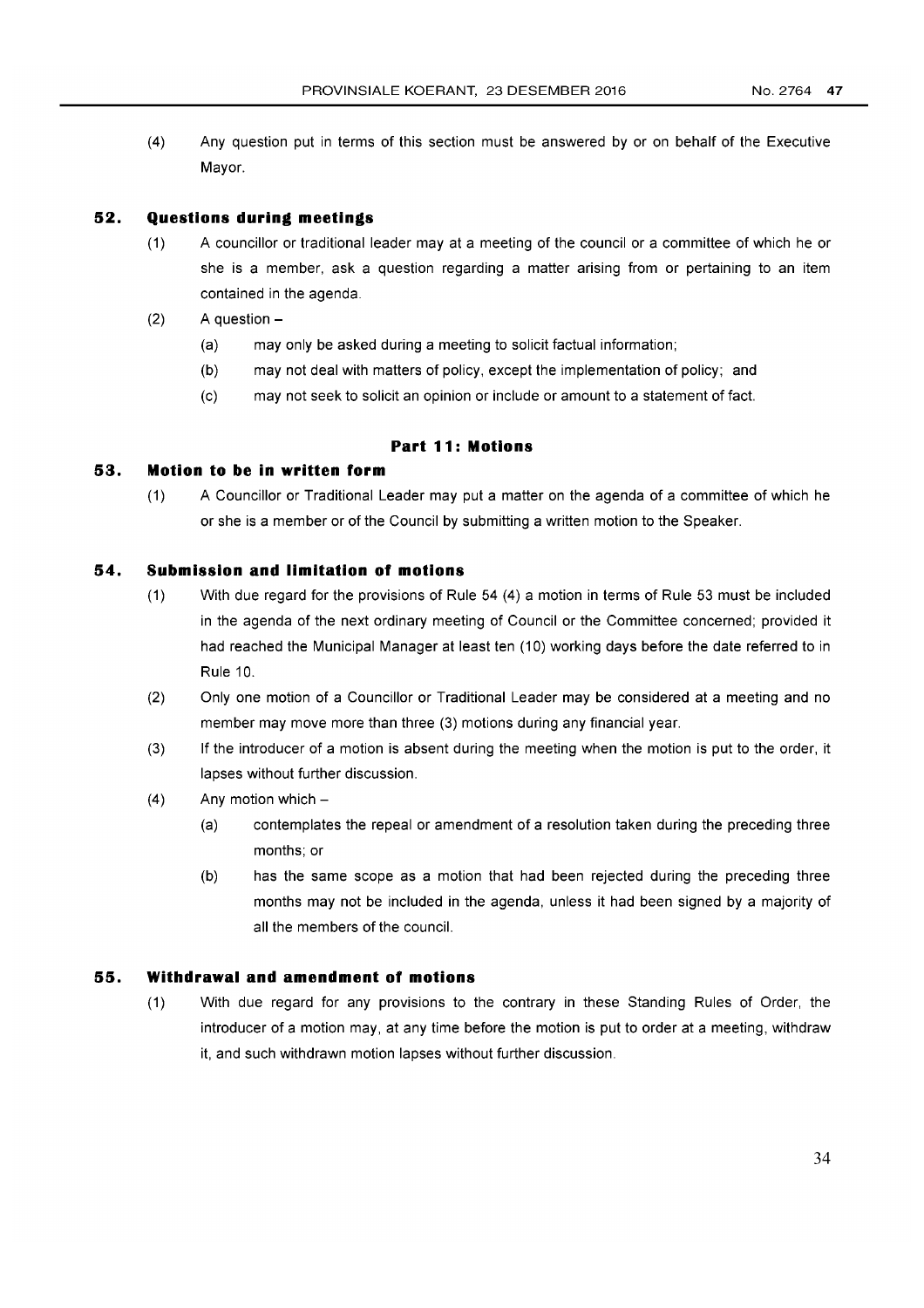(2) The introducer of a motion may, during a meeting where the motion is considered, request permission to amend the motion, which permission must be granted or denied without discussion.

# **Part 12: Subject matter and consideration of motions and proposals**

# **56. Right of introducer of motion to speak and reply**

The introducer of a motion in terms of Rule 53 has the right, if the motion had not been rejected or withdrawn, to introduce the motion and to reply provided provision was made on the list of the Speaker as determined per Rule 34 (1).

# **57. Motion or proposal regarding budget**

The Executive Mayor, or the member of the Mayoral Committee responsible for finance, must introduce, at a council meeting which may not be closed for the public and the press -

- (a) the draft budget;
- (b) a revised draft budget; or
- (c) a draft adjustments budget.

# **58. Motion or proposal regarding by-laws**

A motion or proposal affecting the repeal, drafting or amendment of By-Laws must, before the Council considers it, be referred to and considered by the Mayoral Committee for a report and recommendations.

## **59. Eligible proposals**

- (1) With due regard for the provisions of Rules 19 (1) (c) to 19 (1) (f), the following proposals only may be made during the discussion of any motion, proposal or matter contained in an agenda, namely:
	- (a) that the motion or proposal be amended;
	- (b) that the matter be referred back to the executive mayor or the relevant committee for further consideration;
	- (c) that consideration of the matter be deferred;
	- (d) that the debate be suspended;
	- (e) that the matter be put to the vote; and
	- (f) that the meeting continues to the next matter.
- (2) Any proposal in terms of Rule 59 (1) may only be put to the vote if it had been properly seconded.

# **60. Amendment of motion or proposal**

(1) A proposal that a motion or proposal (hereafter the "original motion") be amended, may only be made by a councillor or traditional leader during his or her speech on the original motion provided that provision was made on the speakers list as per Rule 34 (1).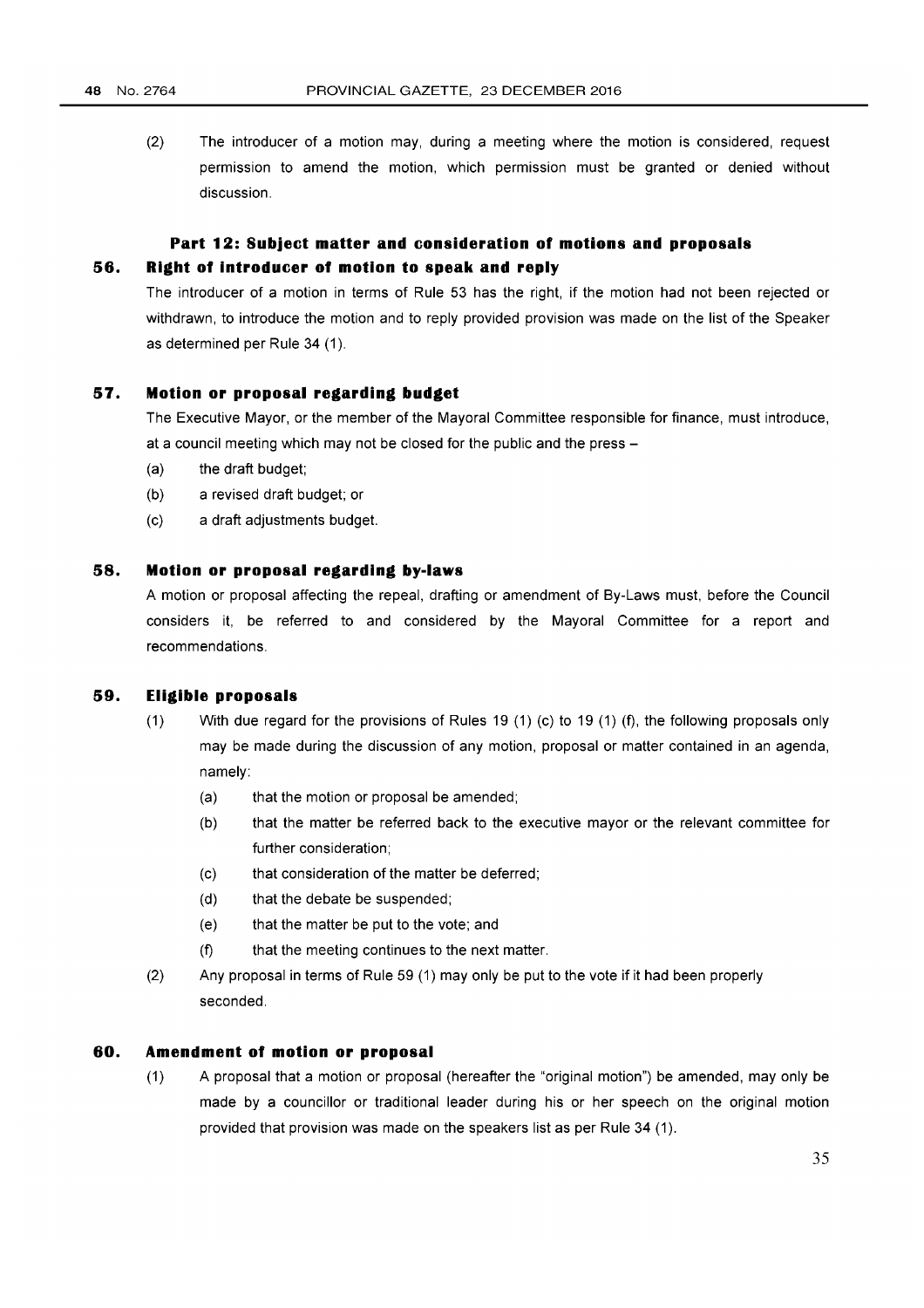- (2) No Councillor or Traditional Leader may make more than one proposal for the amendment of the same original motion.
- (3) A proposal in terms of Rule 60 (1) must be relevant to the original motion and the chairperson must clearly repeat it to the meeting before it is put to the vote.
- (4) With due regard for Rule 60 (5), more than one amendment of an original motion may be introduced, and every amendment introduced must be put to the vote at the close of the debate.
- (5) If a proposal in terms of Rule 60 (1) had been made  $-$ 
	- (a) no other proposal may be made until its introducer had addressed the meeting;
	- (b) the councillor or traditional leader who made the proposal may address the meeting for a period as determined by the speakers list as per Rule 34 (1) on his or her proposal, but he or she has no right of reply; and
	- (c) the seconder may not address the meeting on the proposal.
- (6) (a) When a proposal in Rule 60 (1) had been made and its introducer had spoken in terms of Rule 60 (5), the introducer of the original motion may address the meeting on that proposal for a period of one (1) minute despite any other provisions to the contrary contained in these Rules of Order without diminishing from his or her right to reply should that proposal be rejected.
	- (b) If a proposal in terms of Rule 60 (1) is rejected, a vote must be taken on the original motion without any further discussion.
- (7) (a) If more than one amendment on an original motion had been introduced, they must be put to the vote in the order they were made.
	- (b) If any amendment is carried, the amended motion or proposal takes the place of the original motion and becomes the motion or proposal in respect of which any further proposed amendments must be put to the vote.

#### **61. Referring matter back**

- (1) A proposal that a motion or proposal (hereafter the "original motion") be referred back, may only be made by a councillor or traditional leader during his or her speech on the original motion provided that provision was made on the speakers list as per Rule 34 (1).
- (2) A proposal in terms of Rule 61 (1) may only be made during a council meeting in the case of a recommendation by the executive mayor.
- $(3)$  If a proposal in terms of Rule 61 (1) had been made -
	- (a) no other proposal may be made until its introducer had addressed the meeting;
	- (b) the councillor or traditional leader who made the proposal may address the meeting for a period as determined by the speakers list as per Rule 34 (1) on his or her proposal, but he or she has no right of reply; and
	- (c) the seconder may not address the meeting on the proposal.
- (4) (a) When a proposal in terms of Rule 61 (1) had been made and after its introducer had spoken in terms of Rule 61 (3), the introducer of the original motion may address the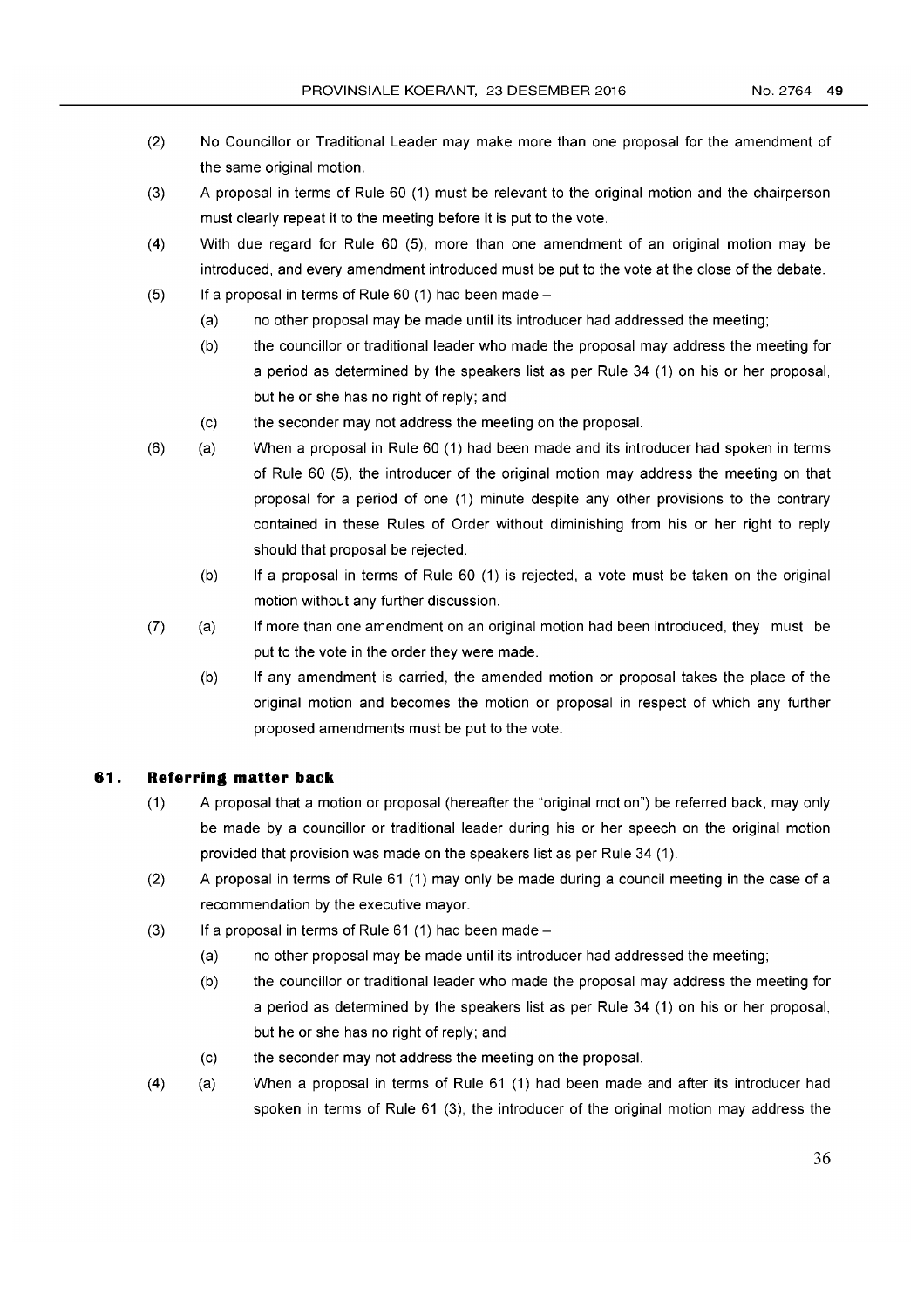meeting on that proposal for a period of one (1) minute despite any other provisions to the contrary contained in these Rules of order without diminishing from his or her right to reply should that proposal be rejected.

- (b) If a proposal in terms of Rule 61 (1) is rejected, a vote must be taken on the original motion without any further discussion.
- (5) (a) A proposal in terms of Rule 61 (1) may not be put to the vote until the speaker or the executive mayor or the chairperson of the relevant committee, as the case may be, had addressed the meeting.
	- (b) If such proposal is carried, the debate on the recommendation ends and the meeting proceeds to the next matter.

#### **62. Deferring consideration of matter**

- (1) Any Councillor or Traditional Leader may, at the end of a speech about the original motion, propose that the matter be deferred.
- (2) The councillor or traditional leader who made the proposal in terms of Rule 62 (1) may address the meeting for a period as determined by the speakers list as per Rule 34 (1) on his or her proposal, but he or she has no right of reply, and the seconder may not address the meeting on the proposal.
- (3) A proposal similar to the proposal in terms of Rule 62 (1) may not be made within half an hour after the first proposal was defeated in respect of the same original motion.
- (4) (a) When a proposal in Rule 62 (1) had been made and its introducer had spoken in terms of Rule 62 (2), the introducer of the original motion may address the meeting on that proposal for a period of one (1) minute despite any other provisions to the contrary contained in these Rules of Order without diminishing from his or her right to reply should that proposal be rejected.
	- (b) **If** a proposal in terms of Rule 62 (1) is rejected, a vote must be taken on the original motion without any further discussion.
- $(5)$  If the proposal in terms of Rule 62 (1) concerns  $-$ 
	- (a) a recommendation of the executive mayor, the matter must, if that proposal is carried, be included in the next report of the executive mayor to the council; and
	- (b) any other matter, the matter must be included in the agenda of the first ordinary council meeting next ensuing.

#### **63. Suspending debate**

- (1) Any Councillor or Traditional Leader may at the end of a speech about the original motion propose that the debate be suspended, however, no councillor or traditional leader may move or second more than one proposal that a debate be suspended during any meeting.
- (2) The Councillor or Traditional Leader who made the proposal in terms of Rule 63 (1) may address the meeting for a period as determined by the speakers list as per Rule 34 (1) on his or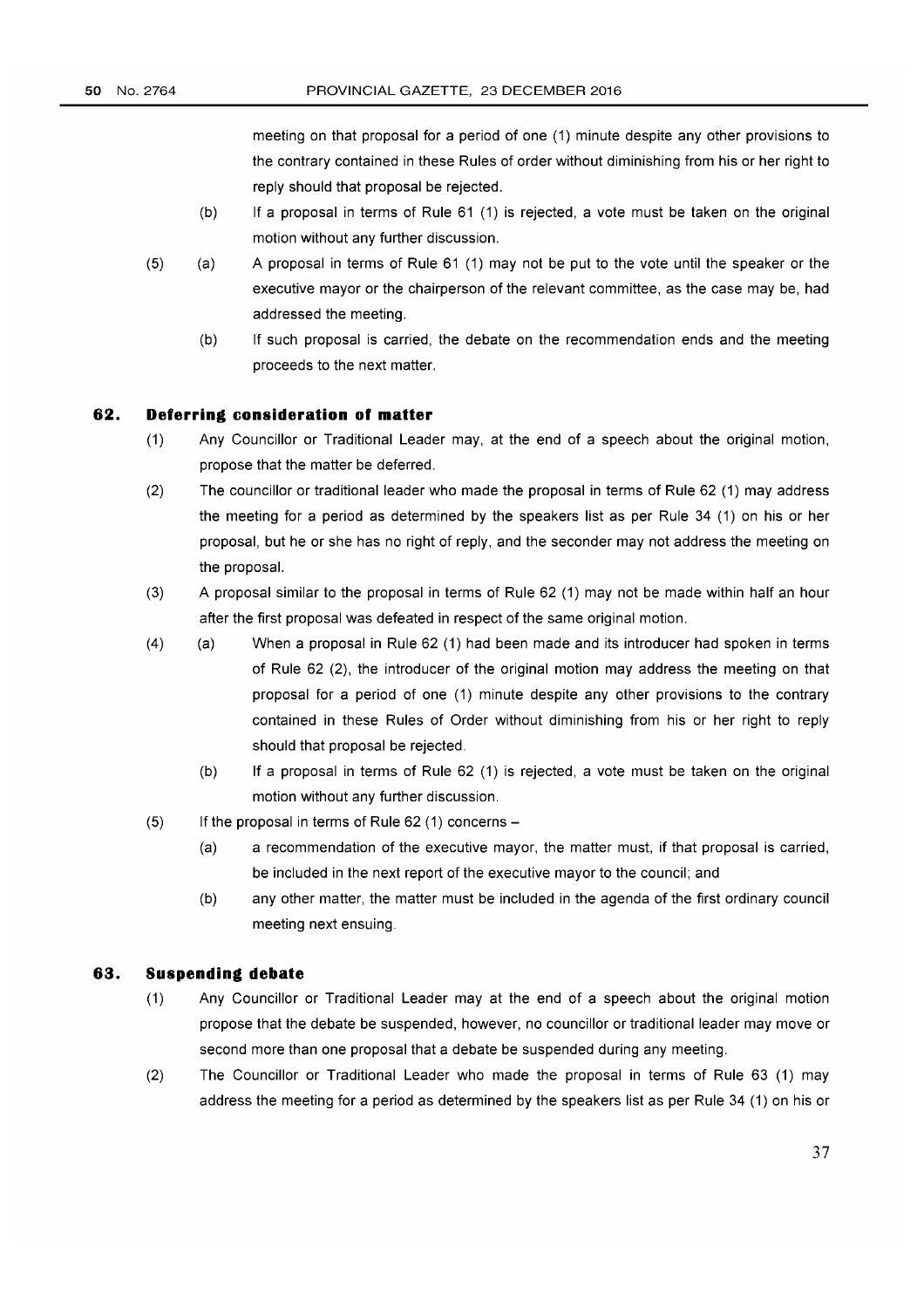her proposal, but he or she has no right of reply, and the seconder may not address the meeting on the proposal.

- (3) A proposal similar to the proposal in terms of Rule 63 (1) may not be made within thirty (30) minutes after the first proposal was defeated in respect of the same original motion.
- (4) (a) When a proposal in Rule 63 (1) had been made and after its introducer had spoken in terms of Rule 63 (2) the introducer of the original motion may address the meeting on that proposal for a period of one (1) minute despite any other provisions to the contrary contained in these Rules of order without diminishing from his or her right to reply should that proposal be rejected.
	- (b) If a proposal in terms of rule 63 (1) is rejected, a vote must be taken on the original motion without any further discussion.
- (5) A proposal in terms of Rule 63 (1) must be rejected if the councilor committee, as the case may be, is required by law to pass a resolution on the matter at or before a particular date.
- (6) If a proposal in terms of Rule 63 (1) is carried, the meeting must deal with the next item on the agenda, and the item, in respect of which the debate had been suspended, must be placed first on the list of motions in the next agenda of the council.
- (7) At the resumption of a suspended debate, the introducer of the motion which caused the suspension must address the meeting first.

# **64. Putting matter to vote**

- (1) Any Councillor or Traditional Leader may, at the end of a speech about the original motion, propose that the matter be put to the vote.
- (2) The councillor or traditional leader who made the proposal in terms of Rule 64 (1) may address the meeting for a period as determined by the speakers list as per Rule 34 (1) on his or her proposal, but he or she has no right of reply, and the seconder may not address the meeting on the proposal.
- (3) A proposal similar to the proposal in terms of Rule 64 (1) may not be made within thirty minutes after the first proposal was defeated in respect of the same original motion.
- (4) (a) When a proposal in Rule 64 (1) had been made and its introducer had spoken in terms of Rule 64 (2), the introducer of the original motion may, address the meeting on that proposal for a period of one minute despite any other provisions to the contrary contained in these Rules of Order without diminishing from his or her right to reply should that proposal be rejected.
	- (b) If a proposal in terms of Rule 64 (1) is rejected, a vote must be taken on the original motion without any further discussion.
- (5) The introducer of the original motion has the right to reply before the matter is put to the vote.
- (6) Where a question to be decided by the votes of individual Councillors is put to the Speaker, a Councillors may request that his or her opposition to the question be recorded.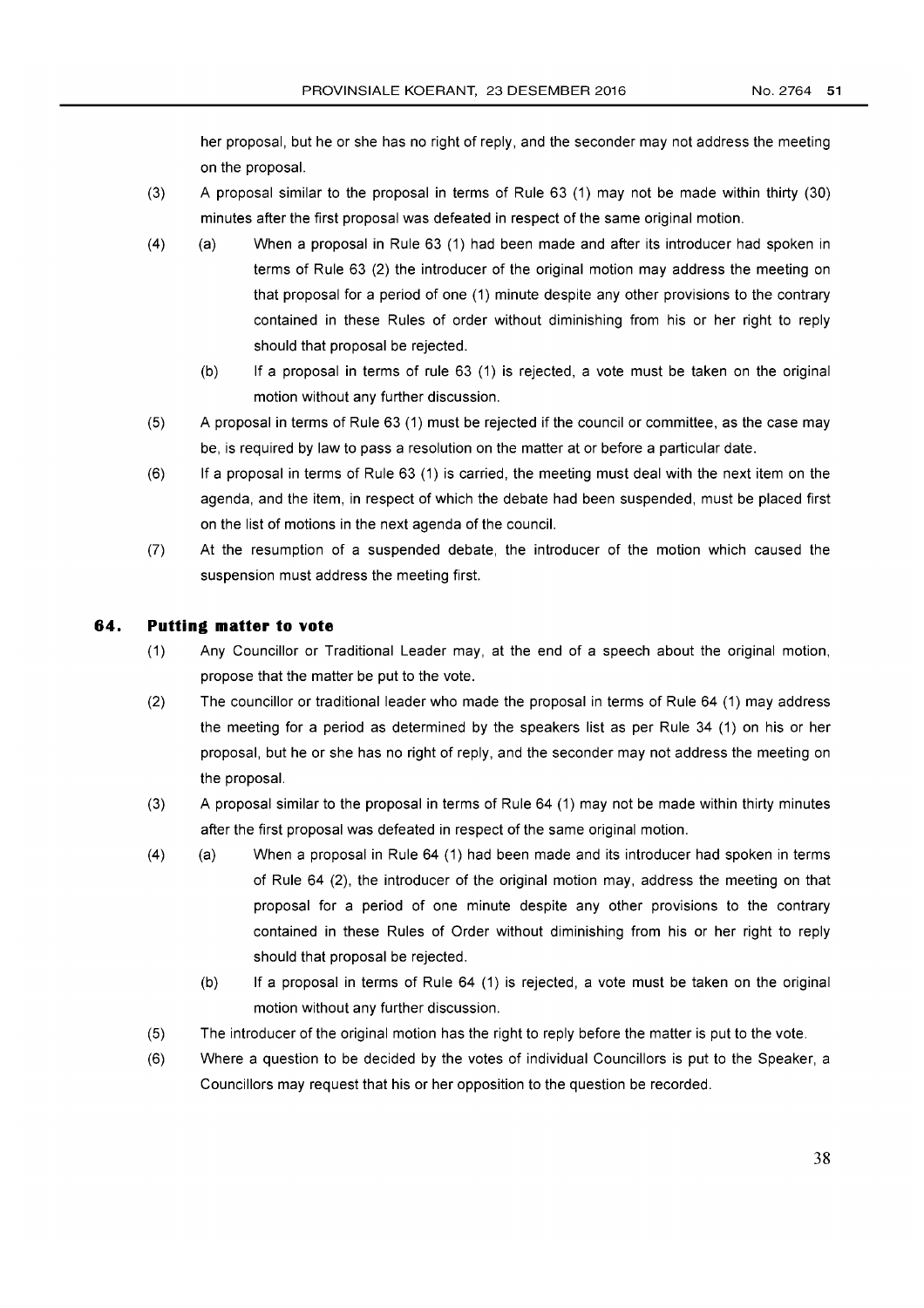(7) The Municipal Manager must record in the minutes the names of all Councillors who have requested that their opposition be recorded.

#### **65. Proceeding to next business**

- (1) Any Councillor or Traditional Leader may, at the end of a speech about the original motion, propose that the meeting proceed to the next business.
- (2) The councillor or traditional leader who made the proposal in terms of Rule 65 (1) may address the meeting for a period as determined by the speaker's list as per Rule 34 (1) on his or her proposal, but he or she has no right of reply, and the seconder may not address the meeting on the proposal
- (3) A proposal similar to the proposal in terms of Rule 65 (1) may not be made within thirty (30) minutes after the first proposal was defeated in respect of the same original motion.
- (4) (a) When a proposal in Rule 65 (1) had been made and its introducer had spoken in terms of Rule 65 (2), the introducer of the original motion may address the meeting on that proposal for a period of one minute despite any other provisions to the contrary contained in these Rules of order without diminishing from his or her right to reply should that proposal be rejected.
	- (b) If a proposal in terms of Rule 65 (1) is rejected, a vote must be taken on the original motion or proposal without any further discussion.
- (5) A proposal in terms of Rule 65 (1) must be rejected if the council or committee, as the case may be, is required by law to pass a resolution on the matter at or before a particular date.
- (6) If the proposal in terms of Rule 65 (1) is carried, the matter under discussion lapses without further discussion.

#### **Part 13: Applications by Councillors and Traditional Leaders**

# **66. Interest in Council business**

- (1) A Councillor or Traditional Leader may not obtain any financial interest in any Council business, irrespective of the procurement process followed.
- (2) A Councillor shall recuse himself/herself from the proceedings of the Council or Committee meeting when the matter is being considered by the Council or Committee meeting, unless the Council of the Committee decides by resolution, that the Councillor's direct or indirect interest in the matter is trivial or irrelevant. A Councillor who has so disclosed his/her interest may, with the approval of majority of the members of the Council or its Committee, address the Council or Committee on the matter prior to deliberation and vote on the matter taking place, subject always to the ruling of the Speaker or the Chairperson on the time to be allowed for such an address.
- (3) This provision does not apply to an interest or benefit which a Councillor, or a spouse, partner or business associate or close family members, has or acquired in common with other residents and ratepayers of the Municipality.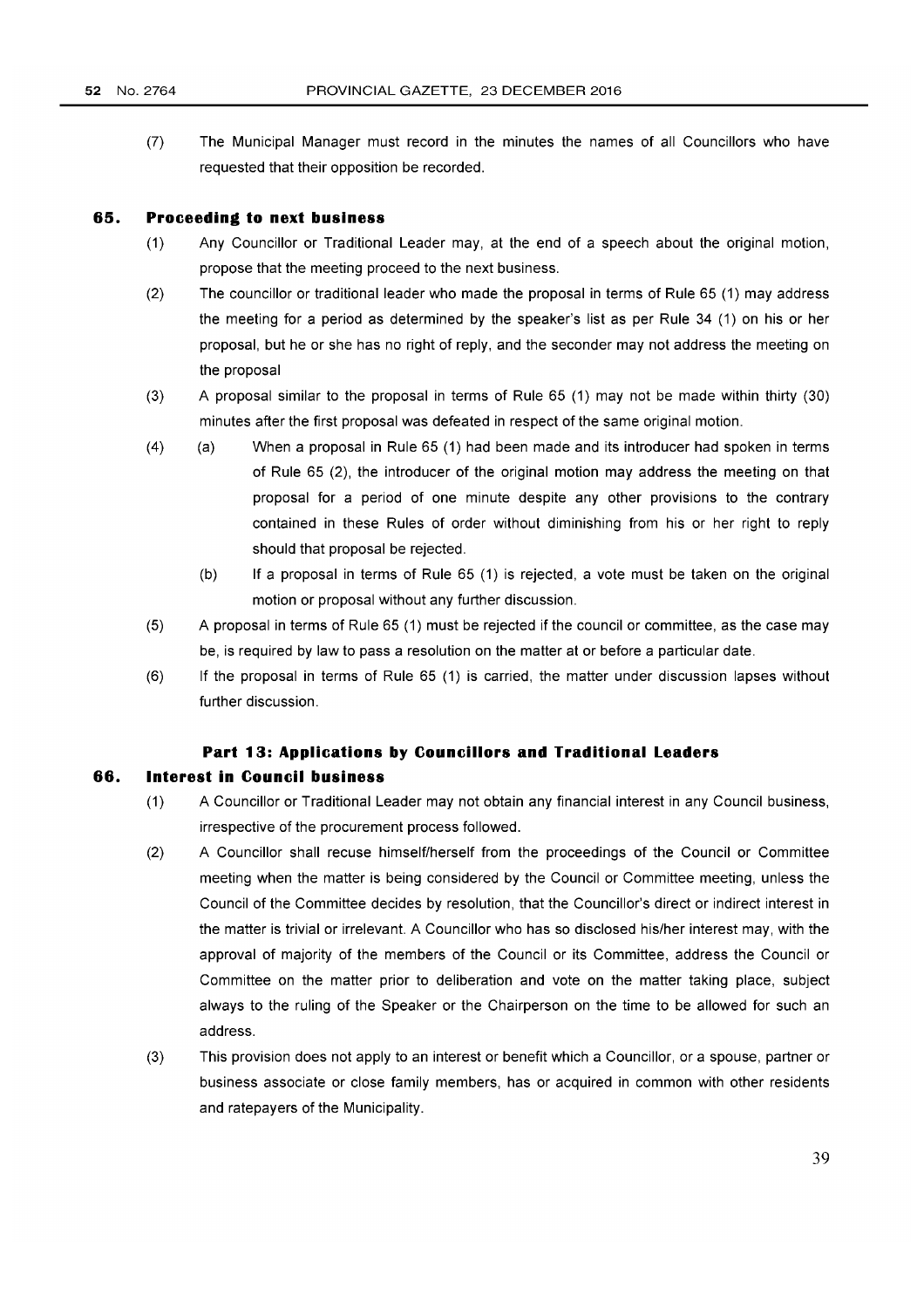#### **67. Disclosure of declared interests**

- (1) The Municipal Manager must compile a register of the financial interests of Councillors and traditional leaders declared in terms of the code of conduct.
- (2) As soon as the Municipal Manager has completed the register referred to in Rule 67(1) he or she must submit it to the Council.
- (3) The Council must, on receipt of the register in terms of Rule 67(2), during a closed meeting determine which of the declared financial interests must be made public having regard to the need for confidentiality and the need for public disclosure.
- (4) A Councillor or traditional leader who has declared an interest that is recorded in the register may not be present during the consideration of the matter.
- (5) Any interest declared in terms of this rule that had not been made public, is confidential.

#### **68. Resignation of Councillors and vacancies in offices**

- (1) A Councillor may, by written notice signed by him or her and delivered to the Municipal Manager, resign -
	- (a) as Councillor; or
	- (b) from any office he or she holds.
- (2) A Councillor may resign from office at any time during a Council or Committee meeting by making a declaration to the Council or Committee in that regard, however, he or she must immediately after such a declaration, resign in writing, and a declaration in terms of this rule may not be withdrawn.
- (3) If the resignation was that of the Speaker or Executive Mayor, the Council must as soon as the resignation of the Councillor concerned in terms of Rule 67 (2) had been reduced to writing, signed and given to the Municipal Manager, elect a Speaker or Executive Mayor despite the provisions of Rules 23 or 24.
- (4) (a) A resignation in terms of Rules 68 (1) or 68 (3) may not be withdrawn and takes effect upon receipt thereof by the Municipal Manager.
	- (b) If the Executive Mayor resigns, the members of the Mayoral Committee are deemed to have resigned from the same date as the Executive Mayor.
- (5) Except when the resignation or vacancy is that of the Speaker, the Municipal Manager must immediately upon receipt of a resignation of  $a -$ 
	- (a) Councillor or when a vacancy arises in the council in any other manner, report it to the Speaker; and
	- (b) member of the Mayoral Committee, report it to the Executive Mayor.
- (6) The Municipal Manager must ensure that any resignation or a report of any vacancy arising in another manner is contained in the agenda for the next ordinary Council meeting after the vacancy arose.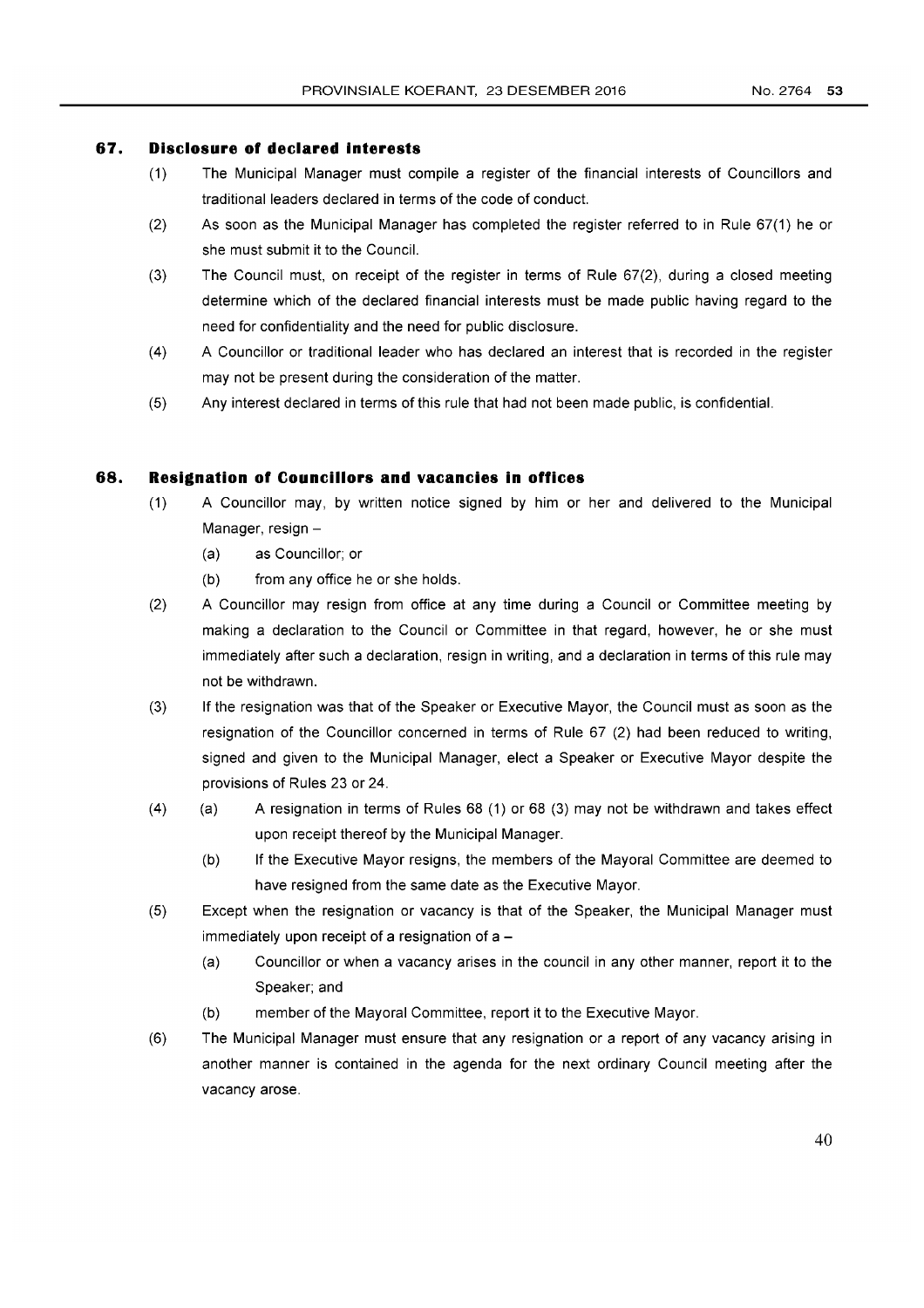(7) The Council must, except in the case of a vacancy arising in the Mayoral Committee, at the meeting where a vacancy in an office of the Council is reported, elect from amongst the Councillors a successor for the Councillor whose resignation caused the vacancy, and a Councillor elected to an office in terms of this rule serves for the un-expired term of his or her predecessor.

# **Part 14: Full-time Councillors**

#### **69. Designation of full-time councillors**

Before the Council considers designating any Councillor identified by the MEC as a possible full-time Councillor, it must obtain and consider a report from the Municipal Manager.

#### **70. Report of Municipal Manager with regard to full-time Councillors**

A report in terms of Rule 69, must include all the relevant information to enable the Council to take an informed decision.

# **71. Applications by full-time Councillors to undertake other paid work**

- (1) A Councillor who was designated as a full-time Councillor may apply for permission of the Council to undertake other paid work (in this rule "private work").
- (2) An application for private work must be lodged in writing with the Municipal Manager and must state all the relevant information to enable the Council to take an informed decision.
- (3) The Council may grant or refuse an application for private work on any conditions deemed necessary.
- (4) The meeting where an application for private work is considered may not be closed.
- (5) The applicant may not be present at a meeting during the discussion of the application; provided that the Speaker may request the applicant to supply such information as the Council may request during that meeting, and the applicant may supply the requested information orally during the meeting.
- (6) The Council may, before it considers an application for private work, request that additional information with regard to the intended work as may be necessary for the proper consideration of the application be submitted in writing.
- (7) The granting of permission to undertake private work is valid for only twelve (12) months after which the Councillor concerned must submit a new application.
- $(8)$  Any permission in terms of this rule  $-$ 
	- (a) does not exempt a councillor from complying with the code of conduct; and
	- (b) is not a defence against any allegation of a breach of the code of conduct.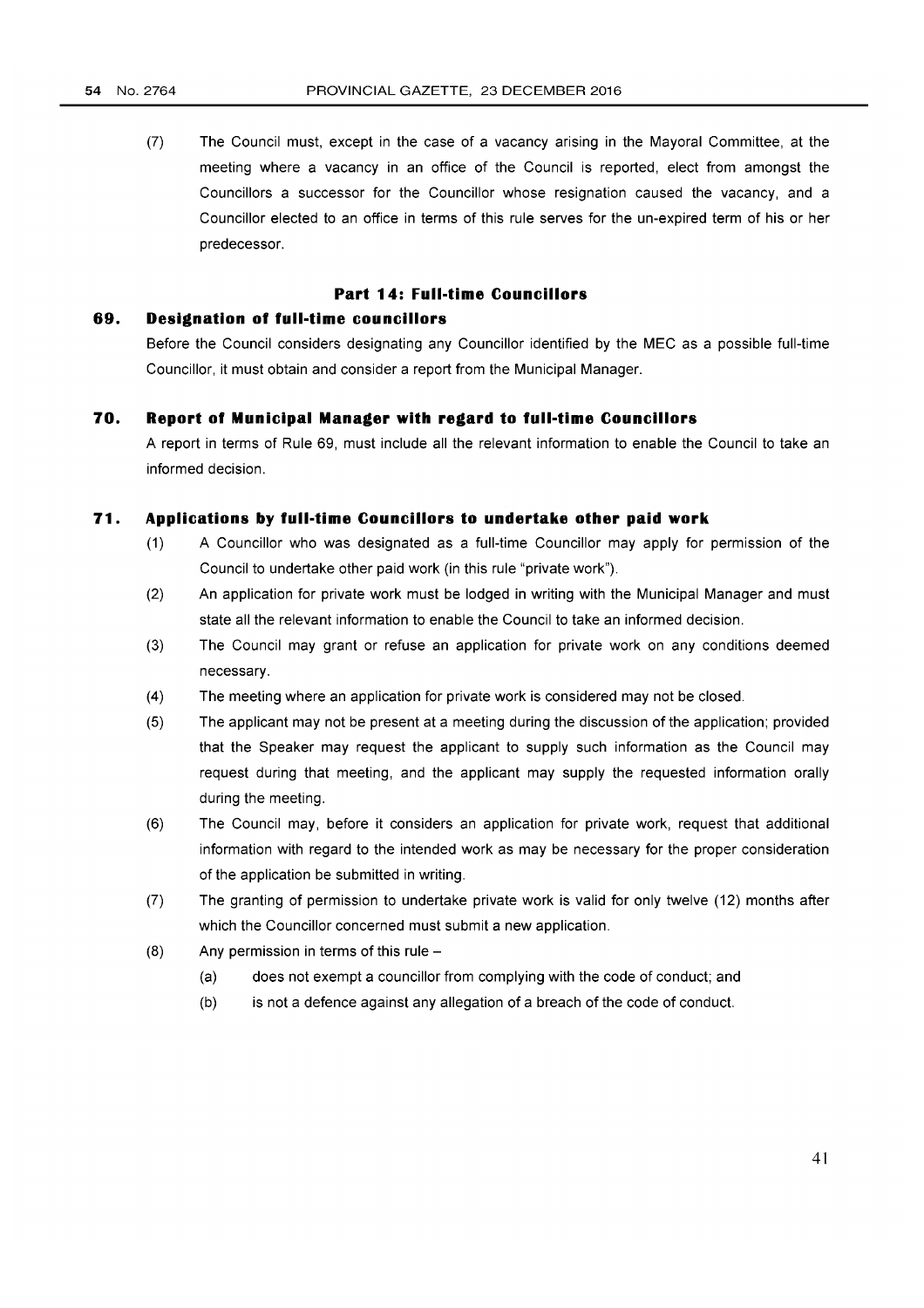# **Part 15: Traditional Leaders**

# **72. Traditional Leaders**

- (1) Only Traditional Leaders identified by the MEC for Local Government in the Province and in accordance with Schedule 6 and by notice in the Provincial Gazette may, participate in the proceedings of Council;
- (2) The number of Traditional Leaders that may participate in the proceedings of Council may not exceed more than 20% of the total number of Councillors in that Council;
- (3) Before Council takes a decision on any matter affecting the area of the traditional authority, the leader of that authority must be allowed to express a view on the matter.
- (4) A Traditional Leader who is entitled to participate in the proceedings of Council is entitled to the payment of out of pocket expenses which should be determined by Council.

# **Part 16: Council Whip**

# **73. Powers, Functions and Duties of Council Whip**

The Council Whip executes the powers, functions and duties delegated or assigned to him or her by the Council.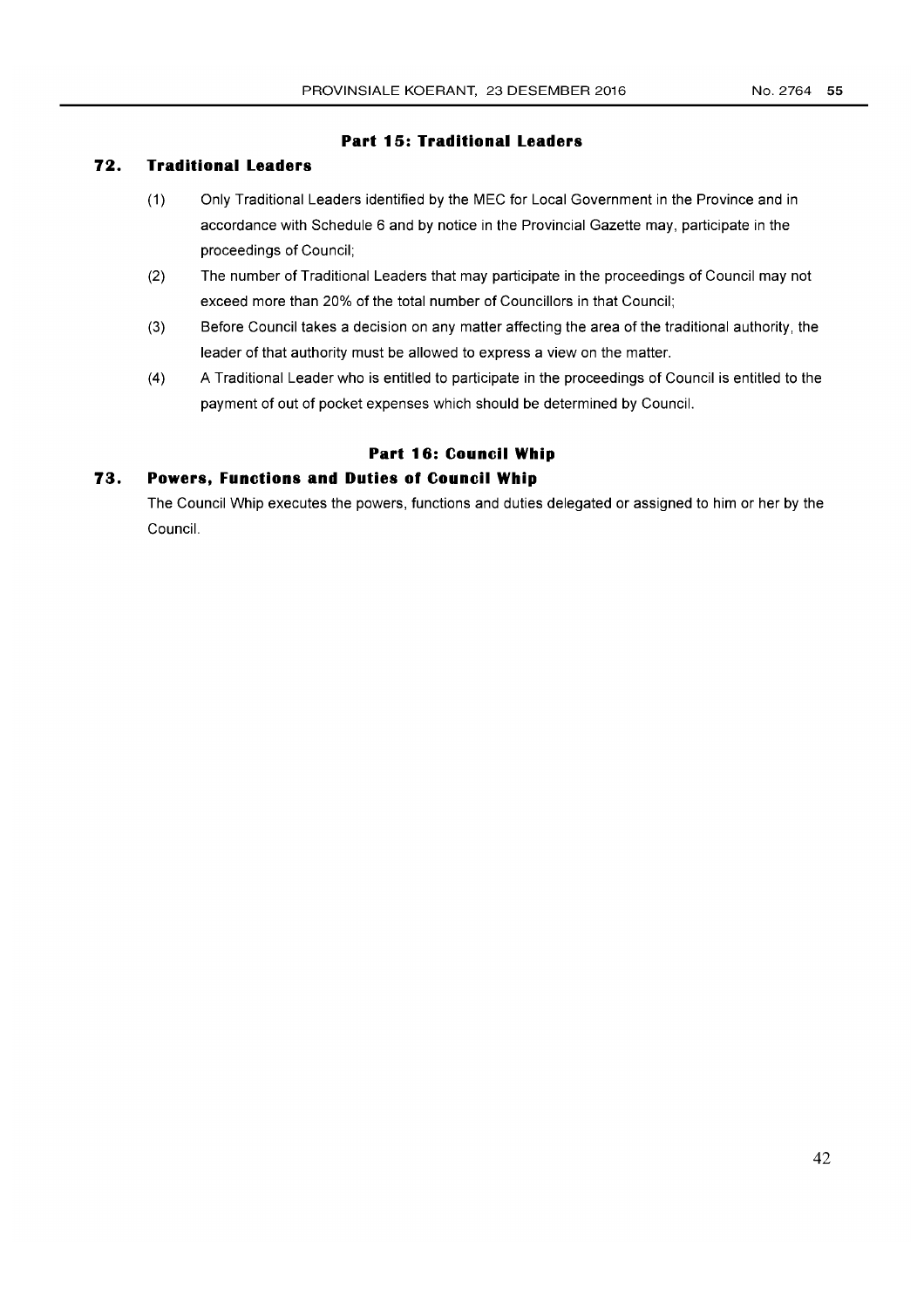# **CHAPTER 3**

# **LANGUAGE POLICY OF COUNCIL**

# **74. Determination of language policy**

The Council must at its first meeting after a general election for councillors review the language policy of the council in terms of rule 77 and, where such policy does not exist, instruct the Municipal Manager to develop a draft policy and submit it to the Council.

# **75. Differentiation between languages for different purposes**

The Council may determine that one or more languages be used for different purposes.

# **76. Factors to be taken into account**

When the council determines a language policy it must take all the relevant factors into account.

## **77. Review of language policy**

The Council may at any time review and amend its language policy.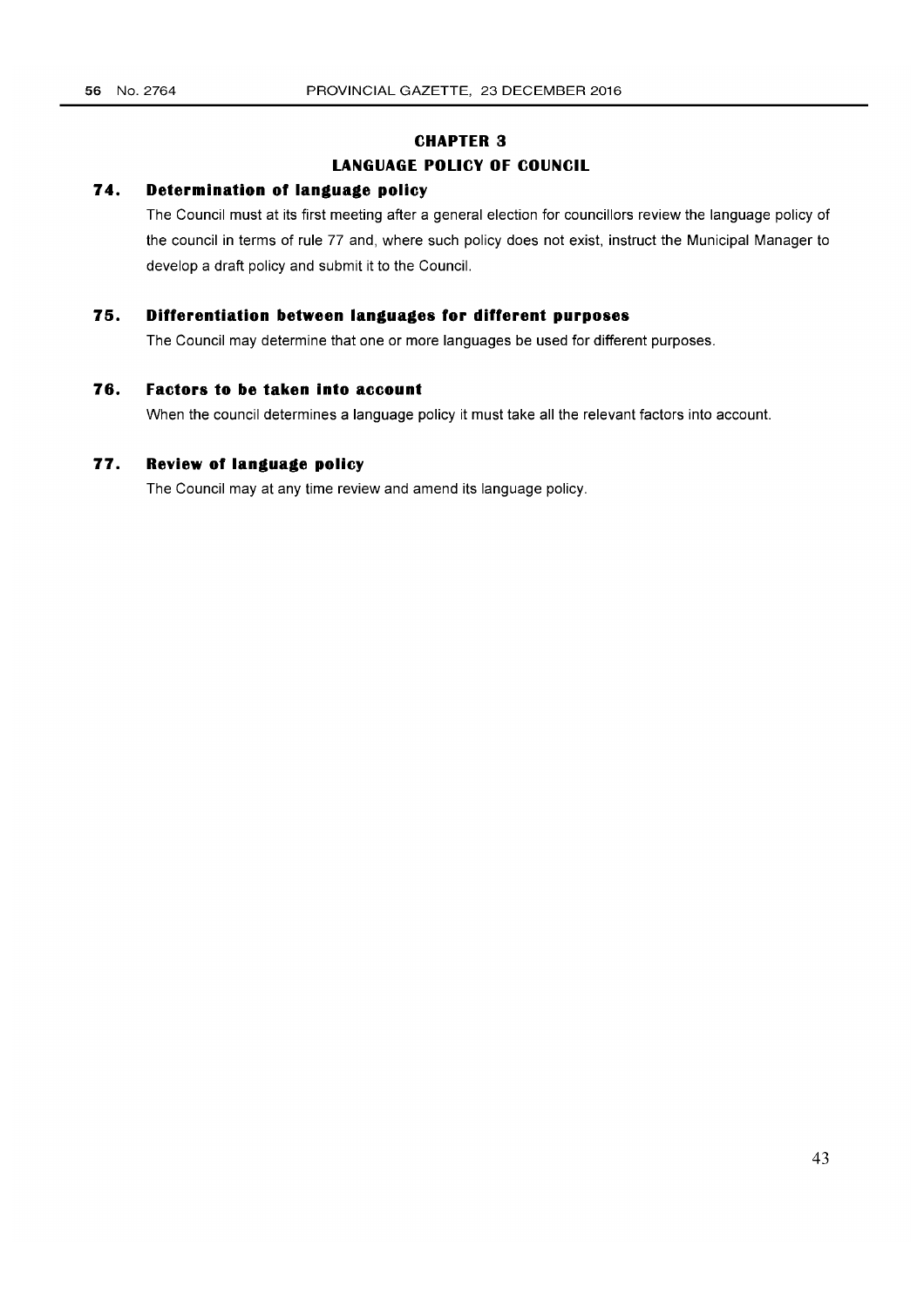# **CHAPTER 4**

# **ORDER OF BUSINESS AT MEETINGS**

# **78. Order of business at Ordinary Council meetings**

The order of business at an ordinary council meeting, except the first meeting of the council after a general election of councillors, is as follows:

- (a) Notice of the Meeting;
- (b) Opening and Welcome
- (c) Applications for leave of absence;
- (d) Declaration of Interests
- (e) Announcements (motions of sympathy and congratulations by the Speaker and by other Councillors);
- (f) Confirmation of Minutes from previous meetings;
- (g) Reports of the Speaker in terms of Rules 15 (1) and 96 (4);
- (h) Applications and appeals from Councillors in terms of Rules **14** (1), 66 and 71;
- (i) Reports of MPAC;
- (i) Questions of which notice has been given;
- (k) Reports of the Executive Mayor;
	- (i) Non Delegated matters
	- (ii) Delegated matters
- (I) Notice of Motions;
- (m) Deferred items;
- (n) In-committee matters
- (0) Closure

# **78. A Order of Business at a Special Council meeting**

- a) Notice of Meeting
- b) Opening and Welcome
- c) Application for Leave of Absence
- d) Reports of the Executive Mayor
- e) Closure

# **79. Order of business at first Council meeting after general election of Councillors**

The order of business at the first meeting of the council after a general election of councillors is as follows:

- (a) Notice of Meeting
- (b) Opening and Welcome;
- (b) Applications for leave of absence;
- (c) Election of Speaker;
- (d) Confirmation of type of municipality;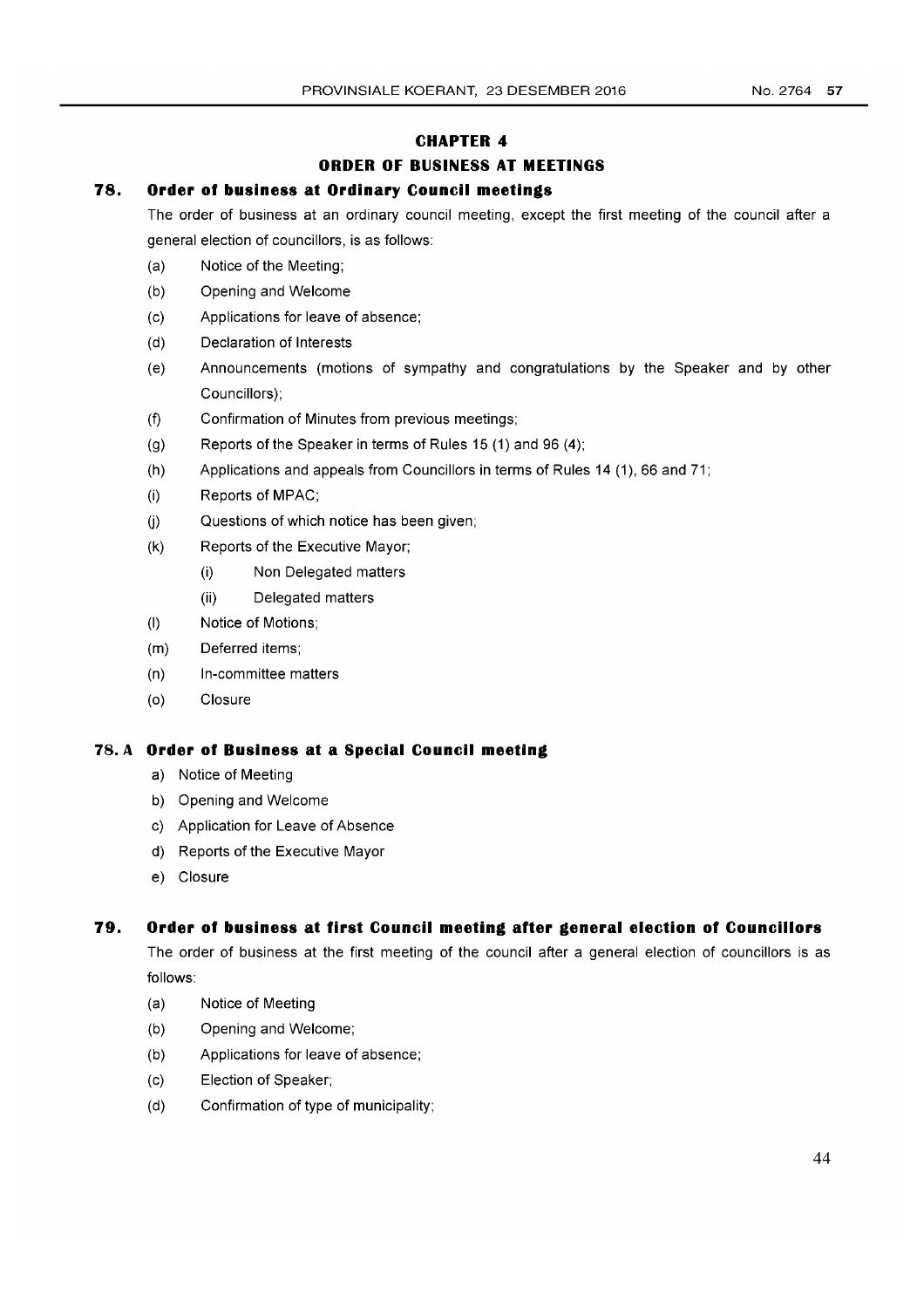- (e) Election of Executive Mayor;
- (f) Designation of full-time Councillors;
- (g) Review of language policy;
- (h) Review of delegated powers; and
- (i) Closure.

#### **80. Order of business at Mayoral Committee and Other Committee meetings**

The order of business at an ordinary Mayoral Committee meeting or at any other Committee of the Council is as follows:

- (a) Notice of the Meeting;
- (b) Opening and Welcome;
- (c) Application for leave of absence;
- (d) Confirmation of Minutes of Previous Meetings;
- (e) Declaration of Interests;
- (f) Announcements;
- (g) Presentations;
- (h) Reports of the Municipal Manager;
- (i) Reports from Audit Committee
- (j) In-Committee Reports
- (k) Closure.

# **80. A Order of business at a Special Mayoral Committee**

- a) Opening and Welcome;
- b) Application of Leave of Absence;
- c) Reports of the Municipal Manager;
- d) Closure.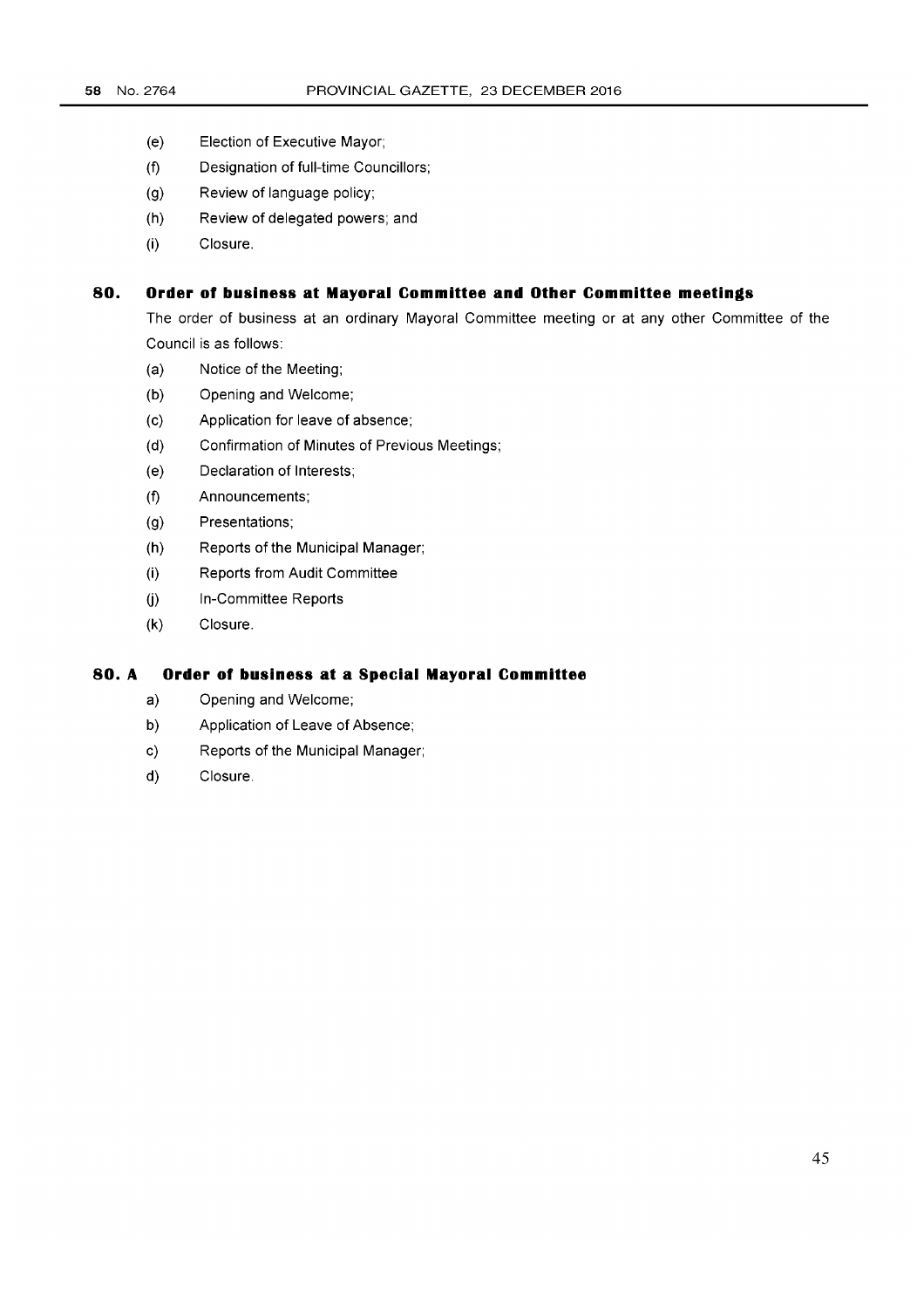#### **CHAPTER 5**

#### **VOTING AND DECISION·MAKING**

#### **81. Public meetings or public hearings of voters**

Proposals and suggestions made at public meetings or public hearings will be considered by council.

#### **82. Decision only taken in certain circumstances**

- (a) No decision may be taken unless the Council or a Committee has sufficient information before it to take an informed decision.
- (b) Information contemplated in Rule 82 (a) must be contained in a written report.

#### **83. Voting at Council and Committee meetings**

- (1) Subject to 83 (3) below, all matters will be decided by a majority of Councillors present at the meeting.
- (2) Before a formal vote is taken on any matter before the Council, the Speaker shall cause the bells to be run for a period of one (1) minute, after which all doors shall be closed and no member or other person shall be allowed to enter of leave the chamber.
- (3) Any matter referred to in Section 160 (2) of the Constitution shall be decided on by a majority of the Councillors in the Municipal Council.
- (4) If on any question there is an equality of votes, the Speaker or Chairperson of the Committee may exercise a casting vote in addition to that particular Councillor's deliberative vote, provided that the casting of such vote shall fall within the ambit of the powers duly delegated to the relevant committee, provided that for those matters listed in Section 160 (2) of the Constitution there will be no provision for are adopted.
- (5) In the event of there being opposition to a recommendation, the proposal to be decided upon will be done by means of voting, either by show of hands or if requested and approved by the Speaker or Chairperson, by way of way of secret ballot.
- (6) The Municipal Manager or an official designated by him or her shall count the votes and declare to the Chairperson the result of the divisions. In the event of a secret ballot, the Municipal Manager shall hand to each Councillor a ballot paper bearing the official mark or logo of the Municipal Council, and having the alternates to be voted for clearly depicted thereon.
- (7) The Municipal Manager shall collect all the ballot papers and account same in the presence of a representative from each party represented on the Council or Committee and present at such meeting.
- (8) The Speaker or the Chairperson shall thereupon declare the motion carried or lost, and it shall be entered upon in the minutes.
- (9) The number of members voting will be recorded, and the general result of the vote. The outcome of the voting will be announced by the Speaker.
- (10) A member may abstain from voting without leaving the chamber.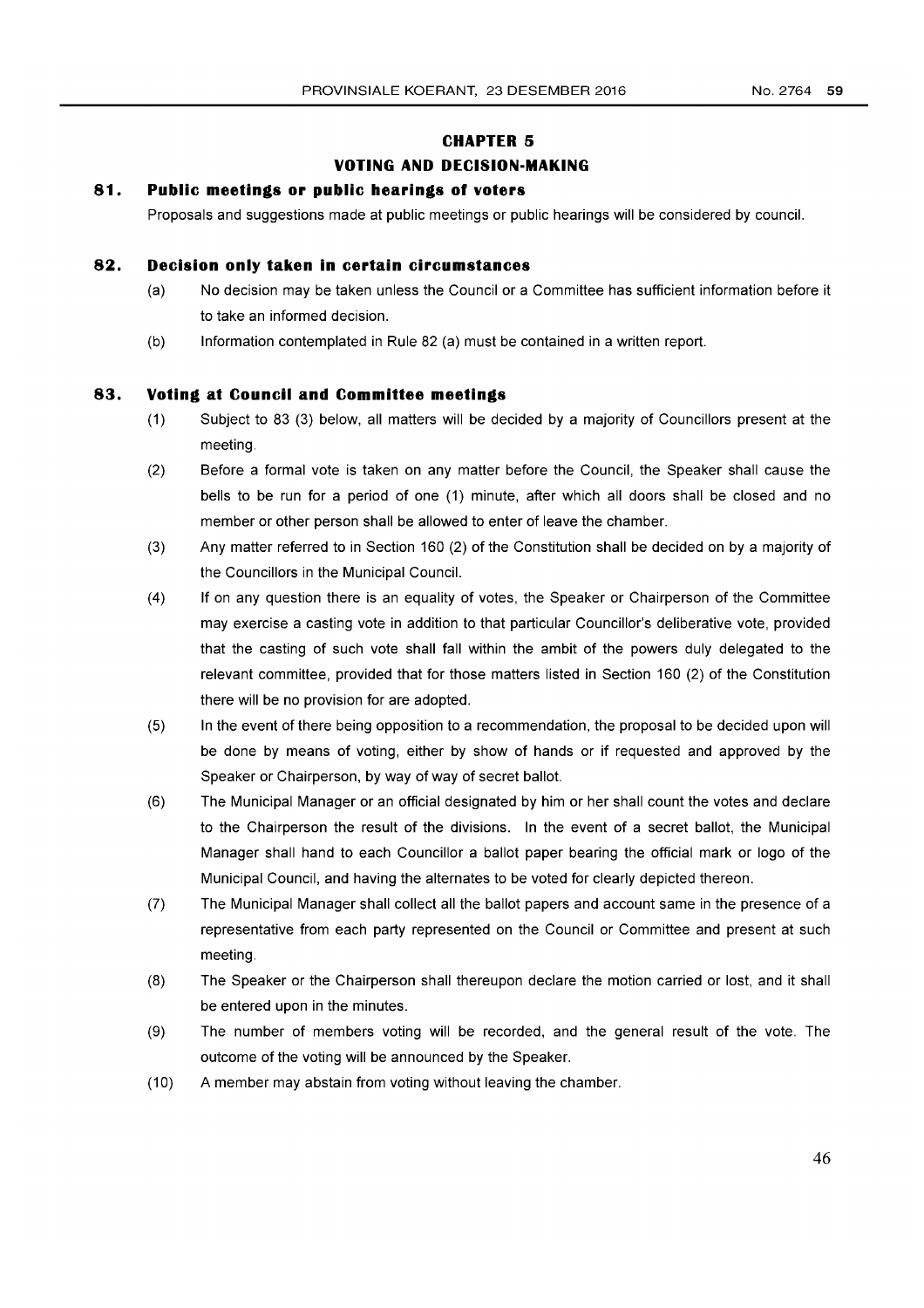- (11) After the Speaker or the Chairperson has declared the result of a vote a Councillor may demand
	- (a) that his or her vote against the decision be recorded; or
	- (b) a division.
- *C* 12) An entry of the declaration of the result of a vote in the minutes of a meeting is conclusive evidence of the result of the vote.

#### **84. When division is called**

- (1) When a division is called in terms of Rule 83 (11), the Speaker shall accede thereto and a bell shall be rung for at least one minute whereupon all entrances to the venue of the meeting must be closed and no Councillor may leave or enter the venue after the entrances had been closed until the result of the division was declared.
- (2) Immediately thereafter the Chairperson of the meeting must repeat the motion or proposal, put the motion or proposal to the vote and take the vote of each Councillor separately.
- (3) The Chairperson must declare the result of the vote after all the Councillors had been polled.
- (4) When a division is called, every councillor must vote for or against the proposal or motion in respect of which the division had been called.
- (5) A Councillor who called for a division may not leave the venue of the meeting until the result of the vote had been declared.
- (6) An entry of the declaration of the result of a vote in the minutes of a meeting is conclusive evidence of the result.

# **85. Equality of votes**

- (1) Unless a specific majority had been prescribed in respect of any matter or when expressly stated otherwise in these Rules of Order, the chairperson at a meeting may cast a casting vote where there is an equality of votes on any question in addition to his or her deliberative vote.
- (2) Should there be an equality of votes after a division had been called and the chairperson refuses to use his or her casting vote, the matter must be referred back to the executive mayor.
- (3) In all cases other than those mentioned in rules 85(1) and 85(2) where there is an equality of votes and the chairperson refuses to use his or her casting vote, the matter must be referred back to the executive mayor.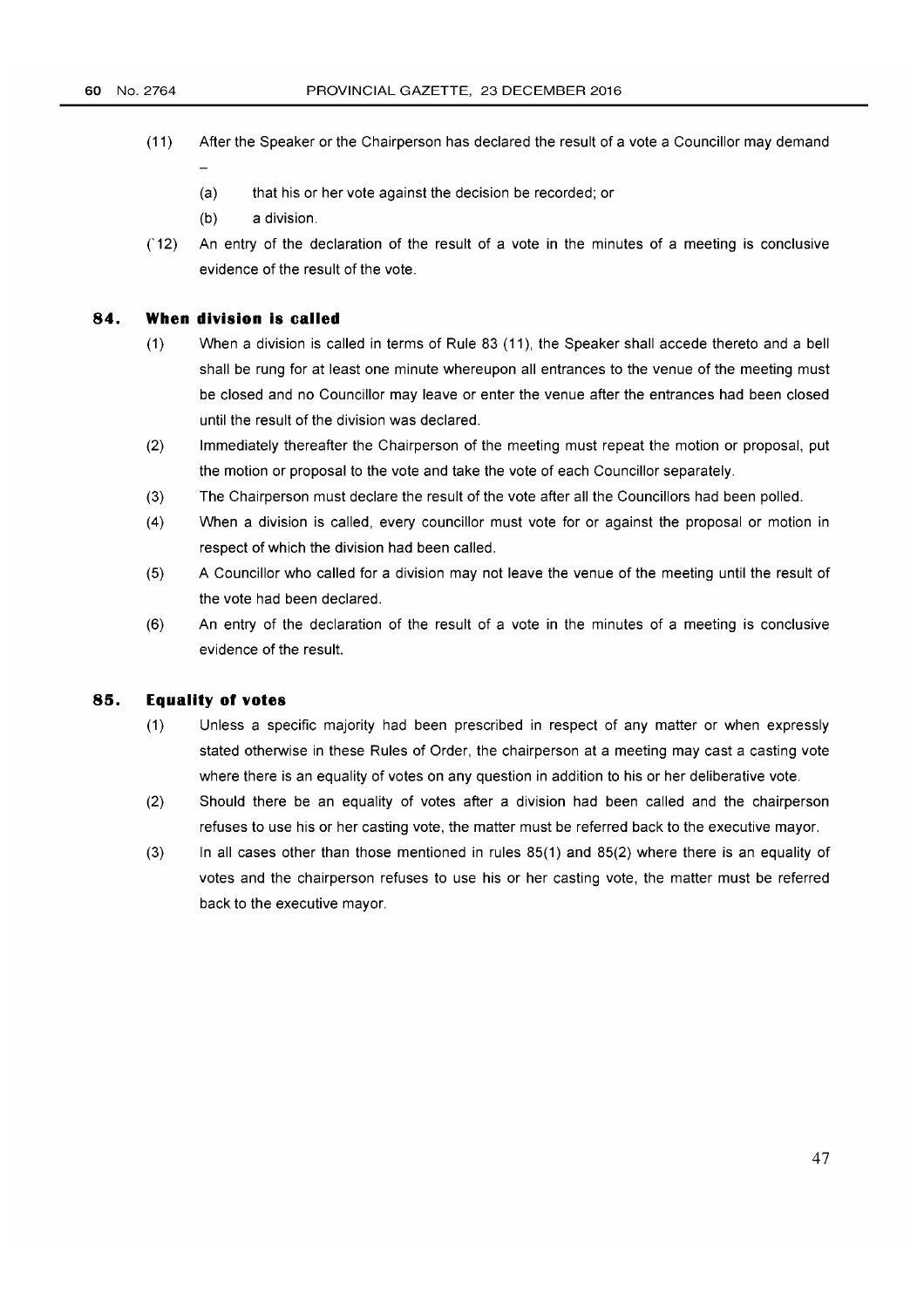#### **CHAPTER 6**

# **REMOVAL OF OFFICE-BEARERS FROM OFFICE**

#### **86. Removal of Speaker**

- (1) (a) A Councillor (hereafter called "the initiator") may by written motion, which must be seconded by at least three (3) other Councillors, move that the Speaker be removed from office.
	- (b) Such a motion must be submitted to the Municipal Manager and may not be sent by electronic mail, telex or telegram.
- (2) The motion must contain a brief summary of the reasons for the motion.
- (3) A motion in terms of Rule 86 (1) may not be withdrawn.
- (4) The Municipal Manager must, upon receipt of a motion in terms of Rule 86 (1), forthwith send a copy to the Speaker.
- (5) (a) Unless the speaker resigns upon receipt of a motion in terms of Rule 86 (1), the municipal manager must forthwith upon receipt thereof determine the date, time and venue for a special council meeting in terms of Rule 4.
	- (b) The date of such a special meeting may not be less than fourteen (14) and not more than twenty one (21) days from the date the Speaker received a copy of the motion from the Municipal Manager.
- (6) Despite the provisions of Rule 10 at least seven (7) days' notice of a meeting in terms of Rule 86 (5) must be given to every Councillor and Traditional Leader.
- (7) If the Speaker resigns from office at any time before a meeting in terms of Rule 86 (5) takes place, the motion lapses and the meeting does not go ahead.
- (8) The meeting may not be closed for the public or the media before a vote had been taken on a motion in terms of Rule 86 (1).
- (9) The Municipal Manager presides over the proceedings on a motion in terms of Rule 86 (1) but he or she may not vote.
- (10) The Speaker has the right and must be allowed the opportunity during the proceedings to  $-$ 
	- (a) respond to every allegation made in the motion and during the proceedings;
	- (b) call witnesses and to cross-examine any witnesses called by the initiator; and
	- (c) submit documents and to examine any documents submitted by the initiator,
- (11) If the Speaker is not present during the proceedings contemplated in Rule 86 (10), the Council may, in its sole discretion, continue with the proceedings, and a proposal to proceed in the absence of the Speaker is carried if a majority of the Councillors of the Council vote in favour of such proposal.
- (12) With due regard for Rules 34 and 35, the Municipal Manager must put the motion to the vote after the debate had been exhausted.
- (13) If the Speaker at any time during the proceedings, but before the motion is put to the vote, make a declaration in terms of Rule 68 (2), the proceedings are discontinued immediately and the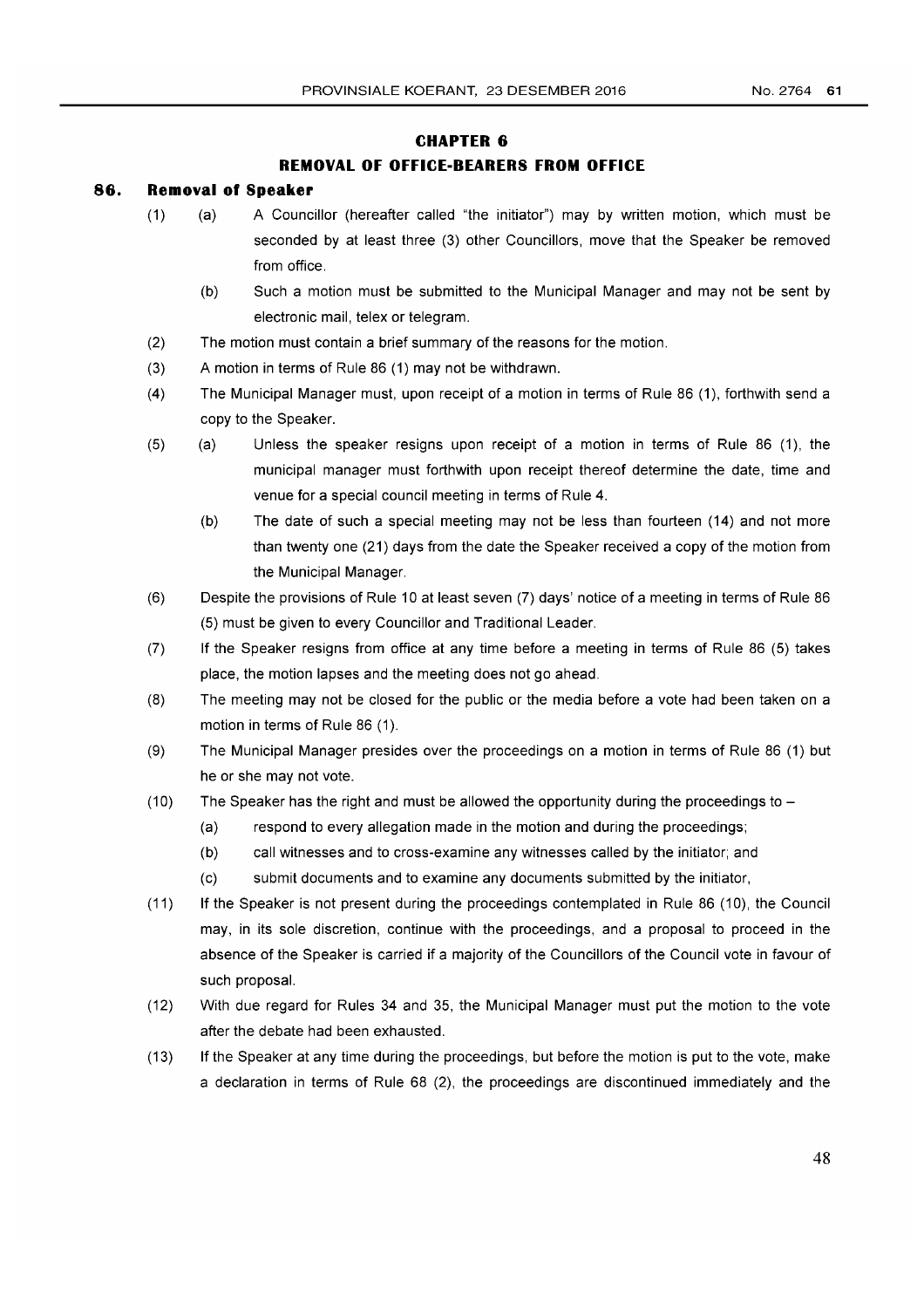motion lapses and the council proceeds to elect a new speaker despite any provisions to the contrary contained in these Rules of Order.

- (14) If the motion is carried, the Speaker is removed from office with immediate effect and the council proceeds to elect a new speaker despite any provisions to the contrary contained in these Rules of Order.
- (15) A Councillor elected as speaker in terms of Rule 86 (13) or 86 (14) serves for the un-expired term of his or her predecessor.
- (16) If the motion is defeated no motion, forwarding the same allegations, may be submitted within the next three months unless the council directs otherwise.

#### **87. Removal of Executive Mayor from office**

The provisions contained in Rule 86 apply, with the necessary changes, to the removal of the executive mayor from office.

## **88. Removal of members of Section 79 - Committee or other Committees**

The provisions of Rule 86 apply, with the necessary changes, to the removal of a member of a Committee from office.

# **89. Removal from office of Chairperson of Section 79 - Committee or other Committees**

The provisions of Section 86 apply, with the necessary changes, to the removal of a Chairperson of a Committee from office.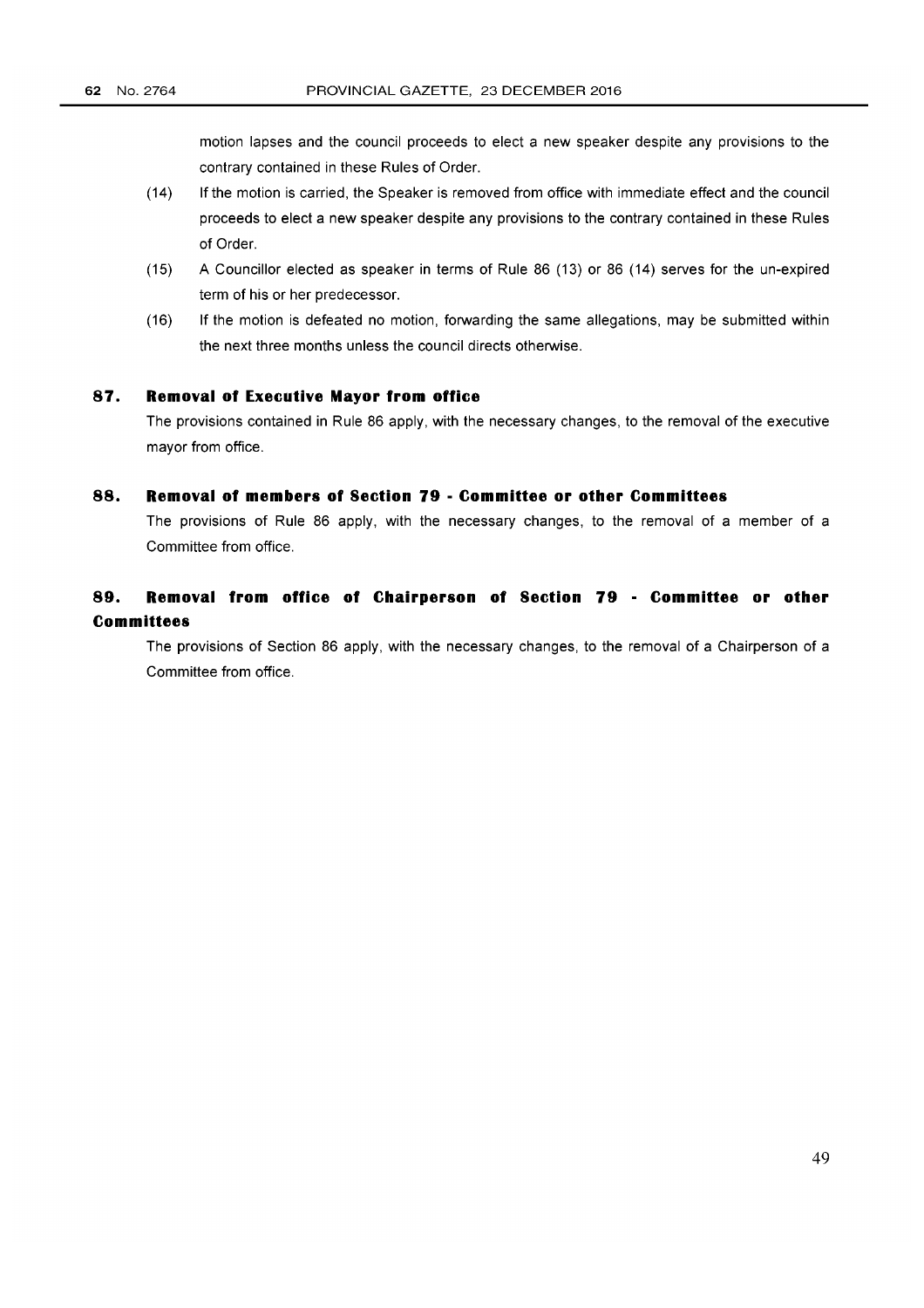# **CHAPTER 7 CLOSING OF MEETINGS**

# **90. Circumstances that must be present to close meeting**

Recognising the need for transparency and open and accountable government, the Council or a Committee may, with due regard for any provisions to the contrary in these Rules of Order or any other law, resolve to close any part of a meeting for the public and the media.

# **91. Procedure for closing meetings**

- (1) A Councillor may, when an item in the agenda is put to order or at any time during the debate on an item, propose that the matter be further dealt with in closed session.
- (2) No seconder is required for a proposal in terms of Rule 91 (1).
- (3) Despite anything to the contrary in these Rules of Order, only the introducer of the motion may speak on the proposal provided provision was made on the speakers list as per rule 34(1) and must during his or her speech state the reasons for the proposal.
- (4) The chairperson at the meeting, if he or she does not reject the proposal, must subject the proposal to the vote immediately after the introducer has spoken.
- (5) If the proposal is carried, the chairperson must determine when the matter concerned must be debated.
- (6) When the councilor a committee, as the case may be, resolves to close a part of a meeting and subject to any determination of the chairperson in terms of rule 91(5), all members of the public and media and council employees present at the meeting, except such employees as the chairperson may require to remain, must leave the meeting and may not return for the duration of the closed proceedings.

# **92. Rules governing closed meetings**

- (1) When a meeting is closed in terms of Rule 91, the provisions of these Standing Rules and Orders apply to that meeting.
- (2) If a proposal in terms of Rule 91 is carried, the further debate on the matter, whether in closed session or public, is deemed a continuation of the preceding debate on the matter.
- (3) At the conclusion of a closed debate, the meeting automatically reverts to a meeting in public.
- (4) The Speaker must appoint a person responsible for keeping the minutes of the Council while the council is in committee. The Speaker must announce the resolution as soon as Council comes out of committee unless the matter is of such a nature that an announcement can be to the detriment of the municipality.

#### **93. Opening closed meeting**

- (1) A Councillor may, at any time during a meeting that is closed, propose that the meeting proceed in public.
- (2) No seconder is required for a proposal in terms of Rule 93 (1).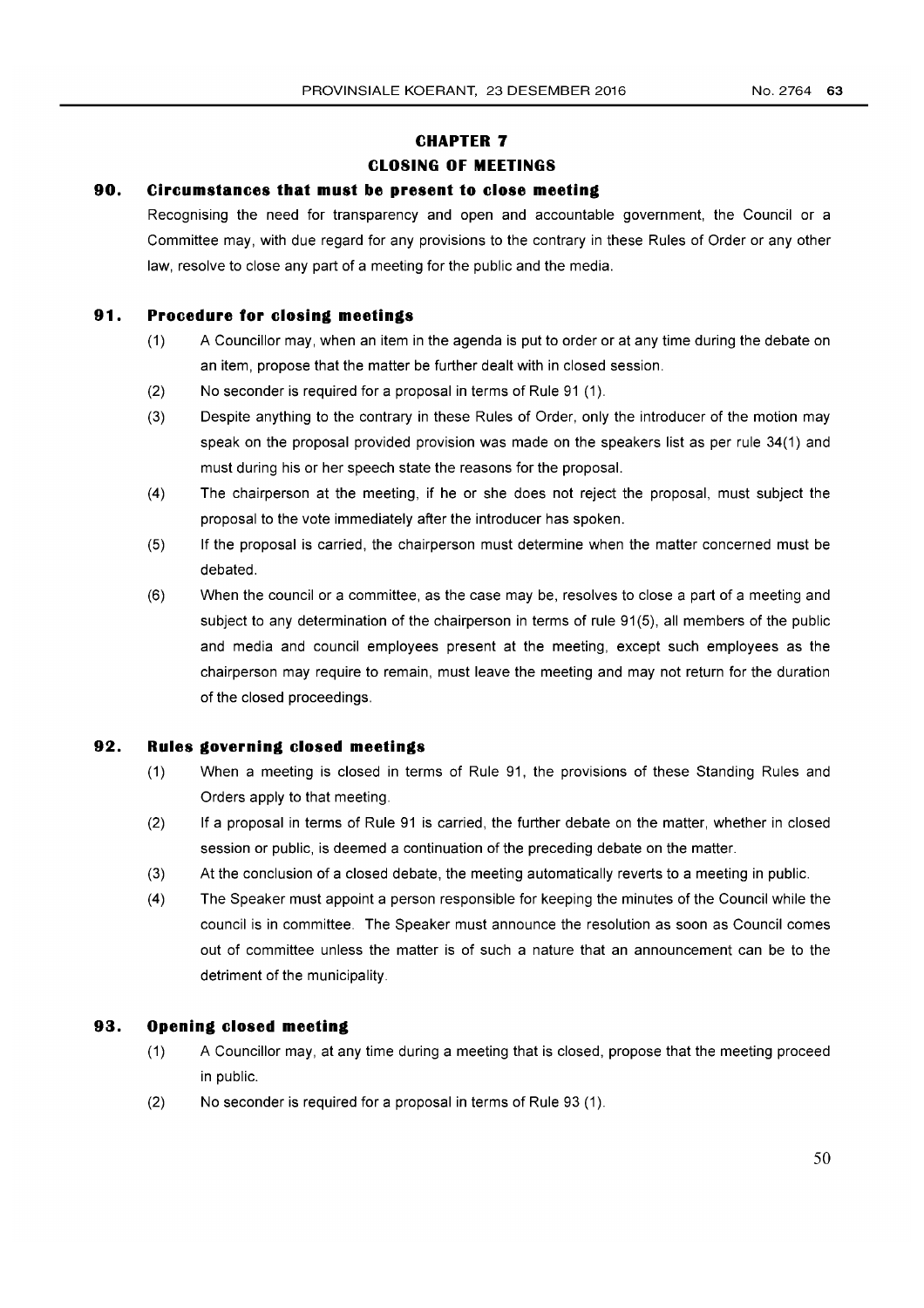- (3) Despite anything to the contrary in these Rules of Order, only the introducer of the motion may speak on the proposal provided that provision was made on the Speakers list as per Rule 34 (1) and must during his or her speech state the reasons for the proposal.
- (4) The chairperson at the meeting, if he or she does not reject the proposal, must subject the proposal to the vote immediately after the introducer has spoken.
- (5) If the proposal is carried, the meeting immediately resumes in public.

#### **94. Supplying information to media**

- (1) The Municipal Manager may make confirmed minutes, excluding any part of such minutes with regard to a matter dealt with in terms of Rule 91, and official agendas available to any interested person or registered newspaper at such fees as the council may determine or free of charge.
- (2) The Municipal Manager may, and, if so instructed by the council or a committee, must make the confirmed minutes, excluding any part of such minutes regarding a matter dealt with in terms of Rule 91, and official agendas available in the reference section of a public library in the municipal area.
- (3) The Executive Mayor may hold media conferences and briefings and issue media statements.
- (4) The Municipal Manager may, in respect of any matter included in the official agenda or the confirmed minutes of a meeting, issue media statements and convene media conferences and briefings.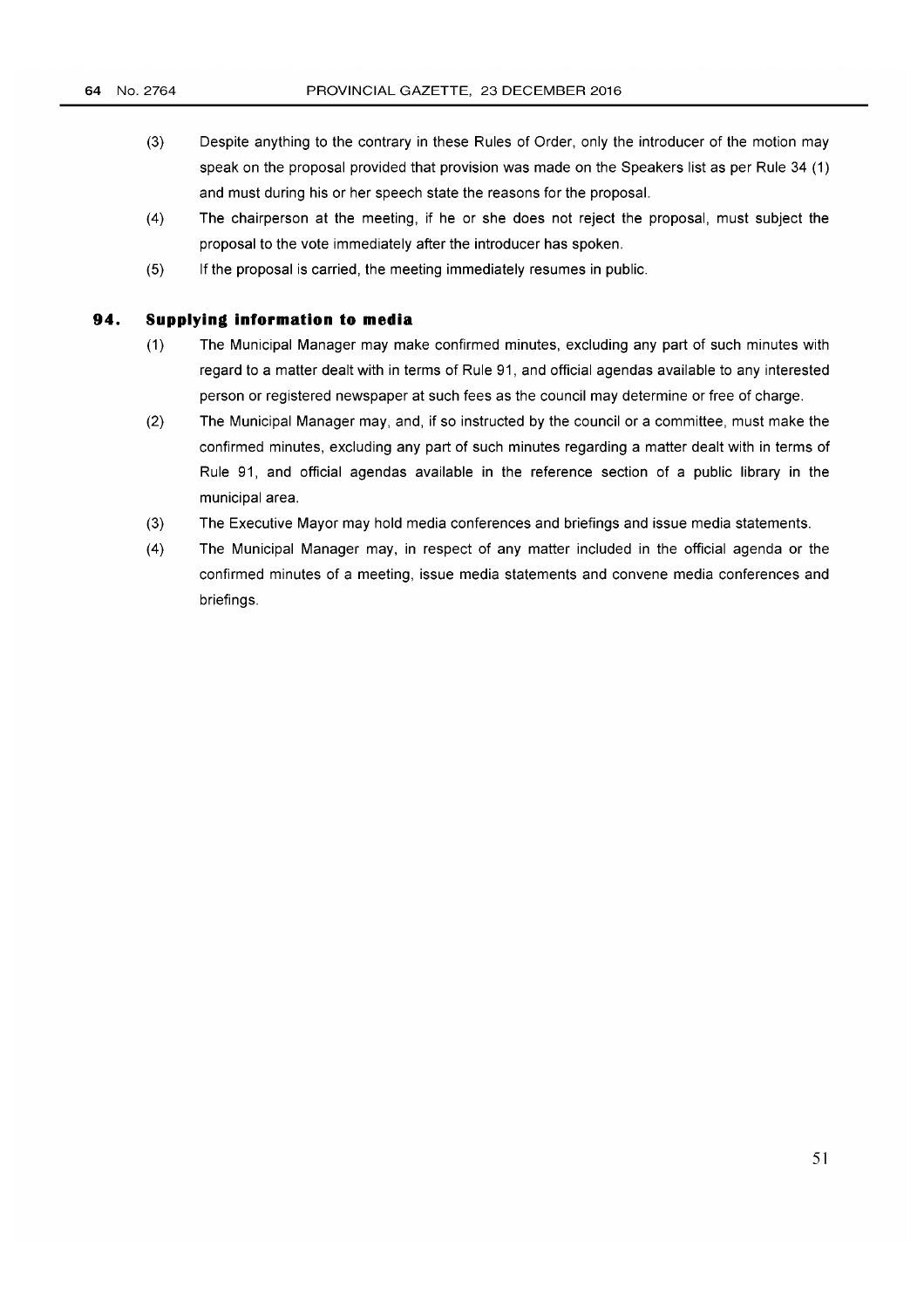# **CHAPTER 8**

# **APPLICATION OF CODE OF CONDUCT**

#### **95. Investigating suspected breaches of code**

- (1) (a) Whenever a written allegation is made to the Municipal Manager or when he or she has reason to believe that a Councillor or Traditional Leader has contravened or failed to comply with any provision of the code of conduct, he or she must report it in writing to the Speaker.
	- (b) Whenever a written allegation is made to a Manager, he or she must report it to the Municipal Manager.
- (2) Upon receipt of a report in terms of Rule 95 (1) (a), and when the Speaker has reason to believe that a provision of the code had been breached, he or she must refer such report to the Rules and Ethics Committee for investigation and report with sanction recommendations to the Council.
- (3) Subject to the requirements of substantive fairness, the Councillor's Code of Conduct (Schedule 1 of the Systems Act, 2000) and the provisions of these Standing Rules, the Rules and Ethics Committee, has the powers to determine and recommend to Council a sanction to be applied and/or imposed against any Councillor, depending on the seriousness of the infringement.

#### **(4) Warnings**

#### **(a) Informal oral warnings**

Where the Rules and Ethics Committee is of the opinion that the interests of justice will best be served by issuing an informal oral warning to a Councillor for an infringement, the Speaker shall-

- (i) Issue such warming to the Councillor in private; and
- (ii) Notify the party whip of the issuing of such warning.

# **(b) Formal warming**

- (i) Where the Rules and Ethics Committee, is of the option that the interests of justice will best be served by issuing a formal warning to a councillor for an infringement, such sanction shall, after confirmation by the Municipal Council, be -
	- (aa) expressed in writing; and
	- (bb) served on the Councillor concerned and on the party whip.
- (ii) Where, as a result of repeated infringements, Rules and Ethics Committee, is of the opinion that the interests of justice will best be served by issuing a formal final warning to a Councillor, such sanction shall after confirmation by the Council-
	- (aa) be expressed in writing;
	- (bb) state that in the event of the Councillor infringing against the Councillor's Code of Conduct or these Standing Rules, Rules and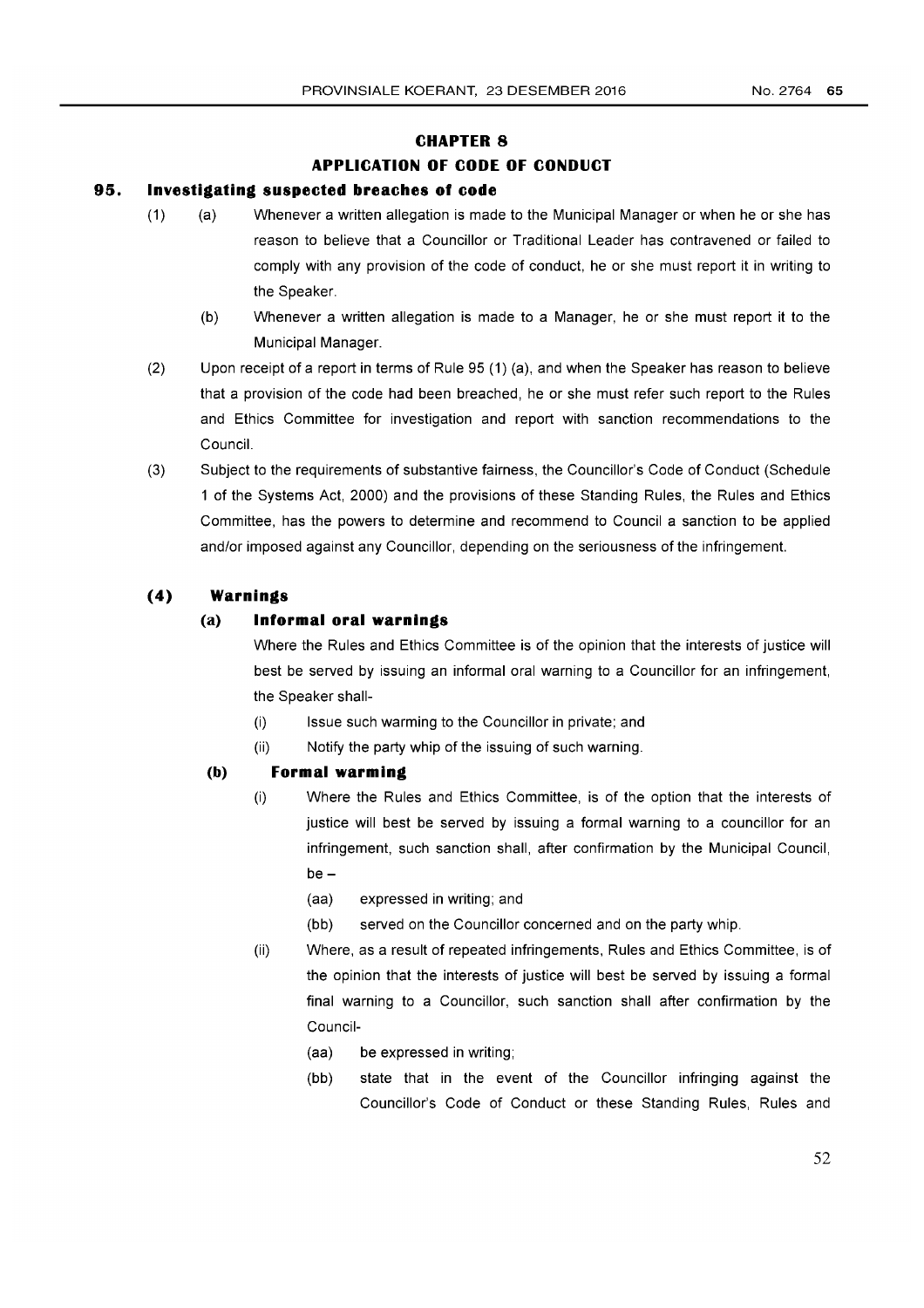Ethics Committee shall consider advising the Municipal Council to request the suspension or removal of such councillor in terms of the Councillor's Code of Conduct; and

(cc) be served on the Councillor concerned and on the party whip,

# **(5) Formal reprimand**

Where Rules and Ethics Committee, is of the opinion that the interest of justice will best be served by issuing a formal reprimand to a Councillor for an infringement the Speaker shall at a meeting of the Municipal Council -

- (a) call upon the Councillor concerned to stand in front of the Council; and
- (b) state the infringement and reprimand the Councillor in such language as he/she deems appropriate;

#### **(6) Suspension**

- (a) Where the Rules and Ethics Committee is of the opinion that the interests of justice will best be served by the suspension of a Councillor from the Municipal Council or a period for an infringement, the Rules and Ethics Committee shall so report to the Municipal Council and the Municipal Council shall report thereupon to the MEC for Local Government in terms of the Councillors code of conduct.
- (b) In the event of the MEC for Local Government imposing any suspension of a Councillor for a period in terms of the Councillor's Code of Conduct -
	- (i) the Councillor shall be suspended without any remuneration during such period; and
- (c) A suspension shall be regarded as a sanction more serious that a formal final warning or formal reprimand.

# **(7) Civil fines**

- (a) Where the Rules and Ethics Committee, is of the opinion that the interests of justice will best be served for an infringement listed in the Councillors Code of Conduct in Schedule 1 of the Local Government: Municipal Systems Act and/or in these Standing Rules and Orders by imposing a civil fine on that Councillor, such sanction shall be -
	- (i) expressed in writing; and
	- (ii) served on the Councillor concerned and on the party whip;
- (b) Where provision is made in these Standing rules for the fining of any councillor, and a councillor is fined, the Municipality may deduct such fine from any monies as may be owing to the councillor by the Municipality or recover such fine as a civil debt.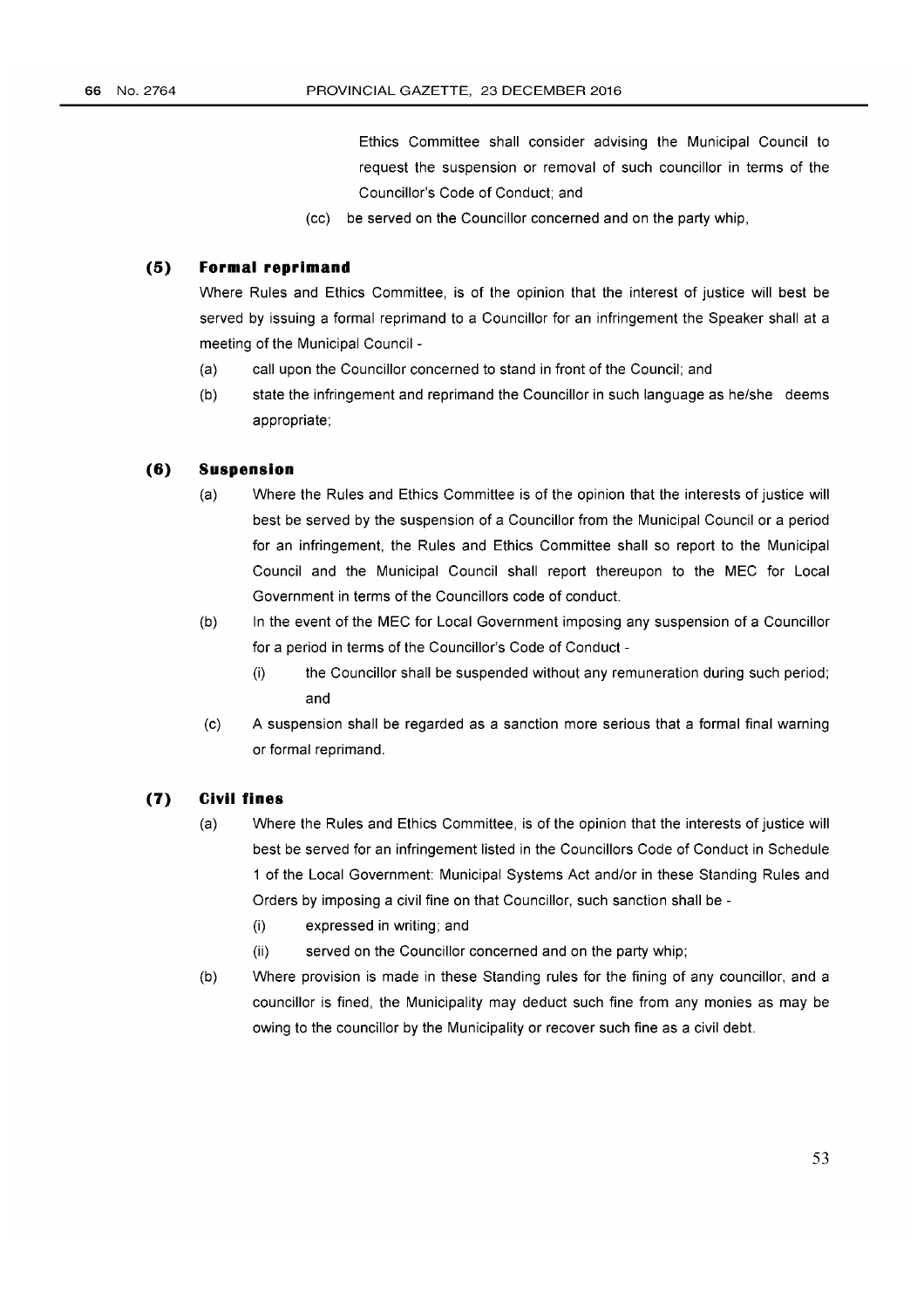# **(8) Expulsion**

- (a) Where the Rules and Ethics Committee is of the opinion that the interests of justice will best be served by the expulsion of a Councillor from the Council for an infringement, the Committee shall so report to the Council.
- (b) In the event where the Council after consideration of the matter and the recommendations of the Rules and Ethics Committee upholds the said recommendations, shall direct the Speaker to report the matter to the MEC for Local Government in terms of Section 14 of the Councillors 'Code of Conduct embodied in Schedule 1 of the Local Government: Municipal Systems Act.
- (c) Any expulsion confirmed and authorised by the MEC in terms of these Rules shall be with effect from the date of the determination of the MEC.

# **96. Consideration of Rules and Ethics Committee's report by Council**

- (1) The Speaker must vacate the chair during any Council meeting when a report in terms of Rule 95 is put to order.
- (2) Whenever the Speaker vacates the chair in terms of Rule 96 (1), the Municipal Manager must preside over the debate on the report.
- (3) The proceedings in terms of Rule 96 (2) may not be closed to the public and the media.
- (4) After the Chairperson of the Rules and Ethics Committee has introduced his or her report, the Municipal Manager must allow the Councillor or Traditional Leader concerned to reply to the allegations and findings.
- (5) As soon as the Councillor or Traditional Leader concerned has spoken, the matter is debated in terms of these rules.
- (6) Despite any provisions to the contrary in these Rules of Order, the Councillor or Traditional Leader concerned has a right to  $-$ 
	- (a) reply to all the allegations made during the debate before the speaker replies;
	- (b) examine any documents submitted by the Speaker or any other Councillor or Traditional Leader and submit documents in his or her defence; and
	- (c) call witnesses and to cross-examine any witness called by the speaker.
- (7) With due regard for the provision of Rules 34 and 35 the chairperson of the Rules and Ethics Committee must, after the debate had been exhausted, reply and propose -
	- (a) that the report, findings and recommendation be accepted; or
	- (b) that the report and findings and a different recommendation be accepted.
- (8) A proposal in terms of Rule 96 (7) need not be seconded.
- (9) After the proposal in terms of Rule 96 (7) had been made, the municipal manager must put the proposal to the vote.
- $(10)$  If the proposal in terms of Rule 96  $(7)$  is  $-$ 
	- (a) defeated, the matter is discontinued; or
	- (b) carried, the municipal manager must forthwith implement the resolution.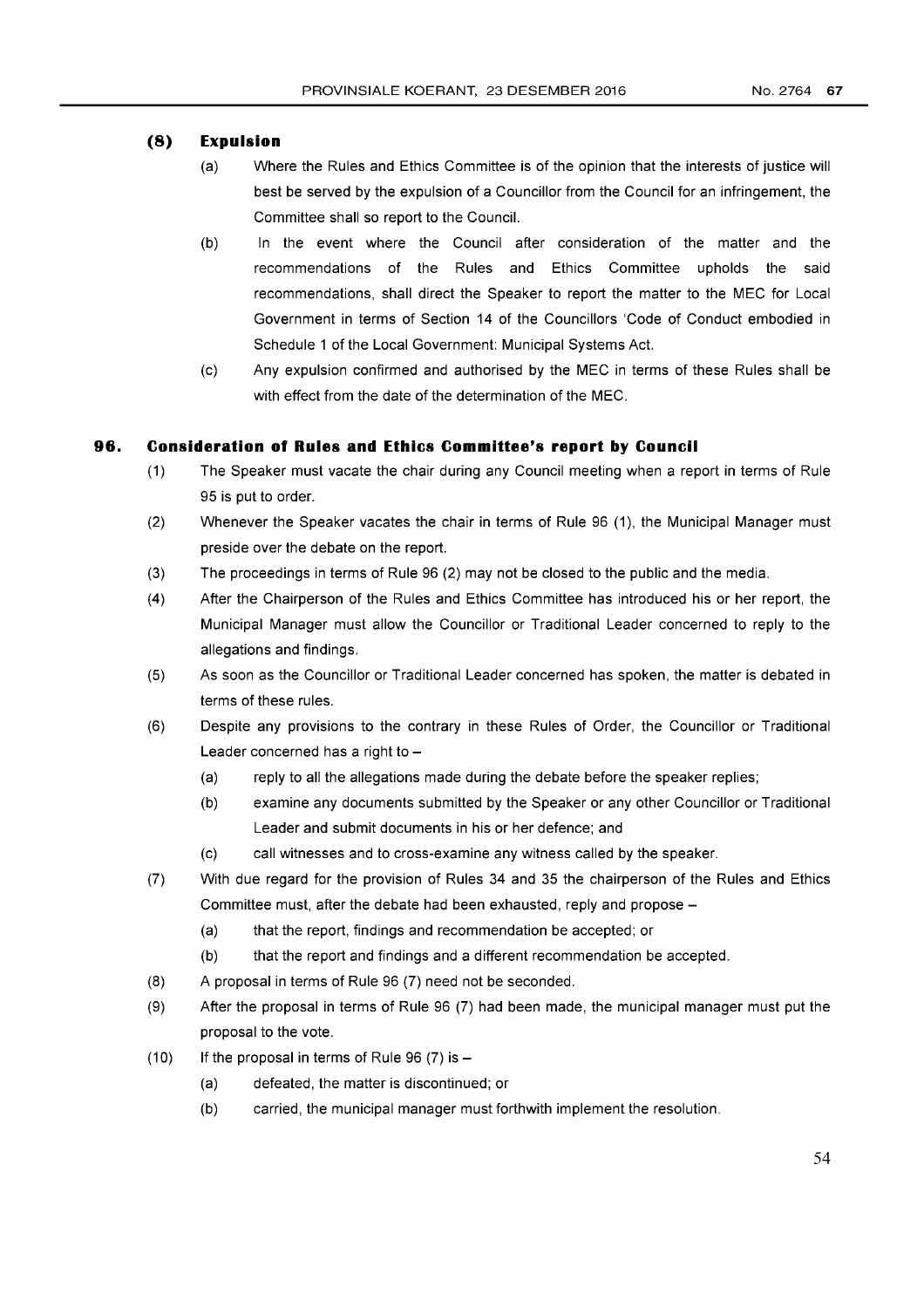#### **97. Implementing result of vote**

- (1) If a proposal in terms of Rules  $96$  (7)(a) or  $96$  (7)(b) is carried and a fine is imposed, the municipal manager must deduct the amount of such fine from the next payment of the council to the councillor or traditional leader, unless he or she has paid the fine in cash before such payment is due.
- (2) If a proposal in terms of rules  $96(7)(a)$  or  $96(7)(b)$  is carried that the councillor or traditional leader must be suspended or the councillor or traditional leader must be removed from the council, the municipal manager must forthwith make such an application to the MEC.
- (3) If the MEC on application of the council suspends the councillor or traditional leader concerned, he or she is, despite any rule to the contrary, deemed to be absent with leave from any meeting he or she would have been required to attend had he or she not been suspended.
- (4) Where an allegation against a traditional leader is found to be true, the municipal manager must inform the relevant traditional authority accordingly.

#### **98. Effect of appeal on resolution**

- (1) If the Councillor or traditional leader concerned appeals against the finding or the penalty imposed by the council or against both such finding and penalty as described in Rule 97  $(1)$ before the Municipal Manager had deducted the fine, the Municipal Manager must defer the matter until the result of the appeal is known.
- (2) If the Councillor or Traditional Leader concerned appeals before the Municipal Manager could submit an application in terms of Rule 97 (2), the Municipal Manager must defer the matter until the result of the appeal is known.

#### **99. Breaches of Rules of Order or legislation relating to privileges and immunities**

Any alleged breach of the provisions of these Rules of Order for which a specific procedure and penalty had not been prescribed or of legislation regulating the privileges and immunities of Councillors, must be dealt with in accordance with the provisions of Rules 95 to 98.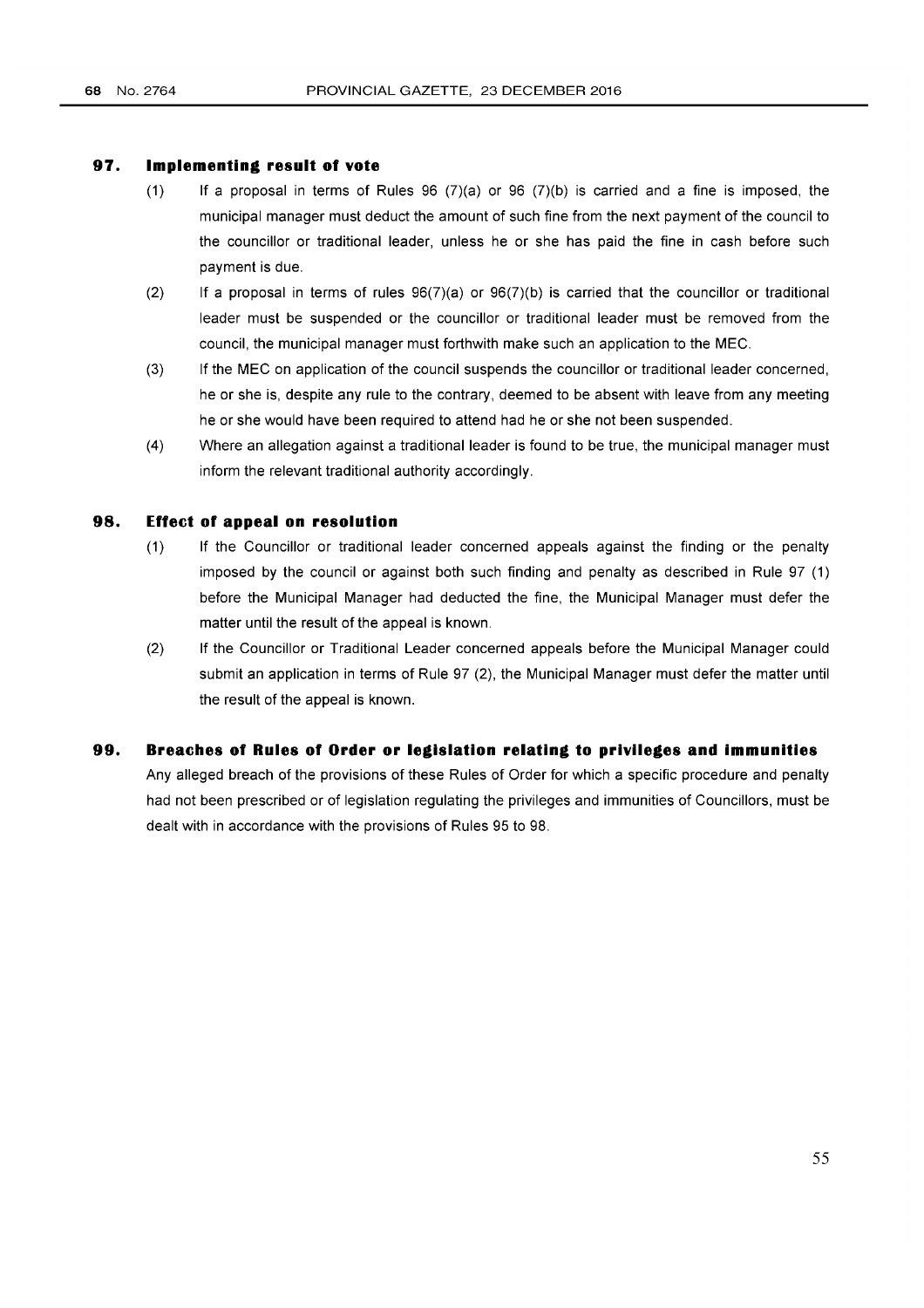# **CHAPTER 9 DISSOLUTION OF COUNCIL**

## **100. Conditions for dissolution**

- (1) The Council may at any time after two (2) years has lapsed since it was elected, consider the dissolution of the Council.
- (2) The Council must consider the dissolution of the Council if two years has lapsed after the Council had been elected -
	- (a) upon receipt of a petition proposing the dissolution signed by not less than 500 voters; or
	- (b) upon receipt of a recommendation proposing the dissolution from the speaker or executive mayor.
	- (c) when so directed by resolution of a public meeting of voters in terms of rule 9;
	- (d) upon receipt of a motion proposing the dissolution from a Councillor signed by at least one-third of the Councillors in addition to the introducer of the motion; or
	- (e) when section 139 of the Constitution is invoked in respect of the Council.

#### **101. Procedure for considering dissolution of council**

- (1) (a) Whenever any of the circumstances referred to in Rule 100 (2) arise, the Municipal Manager must determine the date, time and venue of a special council meeting.
	- (b) The date of such a special meeting may not be less than 14 days and not more than 21 days from the date the petition was delivered, recommendation was made, resolution was taken, motion was submitted or instruction received referred to in rule 100(2), as the case may be.
- (2) Despite the provisions of Rule 10, at least seven (7) days' notice of a meeting in terms of Rule 101 (1) must be given,
- (3) A meeting in terms of Rule 101 (1) may not be closed to the public and the media.
- (4) Despite any provisions to the contrary in these Rules of Order, the municipal manager presides over the debate of the petition, recommendation, resolution or motion, as the case may be.
- (6) The proposal is carried if two-thirds of the Councillors of the Council vote in favour of such proposal.
- (7) If the proposal is carried, the council is dissolved and all Councillors must vacate their seats immediately.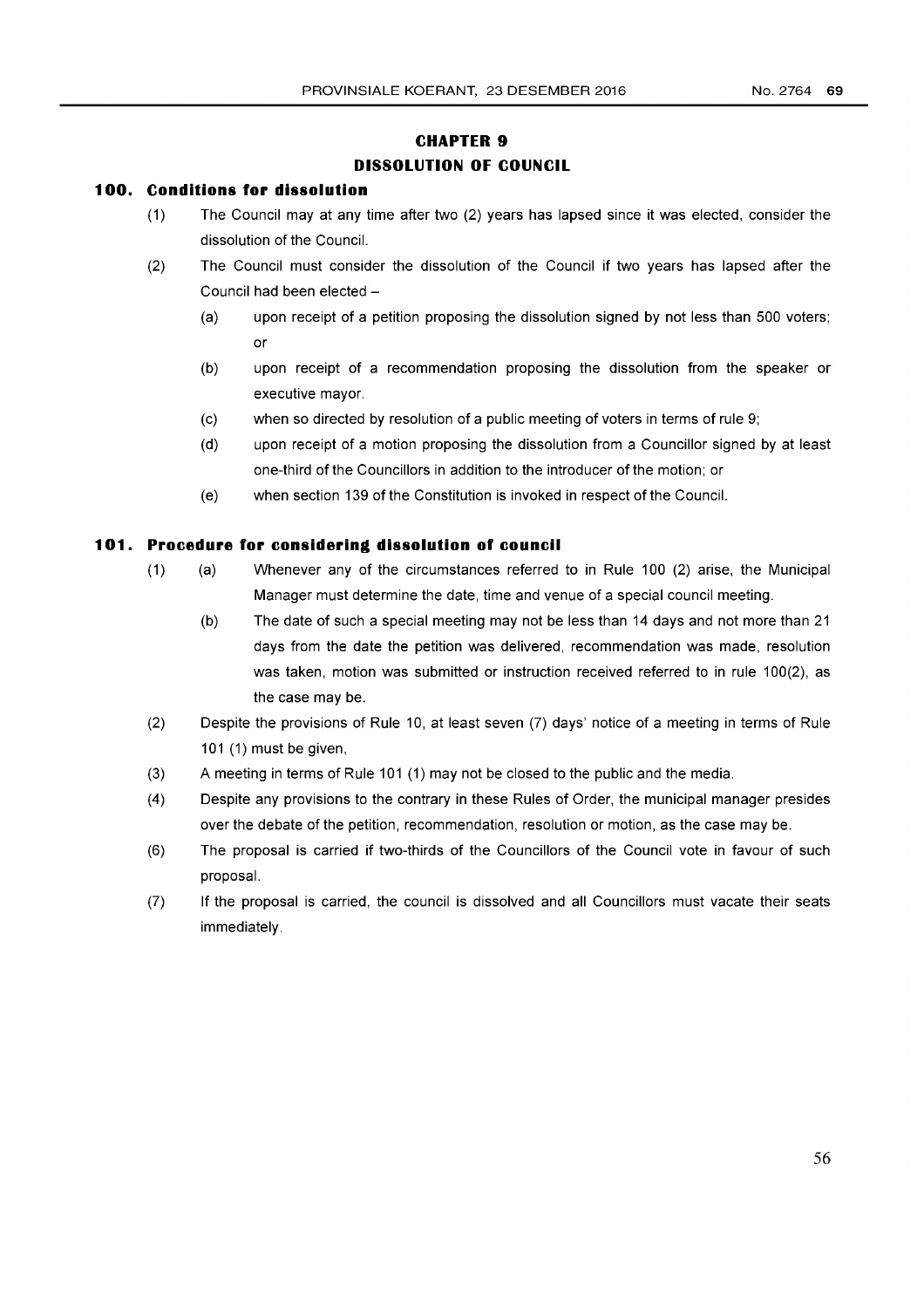# **CHAPTER 10 COMMITTEES**

# **Part 1: Section 79-committees and other committees 102. Report of Municipal Manager before establishment of Committee**

# (1) With due regard for the provisions of part 3 of this chapter, the Council must, before it establishes and elects the members of an Oversight Section 79 - Committee or other Committee, consider a report from the Municipal Manager regarding the proposed committee.

- (3) The Municipal Manager in preparing a report contemplated in Rule 102 (1) must consider the need for the proposed committee, taking into account all relevant information to enable the Council to take an informed decision.
- (4) The report of the Municipal Manager must contain recommendations with regard to the matters listed in Rule 104 and the electoral system contemplated in Rule 105, despite any recommendation that he or she may make that the proposed committee not be established.
- (5) The Municipal Manager must submit his or her report to the Executive Mayor.
- (6) The Executive Mayor must consider the report and recommendations of the Municipal Manager and submit it, together with his or her own comments and recommendations to the Council.

## **103. Consideration of Municipal Manager's report**

If the Council decides to establish the Committee, the Council must determine all the relevant details to ensure that the Committee is able to function effectively.

## **104. Determining size of committee**

- (1) No more than 20% of the Councillors of the Councilor 10 Councillors, whichever is the least, may be elected as members of the Committee, however, the Committee must have at least three (3) members who are Councillors.
- (2) If the Council authorises the committee to appoint persons other than Councillors as members of the Committee, it must determine the upper limit of the number of appointments that may be made, provided that the number of councillors serving in a Committee must always exceed the number of persons who are not Councillors in that Committee.

## **105. Election system and election of members of committee**

- (1) The members of the Committee who are Councillors must be elected according to a system that ensures that the parties and interests reflected in the Council are fairly represented in that committee.
- (2) The Speaker or Executive Mayor, as the case may be, may not be elected as a member of the committee.
- (3) Immediately after the council determined the election system in terms of Rule 105 (1), the Council must elect the members of the Committee.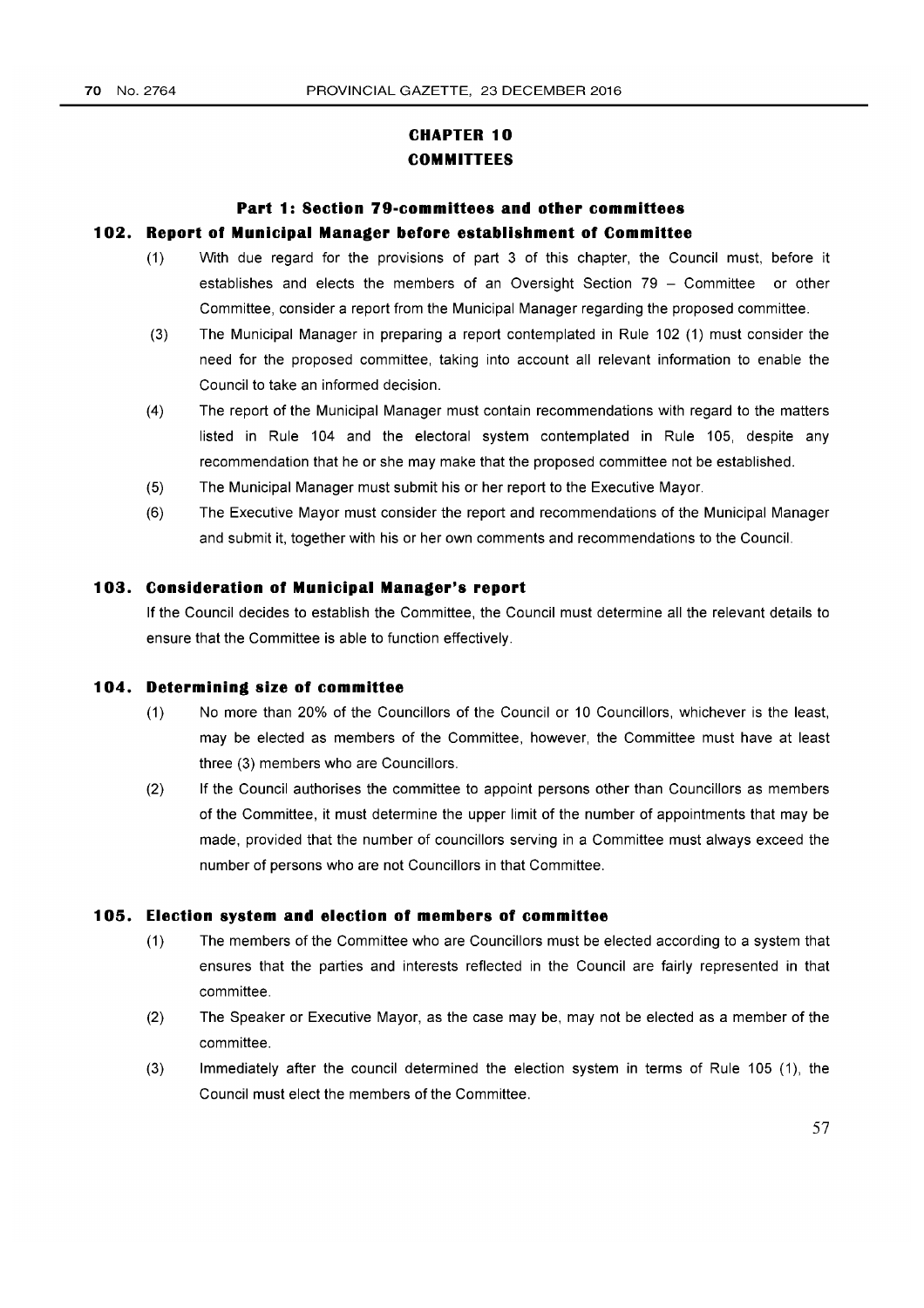# **106. Term of Committee and filling of vacancies**

- (1) Subject to Rule 106 (2), the members of the Committee are elected and appointed for a term ending when the next municipal Council is declared elected.
- (2) A member of the committee vacates office during the term of the council if that member-
	- (a) resigns as a member of the committee;
	- (b) is removed from office as a member of the committee in terms of Rules 88 or 89; or
	- (c) ceases to be a councillor.
- (3) The council must, if it is deemed necessary and subject to Rule 105 (1), at the earliest opportunity after a vacancy occurred, elect and appoint another person to serve as member of the committee for the un-expired term of his or her predecessor.

#### **107. Quorum and decision-making**

- (1) A majority of the members of the Committee must be present before a decision on any matter may be taken.
- (2) If on any question there is an equality of votes, the Chairperson may exercise a casting vote in addition to his or her deliberative vote.

#### **Part 2: Executive Mayor**

#### **10S. Making decision to establish office of Executive Mayor**

- (1) The council must, at its first meeting after a general election of councillors, immediately after it elected the speaker, consider whether or not to elect an executive mayor.
- (2) The council takes a decision in terms of rule 108(1) only after it considered a report of the municipal manager in terms of rule 109.

#### **109. Report of Municipal Manager about Executive Mayor**

The report of the Municipal Manager in respect of the establishment of the office of Executive Mayor must contain all relevant information to enable the council to take an informed decision.

#### **110. Considering Municipal Manager's report**

The Council must consider the Municipal Manager's report and, if the Council decides to establish an office of the Executive Mayor, the Council must determine all relevant details to enable the office of the Executive Mayor to function effectively.

#### **111. Establishment of Mayoral Committee**

The Executive Mayor must establish the Mayoral Committee with due regard to the provisions of the Local Government: Municipal Structures Act.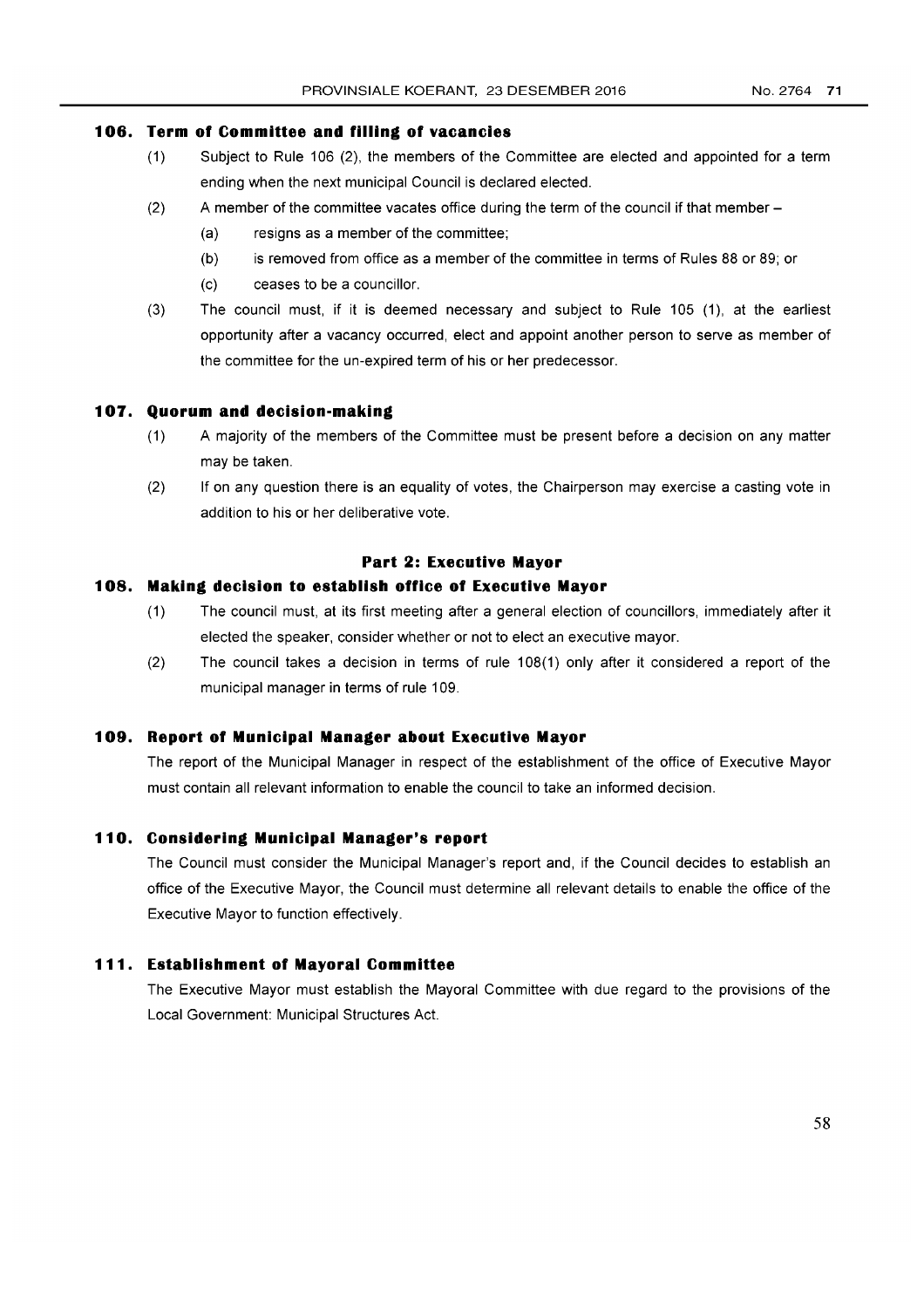#### **112. Term of Mayoral Committee and filling of vacancies**

- (1) Subject to Rule 112 (2), the members of the mayoral committee are appointed for a term ending when the next municipal Council is declared elected.
- (2) A member of the Mayoral Committee vacates office during the term of the Council if that member-
	- (a) resigns as a member of the Mayoral Committee;
	- (b) is removed from office as a member of the mayoral committee in terms of Rule 88; or
	- (c) ceases to be a Councillor.
- (3) The Executive Mayor must, unless he or she decides to reduce the size of the Mayoral Committee, at the earliest opportunity after a vacancy occurred, appoint another person to serve as member of the mayoral committee for the un-expired term of his or her predecessor.

#### **113. Quorum and decision-making**

- (1) A question before the Mayoral Committee is decided by the Executive Mayor in consultation with the member/s of the Mayoral Committee present.
- (2) Should the members of the Mayoral Committee not be present for whatever reason, the Executive Mayor may take decisions in the interest of the Council.

#### **Part 3: Ad hoc committees**

# **114. Establishment and disestablishment of ad hoc committees**

- (1) The council may at any time establish an ad hoc committee to deal with or advise it with regard to a particular matter.
- $(2)$  An ad hoc committee ceases to exist when  $-$ 
	- (a) it furnishes its final report to the council; or
	- (b) the council disestablishes it.

# **115. Terms of reference of ad hoc committees**

The Council must determine the terms of reference of that ad hoc committee when it establishes it.

#### **116. Removal from office of members of ad hoc committees**

The council may at any time remove one or more of the members from the ad hoc committee.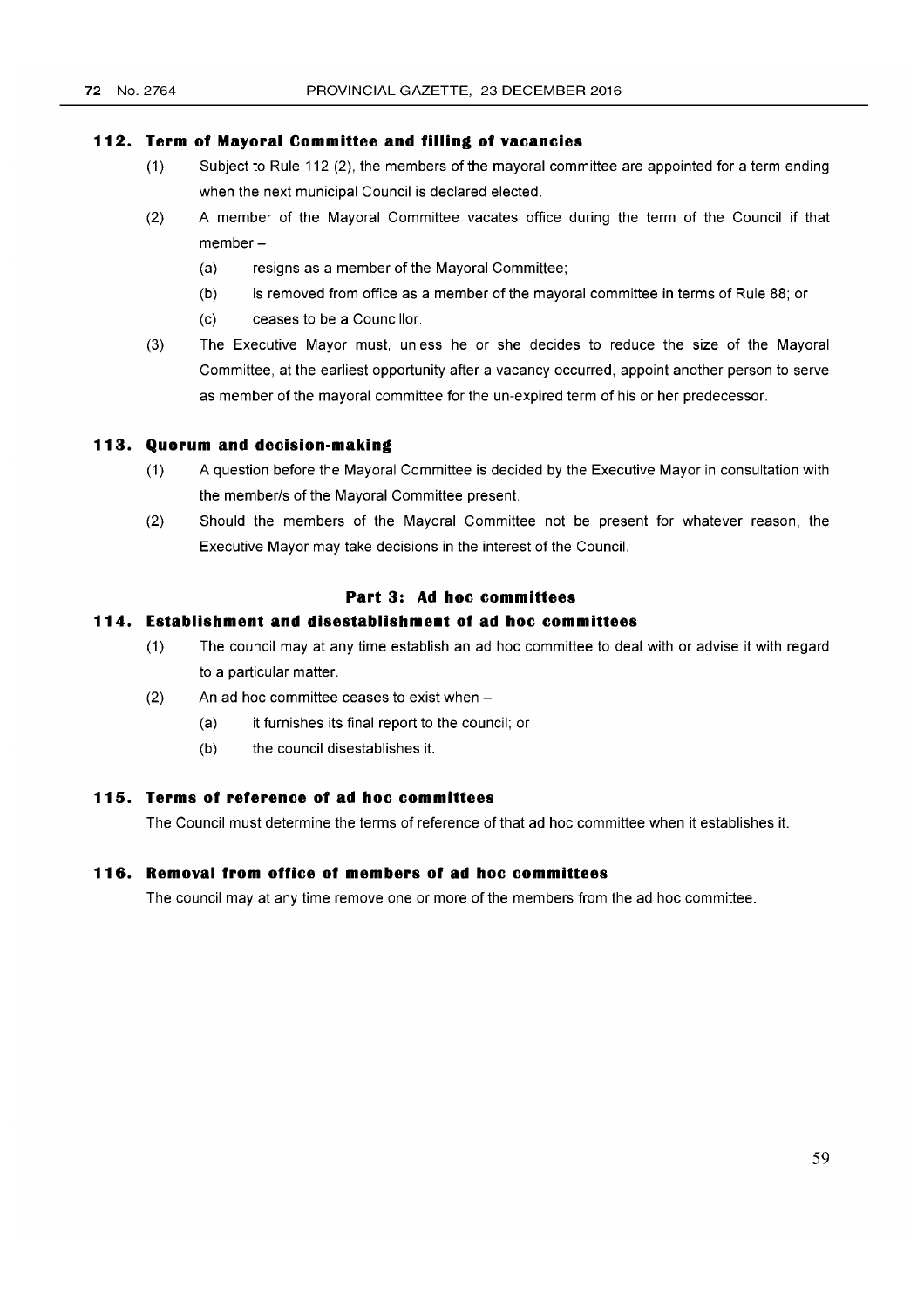# **CHAPTER 11 REPORTS**

## **117. Reports of Executive Mayor and Section 79-Committees**

- (1) The Executive Mayor must, at every ordinary Council meeting, submit a report on his or her decisions and recommendations on the matters considered by him or her.
- (2) The Executive Mayor must, at every ordinary Council meeting, submit a report and recommendations on the matters, if any, considered by a Section 79 Committee.
- (3) The Municipal Manager may, in exceptional circumstances and with due regard to Section 55 of the Local Government: Municipal Systems Act, submit reports to the council for consideration.

### **118. Delivery of reports of committees**

Except a report accepted by the Speaker or Chairperson in the case of a Committee as a matter of urgency, a report in terms of Rule 117 is delivered to the Council or the Executive Mayor, as the case may be, together with the agenda for the meeting where it must be considered.

## **119. Submission of Committee reports**

- (1) The report of the Executive Mayor is submitted for the consideration of the Council by the Executive Mayor, or a member of the Mayoral Committee designated by her or him, as the case may be, by proposing: "I propose that the report of the Executive Mayor be considered".
- (2) A proposal in terms of Rule 119 (1) may not be discussed and is deemed seconded once made.

#### **120. Considering Committee report**

- (1) When a report in terms of Rule 117 is considered, the Speaker must-
	- (a) put the matters contained in that report not disposed of by the Executive Mayor in terms of his or her delegated or statuary powers, one after the other; and
	- (b) there after allow a discussion of the matters disposed of by the Executive Mayor in terms of his or her delegated or statuary powers.
- (2) The Speaker may alter the sequence of the matters dealt with in a committee report at his or her own discretion.
- (3) The section of a report referred to in Rule 120 (1) (b) is considered in terms of Rule 129.
- (4) The report and recommendation of the Executive Mayor on a matter is deemed proposed and seconded.
- (5) When a recommendation referred to in Rule 120 (4) is adopted, it becomes a council resolution.
- (6) During the consideration of a matter in terms of Rule 120  $(4)$ 
	- (a) the Executive Mayor may speak for five (5) minutes on any matter contained in such report despite any other provisions to the contrary herein contained; and
	- (b) a Councillor may demand that his or her opposition to a recommendation or resolution be recorded in the minutes.
- $(7)$  The Executive Mayor may at any time during the debate on a matter  $-$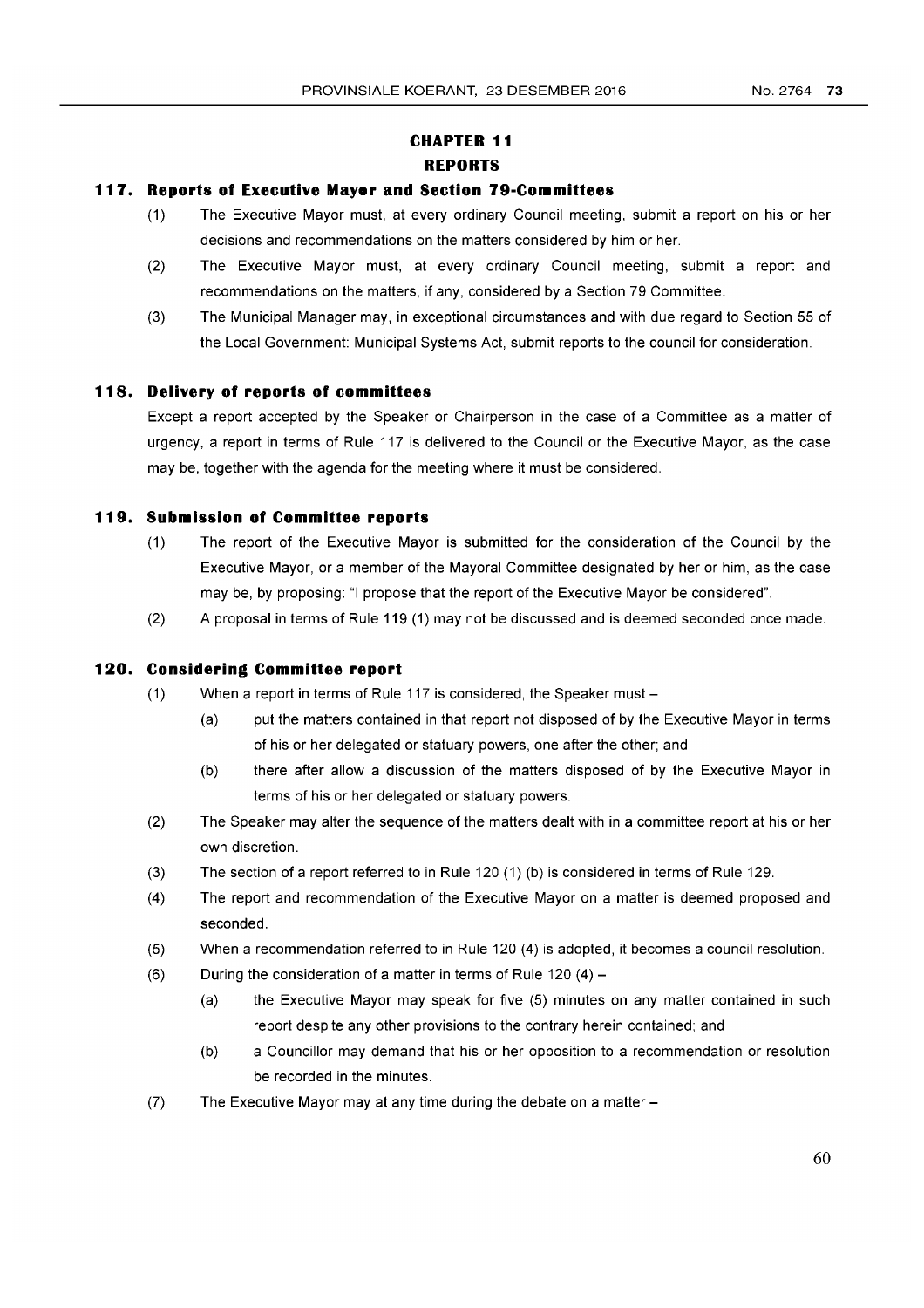- (a) request that the matter be withdrawn and referred back to the Executive Mayor for further consideration; or
- (b) amend a recommendation contained in such report
- (8) Permission in terms of Rule 120 (7) must be granted or denied without discussion.
- (9) A matter that is withdrawn in terms of Rule 120 (7) lapses without further discussion.
- (10) Despite anything to the contrary herein contained, the executive mayor may conclude the debate on the matter; provided that the Executive Mayor may designate a member of the mayoral committee to conclude such debate provided further, that in concluding such debate the executive mayor or the designated member of the mayoral committee may only speak for one (1) minute.

#### **121. Reports on state of budget**

- (1) The Municipal Manager must submit monthly reports on the state of the budget for that financial year to the Executive Mayor for information and consideration.
- (2) The report in terms of Rule 121 (1) must contain the particulars referred to in applicable legislation and must be in the format prescribed by legislation.
- (3) The Executive Mayor must consider the report and submit it to the council for noting.

#### **122. Report on unauthorised expenditure**

- (1) The Municipal Manager must, when a committee or a councillor of the Council contemplates taking a resolution that may result in unauthorised expenditure, advice that Committee or Councillor of the reasons why the expenditure may be unauthorised.
- (2) Any advice of the Municipal Manager given in terms of Rule 122 (1) must be recorded in the minutes of the relevant meeting.
- (3) If the advice is not given during a meeting, the Municipal Manager must confirm his or her advice at the earliest possible opportunity in writing to the Council.
- (4) Whenever it is brought to the attention of the Municipal Manager that a decision had been taken that would result in unauthorised expenditure, the Municipal Manager must refer that decision, together with his or her report there on to the Councilor the Committee or the Councillor or Manager who took the resolution.
- (5) As soon as the Municipal Manager becomes aware that any unauthorised expenditure had been incurred, he or she must immediately report the matter to the Executive Mayor.
- (6) A report in terms of Rule 122 (5) must contain all the relevant details to enable the Executive Mayor to take an informed decision or to make an informed recommendation to the Council.

#### **123. Information statement on intended debt**

Whenever the council contemplates incurring debt, the Municipal Manager must submit a report containing all relevant information to the Council to enable the Council to take an informed decision.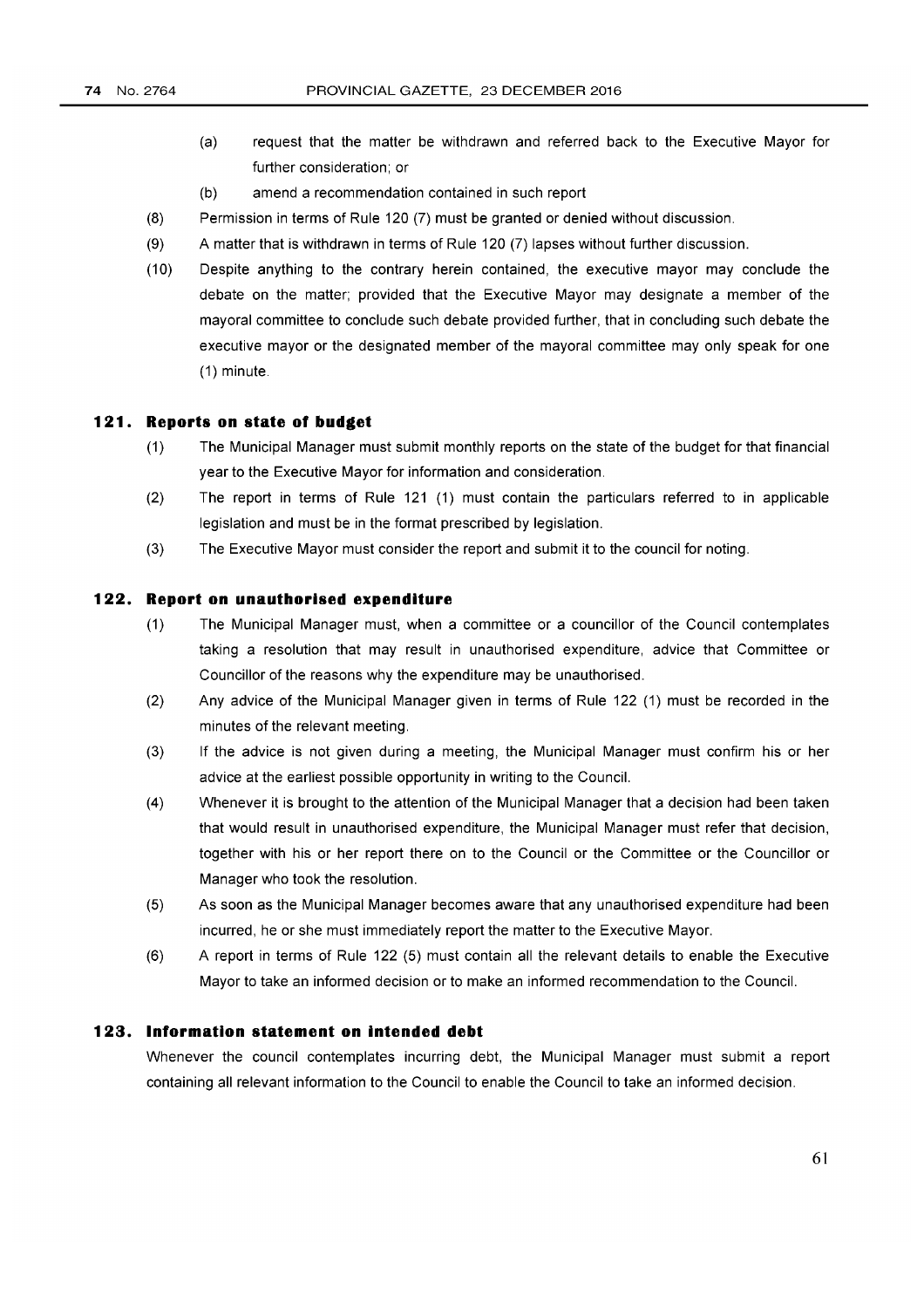### **124. Financial report**

Financial reports in terms of applicable legislation must be incorporated into the report of the executive mayor to the council.

## **125. Report about virement**

- (1) Reports about virement in terms of applicable legislation must be incorporated into the report of the executive mayor.
- (2) A report referred to in rule 125(1) must contain all relevant information to enable the executive mayor to take an informed decision or to make an informed recommendation to the council.

### **126. Report on inability to comply with reporting requirements or other duty**

- (1) The Municipal Manager must report immediately to the Executive Mayor or the Council, if he or she is not able to comply with any of his or her reporting requirements or any duty in terms of  $-$ 
	- (a) any legislation, including these Rules of Order; or
	- (b) his or her contract of employment.
- (2) A report in terms of rule 126(1) must state the reasons for the inability.
- (3) Whenever the reasons for the inability arise from inadequate guidance, instruction, training or counselling, the report must state the extent to which such guidance, instruction, training or counselling fell short of being adequate.
- (4) Whenever the reasons for the inability arise from a lack of co-operation from any manager or other employee of the Council, the Municipal Manager must make appropriate recommendations to prevent such an occurrence in future.

#### **127. Reporting about performance**

- (1) The Municipal Manager must annually submit a report on the implementation and results of the Council's performance management system to the Executive Mayor.
- (2) The report in terms of Rule 127(1) must contain all relevant information to enable the Executive Mayor to take an informed decision or to make an informed recommendation to the council.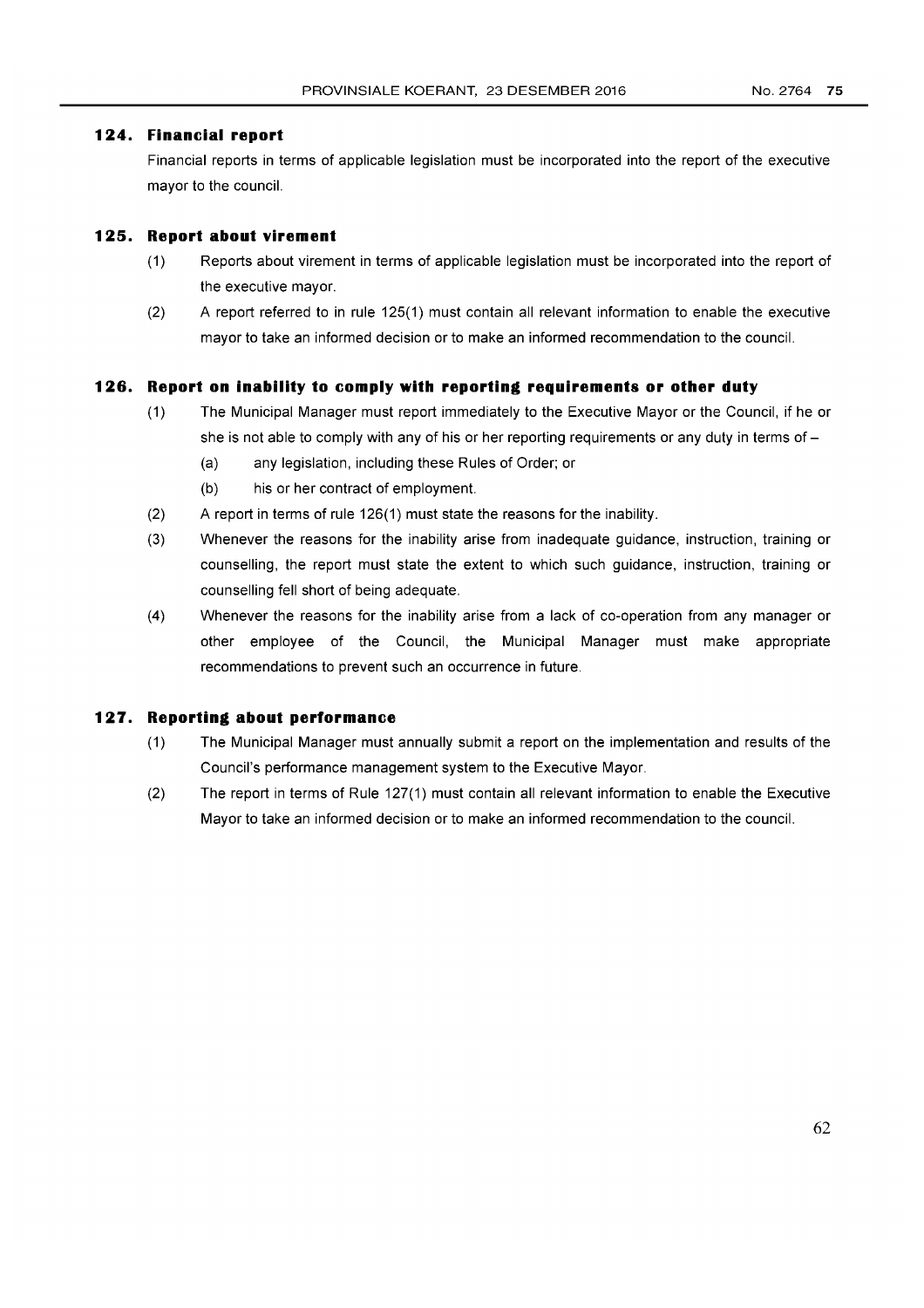## **CHAPTER 12 DELEGATED POWERS**

#### **128. Reporting on exercise of delegated powers**

A report of the Executive Mayor on decisions taken in terms of delegated powers in consultation with the Mayoral Committee, must be incorporated into the report of the Executive Mayor to the Council.

#### **129. Review of decisions under delegated powers**

- (1) The Speaker must, after the report of the Executive Mayor in terms of non-delegated powers have been disposed of, put the matters disposed of by the Executive Mayor in terms of delegated or statuary powers for discussion.
- (2) The Speaker may alter the sequence of the matters dealt with in a report in terms of Rule 129 (1) at his or her own discretion.
- (3) During the consideration of a matter in terms of Rule  $129(1) -$ 
	- (a) the Executive Mayor may speak for five (5) minutes on any matter contained in such a report despite any other provisions to the contrary contained in these Rules of Order;
	- (b) no proposal other than a proposal, "That the Executive Mayor be requested to reconsider the resolution" may be made; and
	- (c) a Councillor may demand that his or her opposition to a resolution contained in such report be recorded in the minutes.
- (4) Despite anything to the contrary herein contained, the Executive Mayor may conclude the debate on the matter; provided that the Executive Mayor may designate a member of the Mayoral Committee to conclude such debate provided further, that in concluding such debate the Executive Mayor or the designated member of the Mayoral Committee may only speak for two (2) minutes.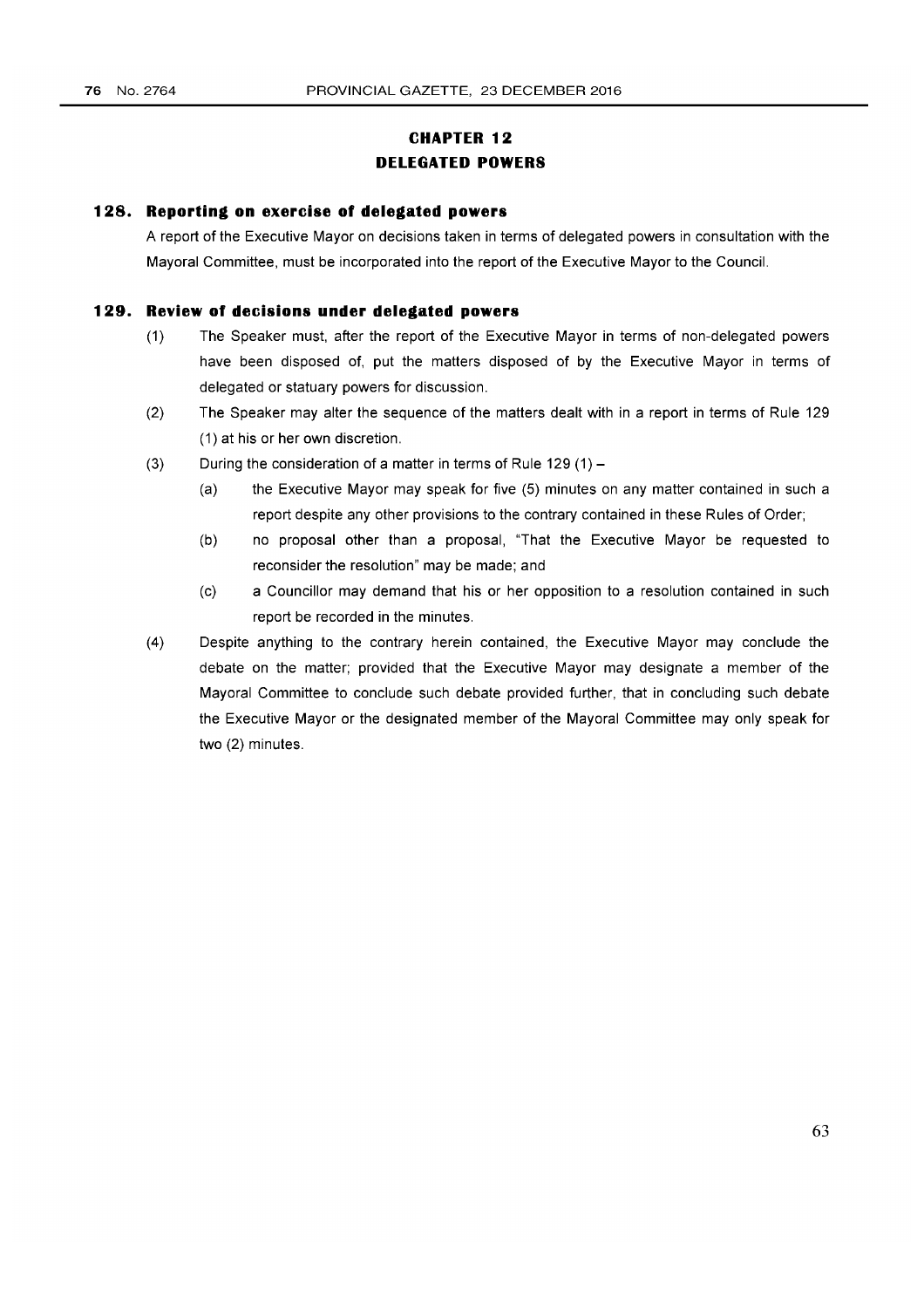## **CHAPTER 13 EXERCISE OF POWERS**

#### **130. Exercising of Powers**

- (1) Whenever any matter of urgency arises-
	- (a) (i) during any period when it is not practicable to obtain a decision of Council, an emergency Mayoral Committee meeting may, on the recommendation of the Municipal Manager, be called; and
		- (ii) at such meeting the submission of written reports by the Municipal Manager may be renounced; and
		- (iii) a resolution of such emergency meeting shall be valid as if being a resolution by the entire Council;
	- (b) during any period when the Council is not constituted, such matter may be decided by the Municipal Manager.
- (2) The powers conferred upon the Executive Mayor or Municipal Manager in terms of Rules 130 (1) (b) and 130 (1) (c) include the power to incur expenditure, however, a certificate must be furnished by the Chief Financial Officer of the Council stating that provision has been made in the current estimates for such expenditure, before any expenditure is incurred.
- (3) All matters decided in terms of Rule 130 (1) must be reported for noting to the next ordinary meeting of the Council, however, anything done pursuant thereto in the meantime, is deemed to have been duly authorised by the council.